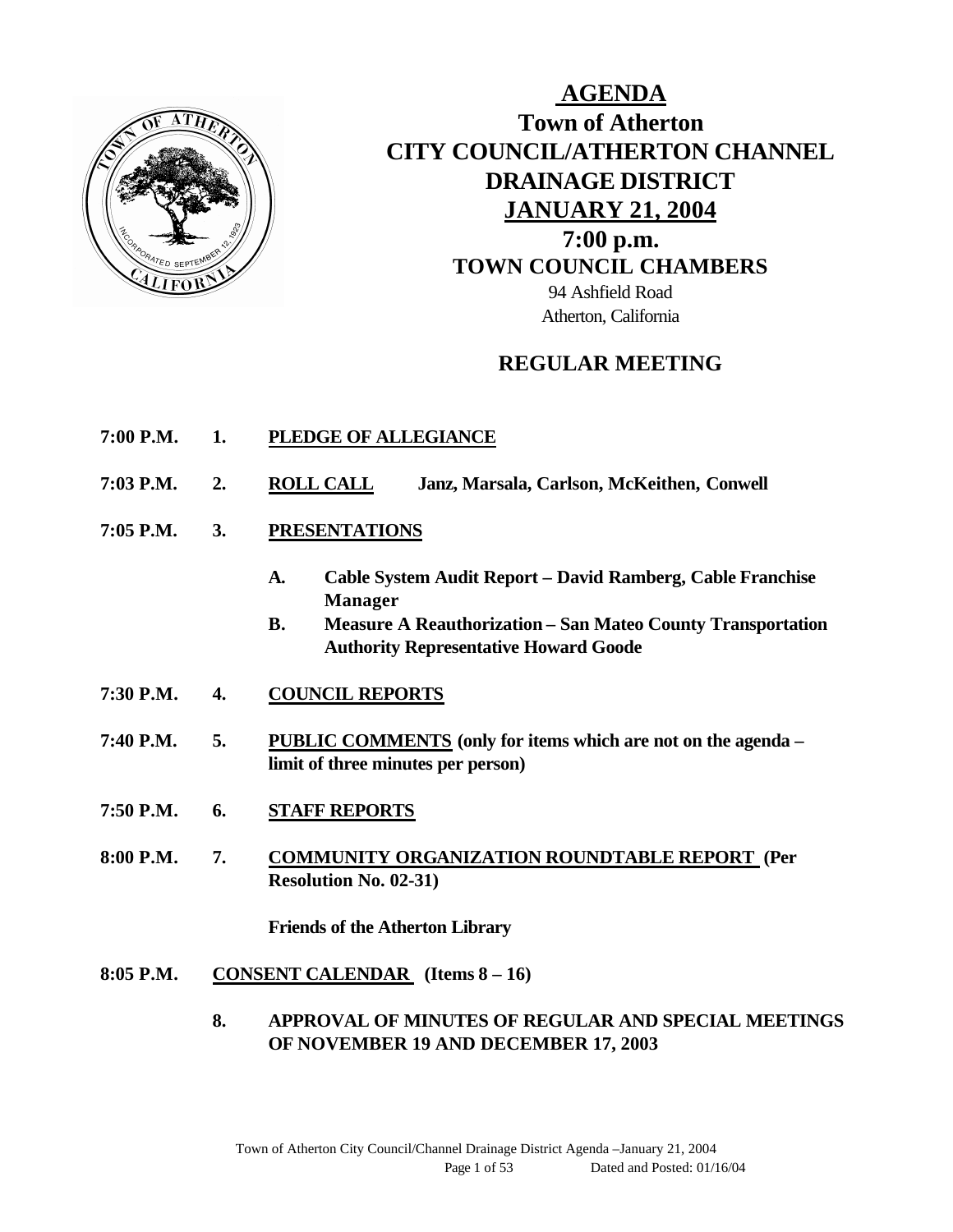- **9. APPROVAL OF BILLS AND CLAIMS FOR DECEMBER 2003 IN THE AMOUNT OF \$735,991**
- **10. ACCEPTANCE OF MONTHLY FINANCIAL REPORT FOR DECEMBER 2003**
- **11. SECOND READING AND ADOPTION OF ORDINANCE NO.\_\_\_ AMENDING ATHERTON MUNICIPAL CODE CHAPTER 10 RELATING TO PARKING AND CHAPTER 15.40 RELATING TO CONSTRUCTION REGULATIONS**

**RATIFICATION OF RESOLUTION NO. 03-28, ADOPTING GUIDELINES FOR CONSTRUCTION, OPERATION AND PARKING PLANS**

**Recommendation: Adopt Ordinance No. \_\_\_, amending Atherton Municipal Code Chapter 10 relating to parking and Chapter 15.40 relating to construction regulations, and waive further reading. Ratify action adopting resolution adopting Guidelines for Construction, Operation and Parking Plans.**

**12. SECOND READING AND ADOPTION OF ORDINANCE NO.\_\_\_ AMENDING ATHERTON MUNICIPAL CODE SECTION 8.10 REGARDING TREE PRESERVATION GUIDELINES, STANDARDS AND SPECIFICATIONS**

**RATIFICATION OF RESOLUTION NO. 03-29, ADOPTING TREE PRESERVATION GUIDELINES, STANDARDS AND SPECIFICATIONS AND ESTABLISHING A FEE FOR A CIVIL PENALTY**

**Recommendation: Adopt Ordinance No. \_\_\_, amending Atherton Municipal Code Section 8.10 regarding tree preservation guidelines, standards and specifications, and waive further reading. Ratify action adopting resolution approving Tree Preservation Guidelines, Standards and Specifications and establishing civil penalty fee for damage to or unpermitted removal of heritage trees.**

## **13. ACCEPTANCE OF WORK AND AUTHORIZATION TO RECORD A NOTICE OF COMPLETION FOR THE ELENA AVENUE BOX CULVERT PROJECT 03-007**

**Recommendation: Accept the work and authorize recordation of a notice of completion for the Elena Avenue Box Culvert project.**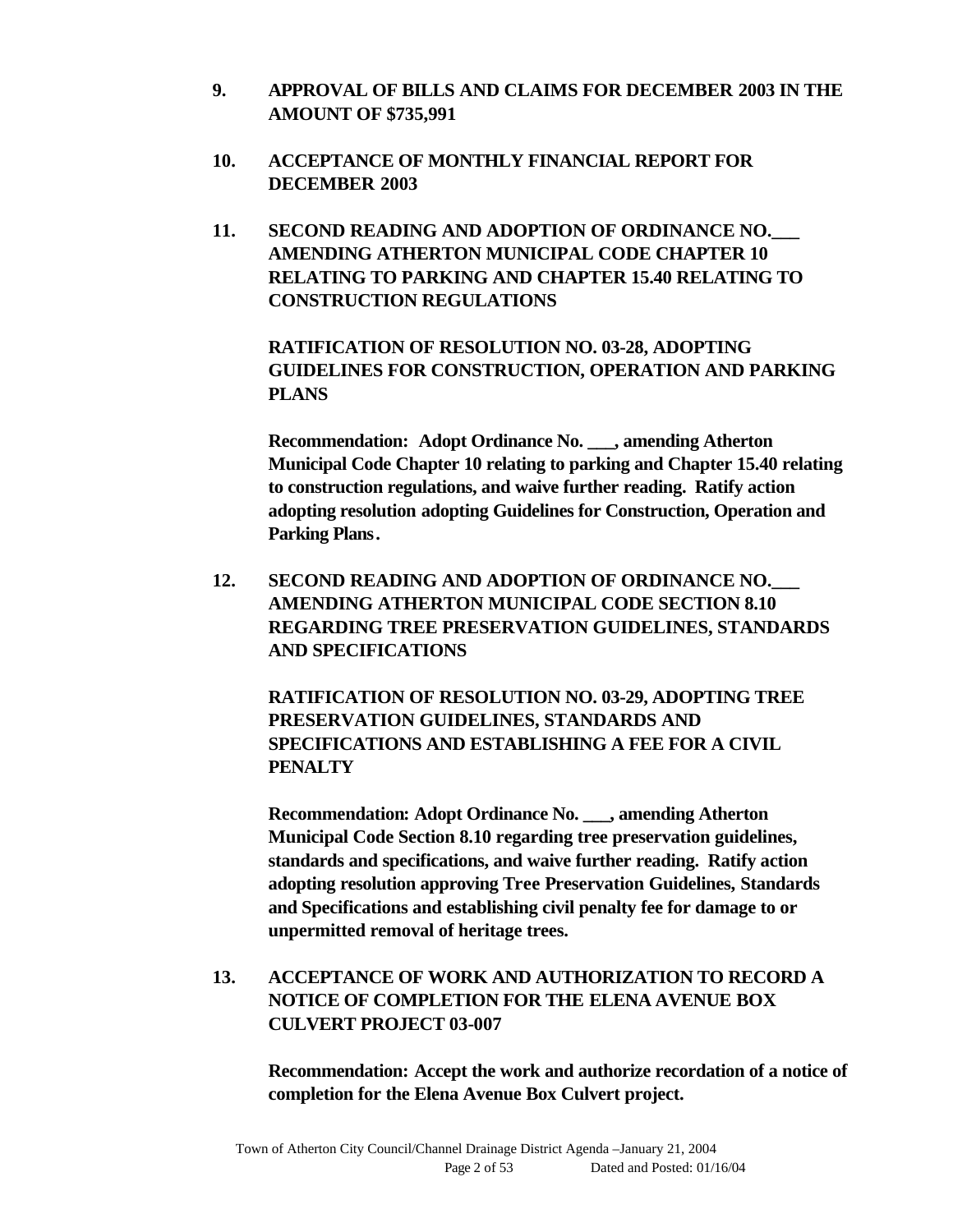**14. APPROVAL OF A PROFESSIONAL SERVICES AGREEMENT FOR DESIGN SURVEYING SERVICES FOR 2005 STREET RECONSTRUCTION**

**Recommendation: Accept the proposal and authorize the Mayor to execute a Professional Services Agreement with Triad/Holmes Associates to provide surveying services for the 2005 Streets Reconstruction Project in an amount not to exceed \$21,464, plus a 10% contingency for a total authorization of \$23,610.**

#### **15. AWARD OF CONTRACT FOR HOLBROOK-PALMER PARK RESTROOM EXPANSION PROJECT NUMBER 03-008**

**Recommendation: Award the contract for Holbrook-Palmer Park Restroom Expansion Project to Tinney Construction in the amount of \$44,900.**

### **16. AWARD OF CONTRACT FOR HOLBROOK-PALMER PARK LANDSCAPE MAINTENANCE**

**Recommendation: Award the contract for Holbrook-Palmer Park Landscape Maintenance to Jensen Landscaping in the amount of \$2,225 per month and authorize the Mayor to execute a contract in a form to be approved by the City Attorney.**

**REGULAR AGENDA (Items 17 – 22)**

#### **8:10 P.M. 17. MID-YEAR BUDGET REVIEW**

**Recommendation: After consideration, accept the Mid-Year Budget Report and approve the adjustments to estimated revenues and appropriations described within Attachment 1 to the staff report.**

## **8:45 P.M. 18. CONSIDER ACCEPTANCE OF GRANT FROM CABLE CO-OP FOR EQUIPPING THE COUNCIL CHAMBERS FOR CABLE BROADCAST OF TOWN MEETINGS**

**Recommendation: Consider and provide direction to staff regarding acceptance of grant from Cable Co-op in the amount of \$50,000, and matching fund commitment.**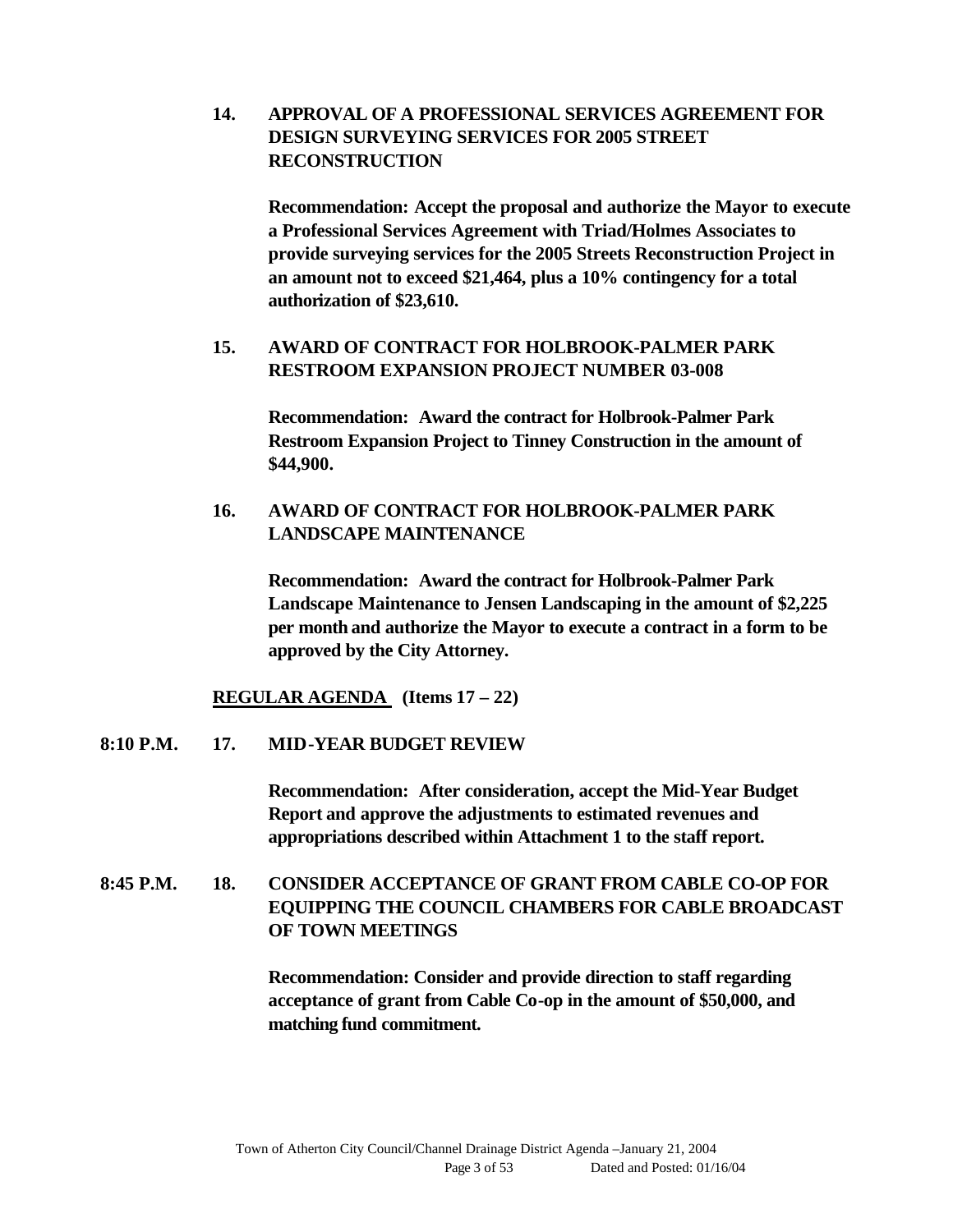**9:00 P.M. 19. CONSIDER AUTHORIZING THE ATHERTON POLICE DEPARTMENT TO SUBMIT A REQUEST FOR A GRANT FROM THE CALIFORNIA OFFICE OF TRAFFIC SAFETY (OTS)** 

> **Recommendation: Consider the request of the Atherton Police Department to apply for a grant from the California Office of Traffic Safety.**

**9:15 P.M. 20. DISCUSSION AND POSSIBLE ACTION - RECOMMENDATION FROM WASTE REDUCTION COMMITTEE REGARDING DEMOLITION SALES** 

> **Recommendation: Consider recommendation from the Waste Reduction Committee regarding requirements for Demolition Sales, and give appropriate direction to staff.**

### **9:35 P.M. 21. CONSIDER ADOPTION OF A RESOLUTION EXTENDING A TEMPORARY NO PARKING ZONE ON OAK GROVE AVENUE**

**Recommendation: Consider adoption Resolution No. 04-\_\_\_, extending the No Parking Zone for both sides of Oak Grove Avenue between the Oak Grove Cul-de-sac and Edge Road Mondays through Fridays, between the hours of 7:30 a.m. and 3:00 p.m.**

**9:45 P.M. 22. APPROVAL OF MAYOR'S 2004 CITY COUNCIL COMMITTEE ASSIGNMENTS**

> **CONSIDER REQUEST FROM CITY/COUNTY ASSOCIATION OF GOVERNMENTS (C/CAG) TO EXTEND THE TERM OF APPOINTMENT OF COUNCIL REPRESENTATIVE TO THE C/CAG BOARD**

> **Recommendation: Approve the Mayor's 2004 Council Committee assignments as stated in the Staff Report, and consider C/CAG Board's request for extension of appointment of Council representative.**

- **10:00 P.M. 23. PUBLIC COMMENTS**
- **10:10 P.M. 24. ADJOURNMENT**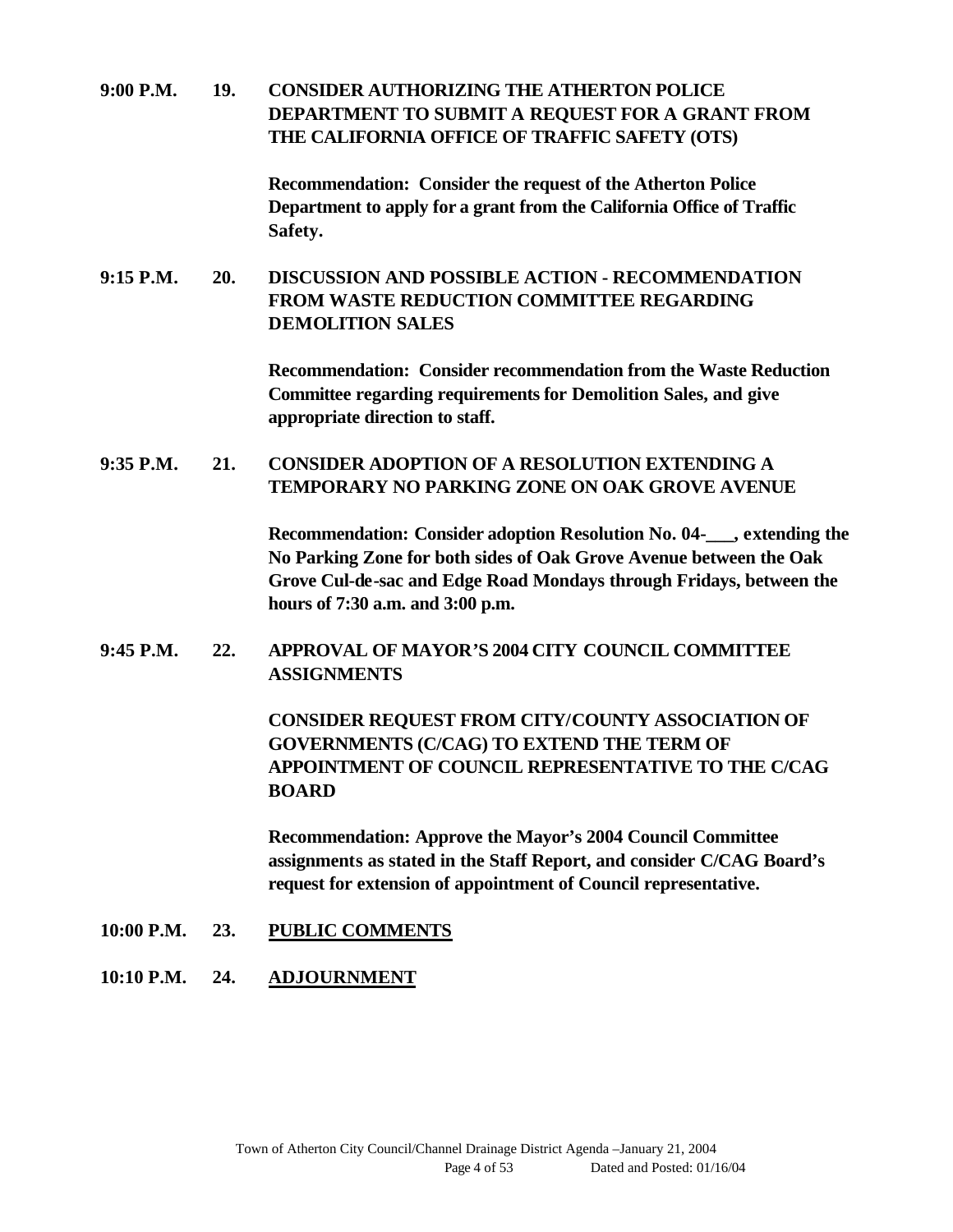#### *Agendas and staff reports may be accessed on the Town website at: www.ci.atherton.ca.us* F *Please contact the City Clerk's Office at 650.752.0529 with any questions*

Pursuant to the Americans with Disabilities Act, if you need special assistance in this meeting, please contact the City Clerk's Office at (650) 752-0529. Notification of 48 hours prior to the meeting will enable the City to make reasonable arrangements to ensure accessibility to this meeting. (29 CRF 35.104 ADA Title II)



**Draft Minutes Town of Atherton CITY COUNCIL MEETING November 19, 2003 6:00 P.M. Meeting Room Town Administrative Offices** 91 Ashfield Road Atherton, California **Special Meeting**

**Mayor Janz called the meeting to order at 6:00 p.m.**

**1. ROLL CALL**

**PRESENT: Kathy McKeithen Charles E. Marsala Alan B. Carlson William R. Conwell James R. Janz**

**City Manager Jim Robinson and City Attorney Marc Hynes were also present.**

#### **2. PUBLIC COMMENTS**

**There were no public comments.**

**3. CLOSED SESSION**

**The Council adjourned to Closed Session at 6:05 p.m.**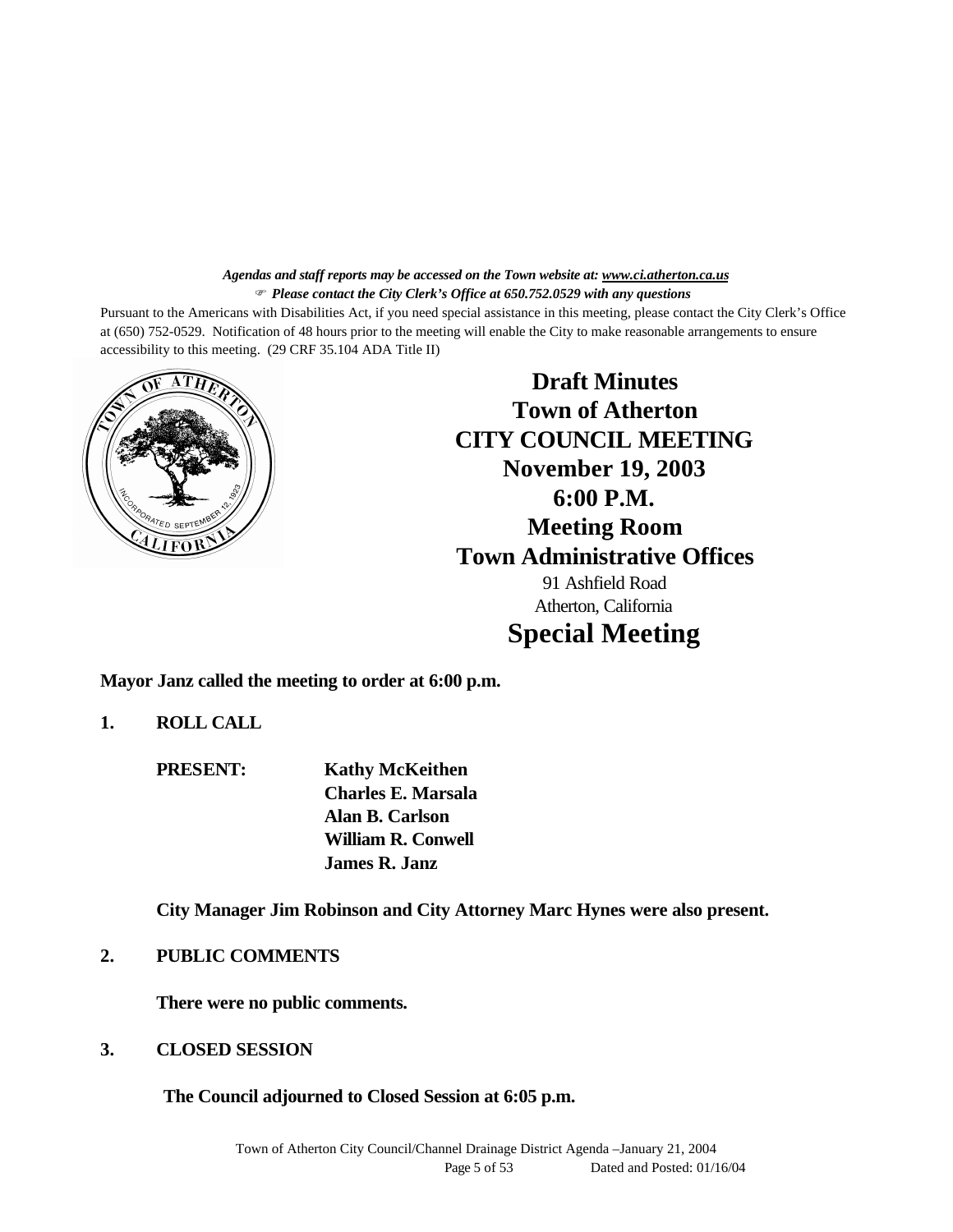#### **4. RECONVENE TO OPEN SESSION**

**The Council reconvened to Open Session at 6:50 p.m. The following action was taken:**

**A. CONFERENCE WITH LABOR NEGOTIATOR – Labor Negotiations pursuant to Government Code Section 54957.6 Agency Negotiator: James H. Robinson, City Manager Employee Organization: Local Union 856 Non-management miscellaneous employees**

**No action.**

**B. CONFERENCE WITH LEGAL COUNSEL – Anticipated Litigation pursuant to Government Code Section 54956.9(c): One potential case.**

**Direction was given to the City Attorney to initiate litigation re: cutting of a heritage tree without a permit.**

- **C. CONFERENCE WITH LEGAL COUNSEL Existing Litigation pursuant to Government Code Section 54956.9(a): Two cases.**
	- **a. Richard T. LemMon et al. v. Town of Atherton et al.**

**No action.**

**b. Priceless LLP v. Teamsters Local 856 et al.**

**No action.**

**D. LIABILITY CLAIM – pursuant to Government Code Section 54956.95 Claimant: Helen L. Imperiale Agency Claimed Against: Town of Atherton**

**The Council voted unanimously to deny the claim.**

#### **5. ADJOURN**

**The meeting adjourned at 6:55 p.m.**

**Respectfully submitted,**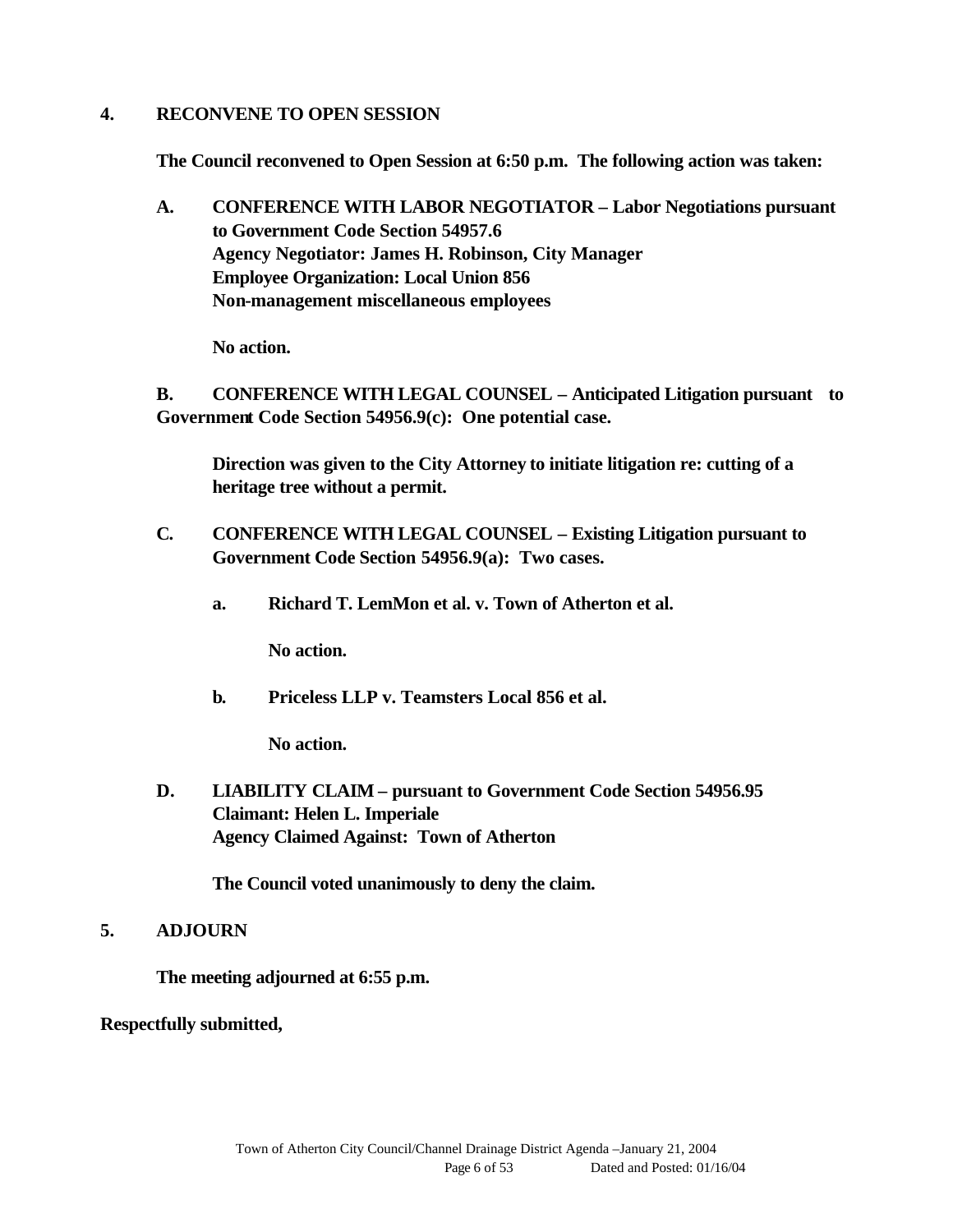#### **James R. Janz, Mayor**

**\_\_\_\_\_\_\_\_\_\_\_\_\_\_\_\_\_\_\_\_\_\_\_\_\_\_**



**Draft Minutes Town of Atherton CITY COUNCIL/ATHERTON CHANNEL DRAINAGE DISTRICT November 19, 2003 7:00 p.m. TOWN COUNCIL CHAMBERS** 94 Ashfield Road Atherton, California

## **REGULAR MEETING**

**Mayor Janz called the meeting to order at 7:02 p.m.**

- **1. PLEDGE OF ALLEGIANCE**
- **2. ROLL CALL**

**PRESENT: Kathy McKeithen Charles E. Marsala Alan B. Carlson William R. Conwell James R. Janz**

**City Manager Jim Robinson and City Attorney Marc Hynes were also present.**

#### **3. PRESENTATIONS**

- **A. Recognition of Red Ribbon Week Mayor Janz, Lt. Glenn Nielsen and D.A.R.E. Officer Bruce Potts presented prizes to the Red Ribbon Week poster winners from local elementary schools.**
- **B. Menlo Park Fire Protection District Community Emergency Response Team (CERT) Neighborhood Program The Menlo Park Fire District presented information on the Community Emergency Response Team (CERT) Neighborhood Program, and the need for volunteers from the community.**
- **4. COUNCIL REPORTS**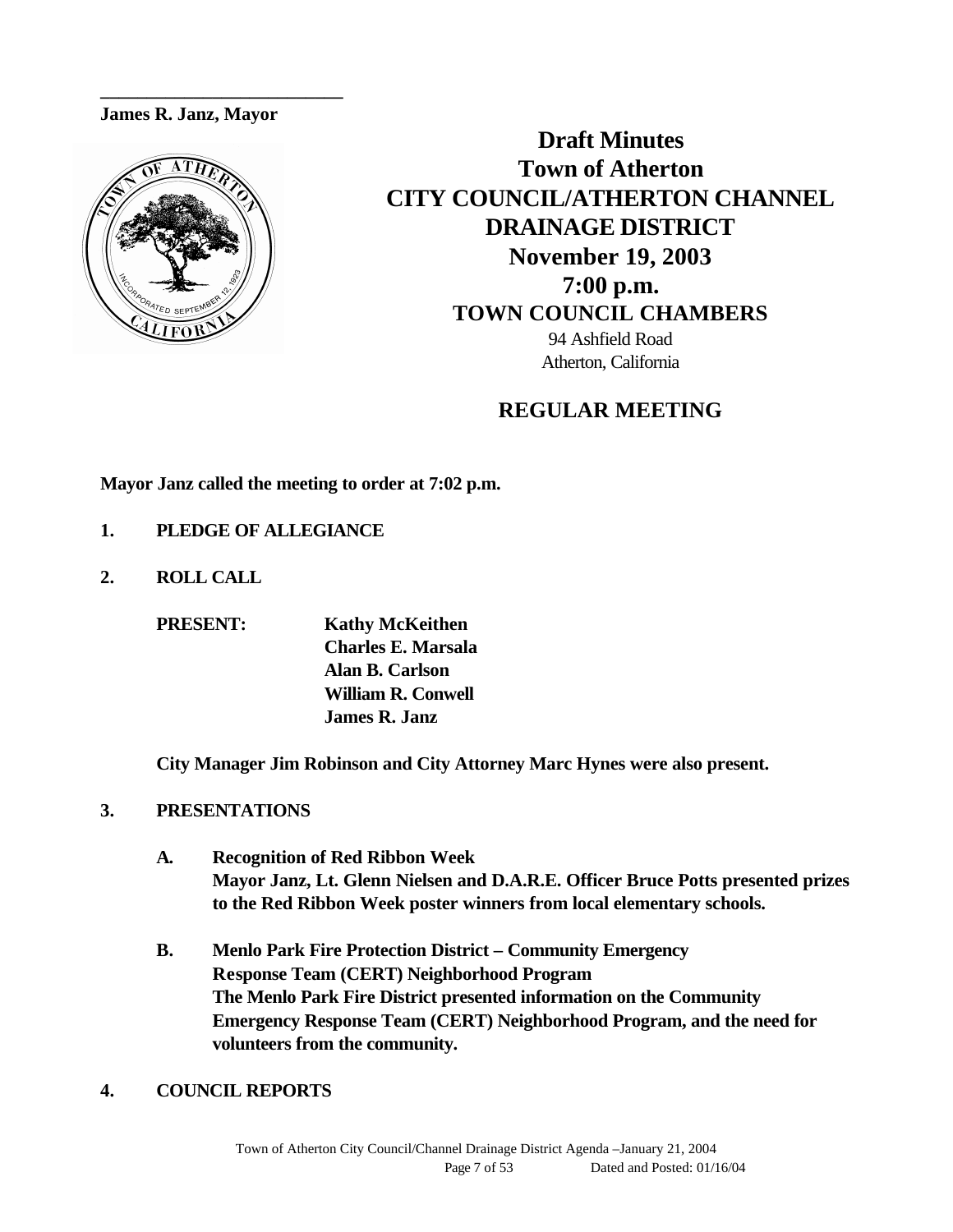- **Councilmember Conwell reported that at the San Francisco Airport Roundtable it was noted that traffic counts are up but noise complaints are down to 200 a month. C/CAG has formed a new conflict of interest/ethics committee and Mr. Conwell is the Chair of the committee. At the Criminal Justice Council meeting the value of police ridealongs was discussed. Councilmember Conwell asked the Police Department to do more to educate the residents that police ridealongs are available in Atherton.**
- **Mayor Janz stated that he attended a Caltrain meeting and that subject will be discussed later on the agenda. He reported on the Peninsula Gateway Corridor Study Committee, which is looking to link Highway 101 with the Dumbarton Bridge. He also attended an interesting forum, put on by a housing alliance, where a group of community leaders looked at the process of creating much needed housing in San Mateo County. The group conducted some large scale efforts with county citizens, and there was a consensus that there was a housing crisis. While the group couldn't come to a consensus on lower income housing, they supported regional approaches, and agreed that some new taxes would be necessary along with reliable watchdog mechanisms.**
- **Council Member Carlson stated that the Joint Finance/Building and Facilities Committee met and reviewed the issue of a property transfer tax, and asked the City Attorney to obtain an opinion from an expert specializing in this area. The committee also reviewed the intermediate range financial plan, and looked at how to deal with looming deficits on the Town's horizon. Also reviewed was false alarm revenue, which is down, and the committee decided not to recommend any changes to the Council at this time.**
- **Council Member Marsala announced that the Governor rescinded the vehicle license fee (VLF), and the Town will be paying attention to this as it is an important source of revenue. The Library JPA will be presenting a new agreement in December, and he reported that they are trying to settle a conflict with the Library director position so he/she knows whom to report to. The General Plan Committee met and reviewed tree preservation guidelines, discussed the legality of construction parking (Vehicle Code 22507) and establishing resident-only parking districts. City Attorney Marc Hynes explained ramifications of implementing this code. The Waste Reduction Committee met and there will be no resident fee increases this year. Recycling of organic matter and demolition sales were discussed. Council Member Marsala will meet with the Chair of the Park and Recreation Commission to discuss the parameters of a possible Joint City Council/Park and Recreation Commission meeting.**
- **Vice Mayor McKeithen announced that the Town has a \$200,000 credit in our account with Browning Ferris Industries (BFI), the Town's franchise waste hauler. The General Plan Committee met and came up with four issues that a construction parking subcommittee needs to address: (1) applicants have to file a parking plan; (2) parking must be on-site; (3) look at case by case exceptions; and (4) signs will need to be posted. The subcommittee is still looking into whether this is enforceable. The committee also**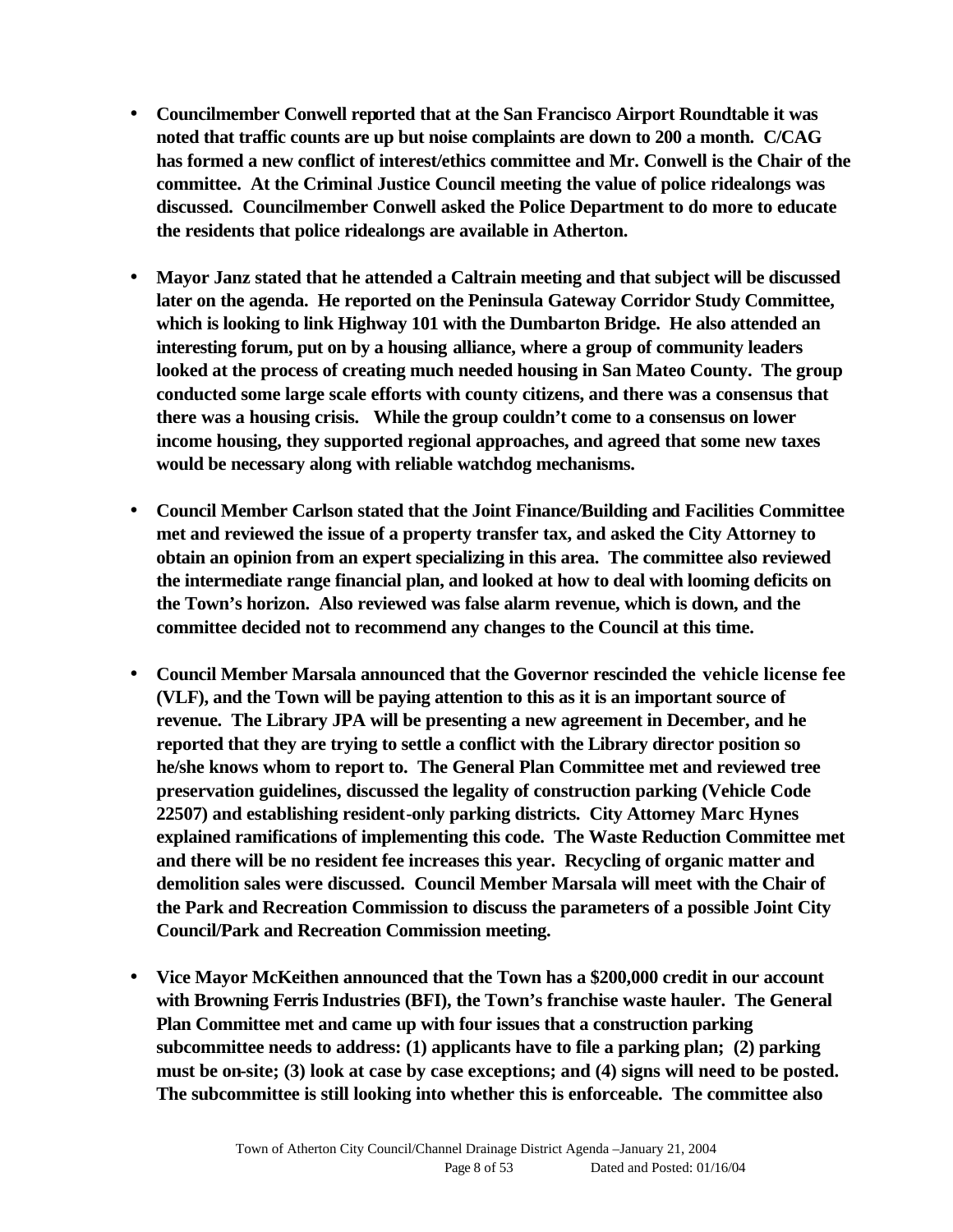**reviewed tree preservation guidelines and specifications. The Town's consultants BKF and H.T. Harvey met on the Atherton Channel issue regarding the red legged frog and a report was drafted on how to enhance the environment for the red legged frog. The Public Works Department reviewed the draft, and the next step is a Section 7 consultation with the Army Corp of Engineers.**

### **5. PUBLIC COMMENTS**

- **John Fiber, owns a home in Atherton built in the 1870s and completed a renovation.**
- **Jim Dobbie, regarding construction parking.**

### **6. STAFF REPORTS**

**City Manager Jim Robinson reported that the poles for the Valparaiso signal are due to arrive soon, and should be up and operational by the end of this calendar year. He attended a meeting of city managers to discuss the Measure A reauthorization which is up in 2008, and a report will be coming back to each city council in January. The measure would include 47% transit projects and 53% street projects. The effort is to look at those projects with most benefit in San Mateo County. The strategy is to have the measure on the ballot in November 2004. A report will come back to council with more specifics.** 

**City Attorney Marc Hynes reported out of the Closed Session held at 6:00 p.m. as follows:**

**A. CONFERENCE WITH LABOR NEGOTIATOR – Labor Negotiations pursuant to Government Code Section 54957.6 Agency Negotiator: James H. Robinson, City Manager Employee Organization: Local Union 856 Non-management miscellaneous employees**

**No action.**

**B. CONFERENCE WITH LEGAL COUNSEL – Anticipated Litigation pursuant to Government Code Section 54956.9(c): One potential case.**

**Direction was given to the City Attorney to initiate litigation re: cutting of a heritage tree without a permit.**

- **C. CONFERENCE WITH LEGAL COUNSEL Existing Litigation pursuant to Government Code Section 54956.9(a): Two cases.**
	- **a. Richard T. LemMon et al. v. Town of Atherton et al. No action.**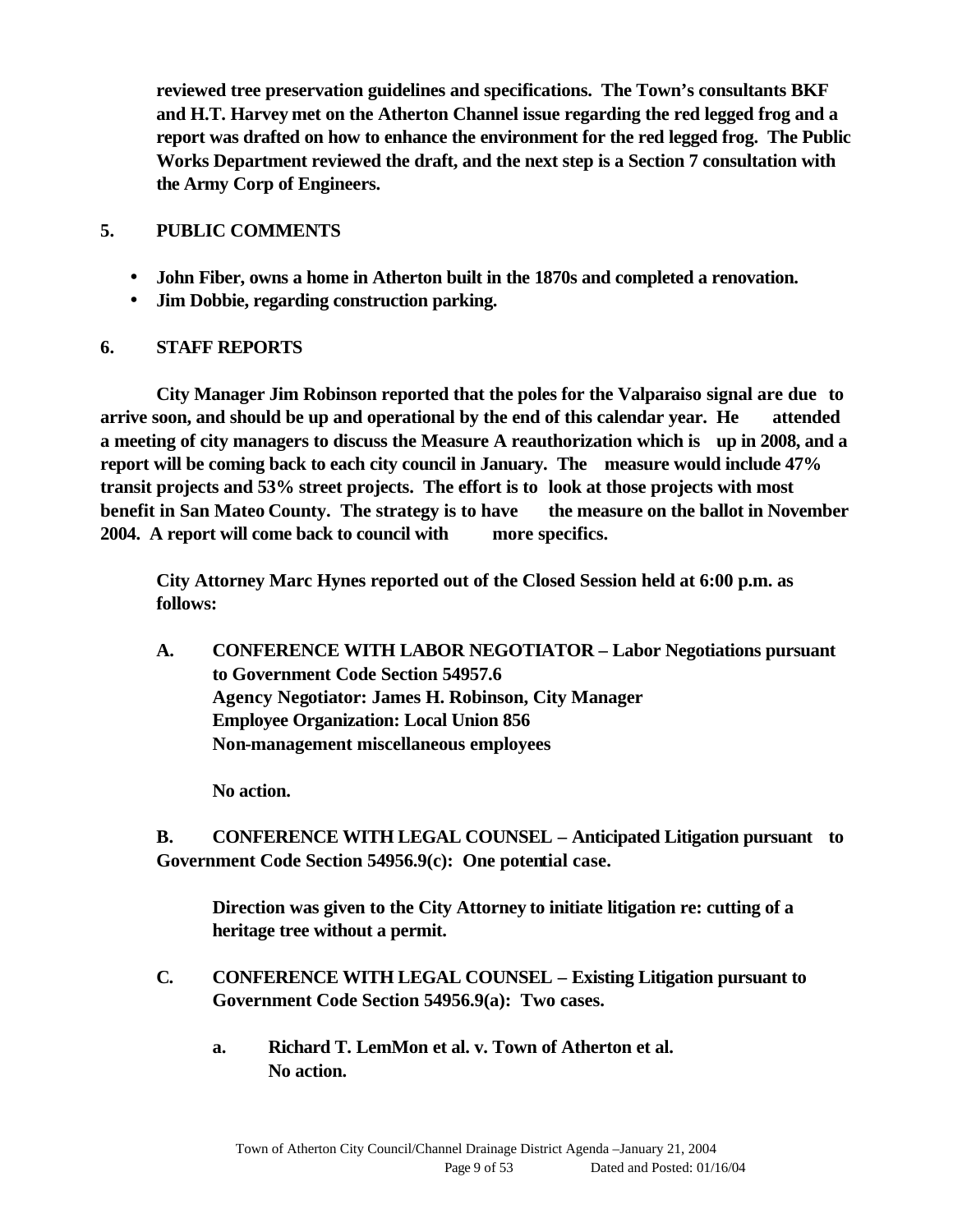- **b. Priceless LLP v. Teamsters Local 856 et al. No action.**
- **D. LIABILITY CLAIM pursuant to Government Code Section 54956.95 Claimant: Helen L. Imperiale Agency Claimed Against: Town of Atherton**

**The Council voted unanimously to deny the claim.**

### **7. COMMUNITY ORGANIZATION ROUNDTABLE REPORT No report.**

#### **CONSENT CALENDAR**

**Mayor Janz requested to remove Item No. 12 and move it to the end of the agenda, and to pull Item No. 13 as well, which will come back to the Council at a later date.**

**Council Member Carlson requested to pull Item No. 20, and Vice Mayor McKeithen requested to pull Item No. 18.**

**MOTION – to approve the Consent Agenda with the exception of Items 12, 18, and 20 which were placed on the Regular Agenda. Item No. 13 was not acted upon and will come back to the Council at a future meeting.**

- **M/S Conwell/McKeithen Ayes: 5 Noes: 0 Absent: 0 Abstain: 0**
- **8. APPROVED MINUTES OF REGULAR AND SPECIAL MEETING OF SEPTEMBER 17, 2003 AND SPECIAL MEETING OF OCTOBER 6, 2003**
- **9. APPROVED BILLS AND CLAIMS FOR OCTOBER 2003 IN THE AMOUNT OF \$1,110,402**
- **10. ACCEPTED MONTHLY FINANCIAL REPORT FOR OCTOBER 2003**
- **11. ACCEPTED QUARTERLY INVESTMENT REPORT FOR THE QUARTER ENDED SEPTEMBER 30, 2003**
- **12. Removed from Consent Agenda APPROVAL OF AGREEMENT BETWEEN FELTON GABLES HOMEOWNERS ASSOCIATION AND TOWN OF ATHERTON TO PROVIDE FOR ACCESS TO HOLBROOK-PALMER PARK**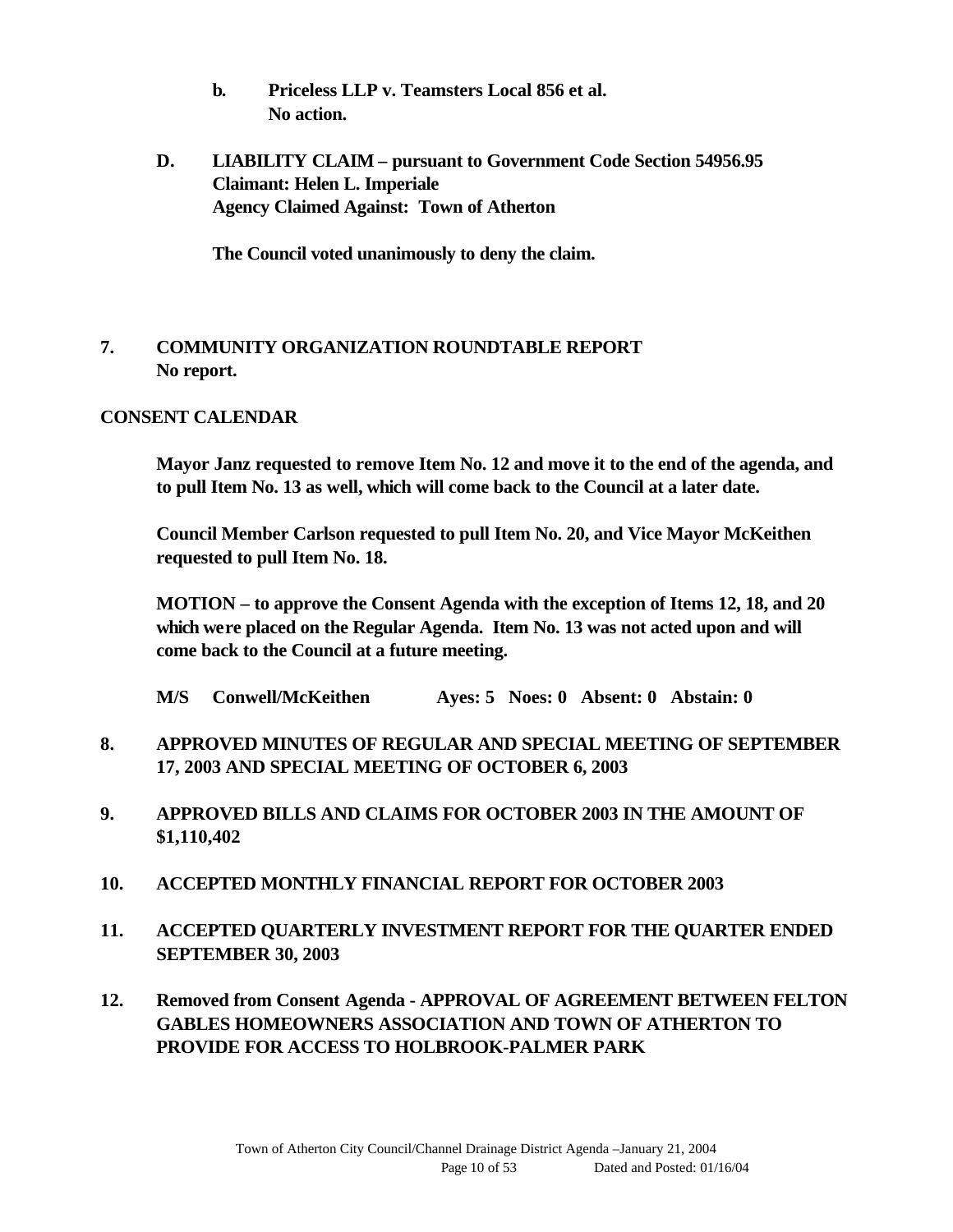**13. This item was postponed until a future meeting date – SECOND READING AND ADOPTION OF ORDINANCE RATIFYING AN ORDINANCE OF THE MENLO PARK FIRE PROTECTION DISTRICT PERTAINING TO FIRE SPRINKLER SYSTEM REQUIREMENTS**

**Recommendation: Staff recommends continuation of this item. The Menlo Park Fire District has requested that this item be continued following consideration by the Cities of East Palo Alto and Menlo Park.**

#### **14. APPROVED TOW COMPANY CONTRACT**

**Approved the contract with Able Towing Co. for addition to the Atherton Police Department Tow Rotation List.**

### **15. APPROVED PLANS AND AUTHORIZATION TO ADVERTISE FOR BIDS FOR HOLBROOK-PALMER PARK RESTROOMS**

**Approved the plans and specifications and authorized advertisement for bids for the Holbrook-Palmer Park Restroom Expansion Project, Project No. 03-008.**

**16. ADOPTED RESOLUTION NO. 03-22 RESCINDING RESOLUTION NO. 03-20 (CORRECTION TO EXHIBIT "A") AND AUTHORIZING HOURLY SALARY RANGES FOR PART TIME AND TEMPORARY EMPLOYEES FOR FISCAL YEAR 2003-04**

**Adopted Resolution No. 03-22 rescinding Resolution No. 03-20 (correction to Exhibit "A") and Authorizing Hourly Salary Ranges for Part Time and Temporary Employees for Fiscal Year 2003-04, to correct an error in a calculation for an hourly salary range.**

**17. ADOPTED RESOLUTION NO. 03-23 AUTHORIZING APPLICATION FOR A BICYCLE TRANSPORTATION ACCOUNT GRANT; and ADOPTED RESOLUTION NO. 03-24 ADOPTING A BICYCLE TRANSPORTATION PLAN TO INCORPORATE THE SAN MATEO COUNTY COMPREHENSIVE BICYCLE ROUTE PLAN**

**(A) Adopted Resolution No. 03-23 Authorizing Application for a Bicycle Transportation Account Grant and Committing the Required Local Match; (B) Adopted Resolution No. 03-24 Adopting a Bicycle Transportation Plan to Incorporate the San Mateo County Comprehensive Bicycle Route Plan and to Comply with Section 891.2 of the California Streets and Highways Code.**

#### **19. APPROVED OF PARTICIPATION IN HOUSING ENDOWMENT AND TRUST OF SAN MATEO COUNTY**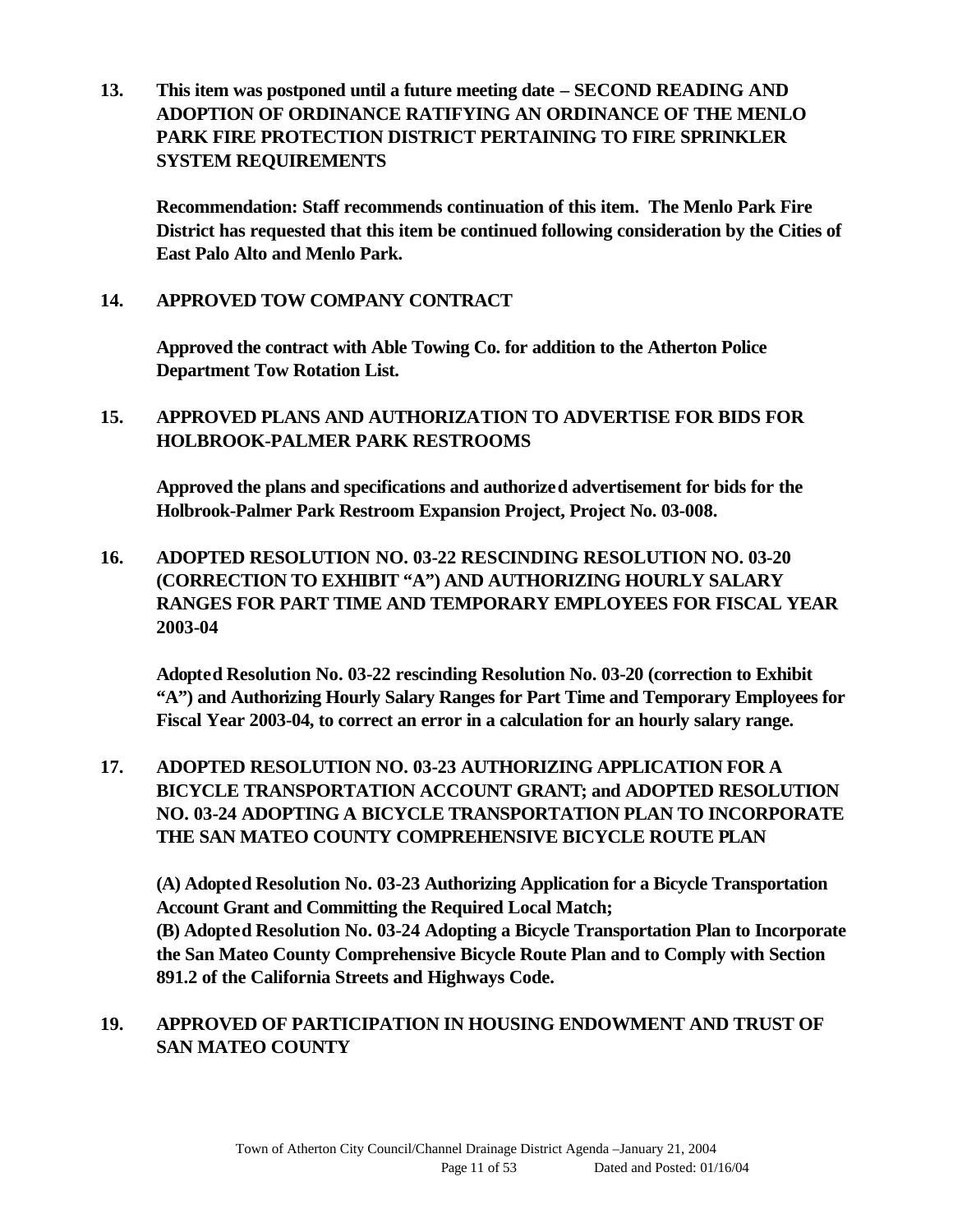**Adopted the recommendation of the Council Finance Committee that the City Council authorize the Mayor to execute the attached Joint Exercise of Powers Agreement for the Housing Endowment and Trust of San Mateo County which would provide for participation in the San Mateo County Housing Foundation.**

### **21. APPROVED ISSUANCE OF A REQUEST FOR PROPOSALS FOR PARK GROUNDS MAINTENANCE SERVICES FOR HOLBROOK PALMER PARK**

**Authorized advertisement for bids for the Holbrook-Palmer Park Grounds Maintenance contract per the recommendation of the Park and Recreation Commission.**

#### **REGULAR AGENDA**

**The following item was removed from the Consent Agenda.**

### **18. APPROPRIATIONS FOR CONTRACT PLAN CHECK SERVICES FOR THE BUILDING DEPARTMENT**

**Finance Director John Johns presented the staff report and responded to Council questions. He stated that the department would like to augment its resources when necessary to expedite the building permit process.**

**MOTION – to increase appropriations for contract plan check services by \$50,000 and reduce reserves for future building inspections by an equivalent amount as recommended by the Finance Committee.**

|  | M/S Carlson/Marsala |  |  |  | Ayes: 5 Noes: 0 Absent: 0 Abstain: 0 |
|--|---------------------|--|--|--|--------------------------------------|
|--|---------------------|--|--|--|--------------------------------------|

#### **22. APPOINTMENT OF COUNCIL MEMBERS AND RESIDENT MEMBERS TO CALTRAIN CORRIDOR AD HOC COMMITTEE**

**Council Member Marsala stated that he and Council Member Conwell met as the Screening Committee this morning and they approve of those they interviewed, and would like to speak with the remaining two applicants who were not available for interviews.**

**MOTION – Appoint the following individuals to the Caltrain Corridor Ad-hoc Subcommittee, as recommended by the Screening Committee: Christopher Cobey, Fred Wolin, Mike McPherson, Philip Lively, Jerry Carlson, Doris Kellett, and Phil Mitchell.**

**M/S Marsala/Conwell Ayes: 5 Noes: 0 Absent: 0 Abstain: 0**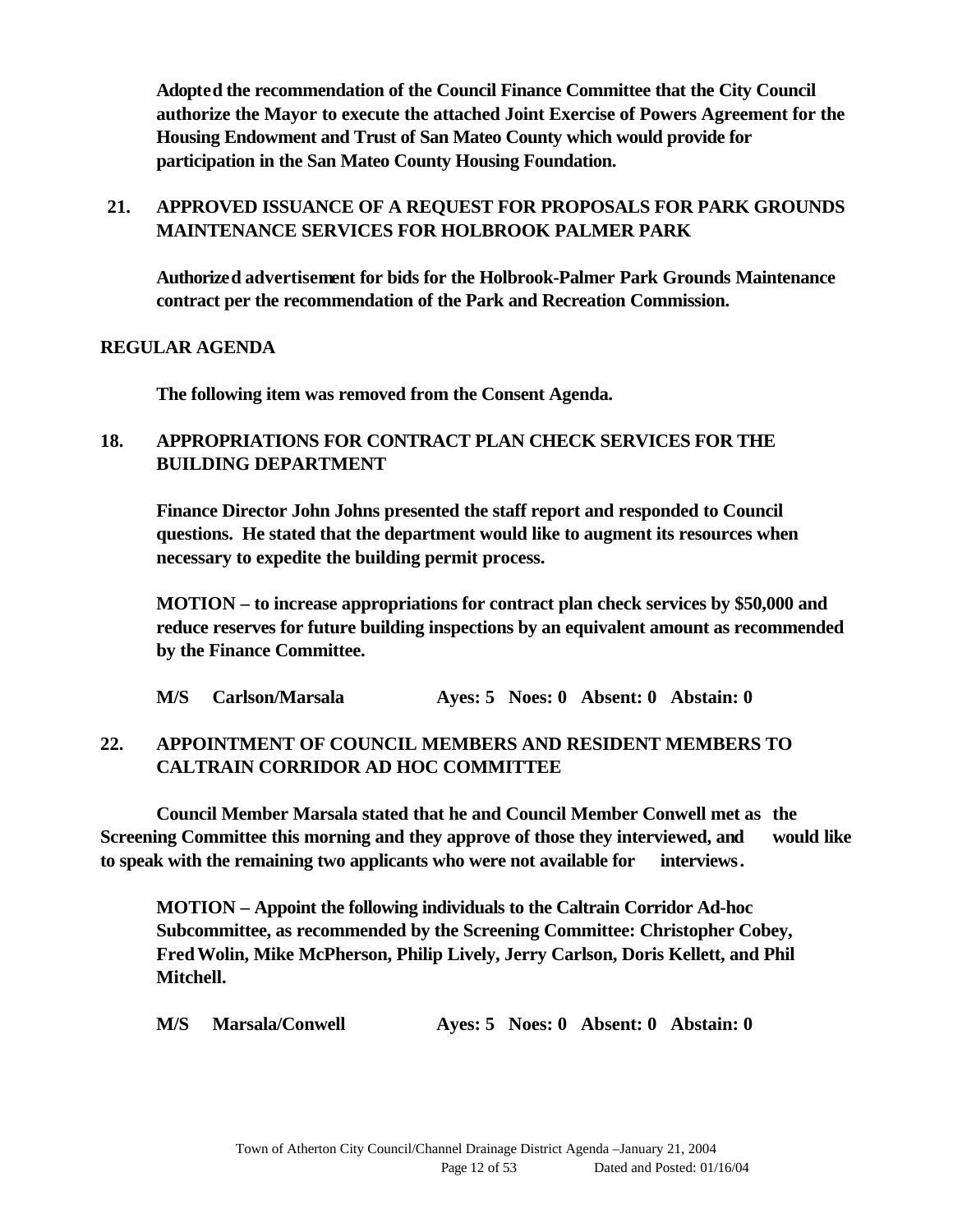**Mayor Janz is the only Council Member on the committee now. The Council will consider adding other Council Members to the committee when committee appointments are looked at in January 2004.**

#### **24. DISCUSSION OF PROPOSED CALTRAIN SERVICE REDUCTIONS**

**City Manager Jim Robinson reported that the Town was informed several weeks ago that as a result of the implementation of the "Baby Bullet" train service, there would be a number of schedule changes to Atherton train service. The current proposal is to eliminate weekend service and reduce weekday stops from 30 to 19. No public hearings were held by Caltrain regarding the service reduction, just public comments meetings, where both the Mayor and City Manager expressed concerns about the process and the need for more opportunity to comment. A public hearing is now to be held January 8, 2004, and the deadline for public comments is now November 28, 2003, as it was extended. The purpose of item on this agenda is to provide an opportunity for public comment and any direction to staff. The change in schedule will impact students coming to schools in Atherton.** 

**Mayor Janz stated that the Town was taken by surprise, as we did not know that weekend service was going to be eliminated and weekday service reduced. He stated that any public comments received this evening would be forwarded to Caltrain.**

**Discussion was held regarding how the elimination of weekend service will affect the Town during baseball season and festivals. Concerns with the lack of any public hearings were discussed. Vice Mayor McKeithen stated that Caltrain formerly stated that they would be happy to meet in Atherton and that the Council should insist that a public hearing be held here in Town.** 

**Jim Dobbie, Atherton resident, stated that Caltrain does not seem very interested in comments from residents at the moment and that if there is a public hearing, we should arrange a very large turnout.**

**Jack Ringham, Atherton resident, presented the historical background of train service in Atherton. He stated that the train was originally geared toward commuters to San Francisco. He recommended that Caltrain and BART schedules should be coordinated, and that a joint ticketing system be developed between Caltrain and BART.** 

**(There is one other public comment regarding this item which was taken during Agenda Item No. 23, from Robert Corona, Menlo Park.)**

**At 9:17 p.m., Mayor Janz called for a recess, and reconvened the meeting at 9:26 p.m.**

## **23. REPORT ON TOWN PROCESSES RELATED TO BUILDING PERMIT FOR 85 ORCHARD HILLS DRIVE, LANDSCAPE SCREENING PLAN FOR RETAINING WALL, AND RELATED SITE IMPROVEMENTS AND DEVELOPMENTS**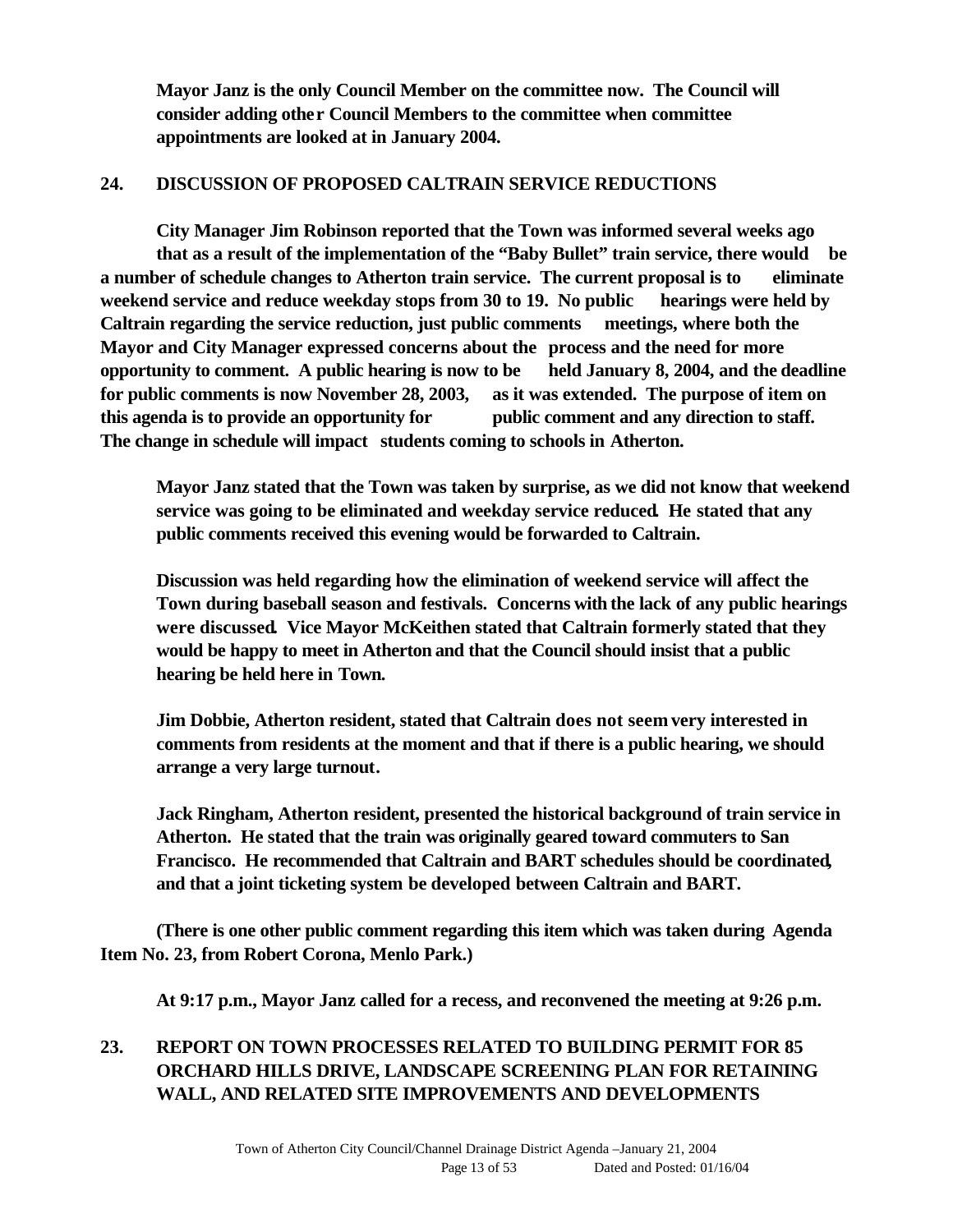**At the September 17, 2003 City Council meeting, at the request of Vice Mayor McKeithen, Council directed staff and City Attorney Marc Hynes to respond to questions in regard to building permits, landscape screening plans, and related site improvements for 85 Orchard Hills Drive. City Attorney Hynes stated that his responses to Vice Mayor McKeithen's questions were contained in his staff report. A written report in response to a written submission from Vice Mayor McKeithen was prepared by staff and accompanied the staff report.**

**Mayor Janz noted that the motion in the minutes from the September meeting reflected a total of 6 specific items in question, but that 2 of the items were not covered in the staff report – 4) staff to make recommendations to cover any loopholes in Town code or procedures, and 5) are the planted oleanders the ones described in the landscape screening plan? Town Arborist Kathy Hughes Anderson stated in response to No. 5 that she is in agreement with what was planted.**

**The City Attorney stated that he did not see any loopholes, but that the issue of a road impact fee based on landscape improvements can be addressed by the Council if they desire. Approximately 40 projects per year would involve only landscaping.** 

**Council Member Carlson stated that Vice Mayor McKeithen had asked for this item to be addressed at the September Council meeting for the purpose of examining perceived irregularities in the Building Department. He noted the seriousness of this agenda item, and gave an overview of the actions taken during and subsequent to the July 17, 2002 public hearing at which the appeal regarding the construction of the retaining wall at 85 Orchard Hills Drive was heard by the Council.** 

**Council Member Carlson then made extensive inquiries of Building Official Mike Hood related to the processes used by the Building Department in the issuance of the Orchard Hills building permits and landscape screening plans.**

**Vice Mayor McKeithen stated that the issues she raised are not legal issues but process issues. One of her concerns was why work on the wall was started without a landscape screening agreement.**

**Mayor Janz called for public comments at this time.**

**Robert Corona, Menlo Park, stated that he wanted to comment on Agenda Item 24 but had missed the item. Pertaining to Caltrain service reductions, he commented that there are seven stations that are slated for reduction in service on weekdays. He stated that little savings will be made by the reduction and that instead of attracting new riders, it is bound to lose customers. He uses the Menlo Park train station and the number of trains he can use to go to certain stops are limited. He stated that he hopes Atherton will join with other cities and make the Town's opinion known to the Caltrain board.**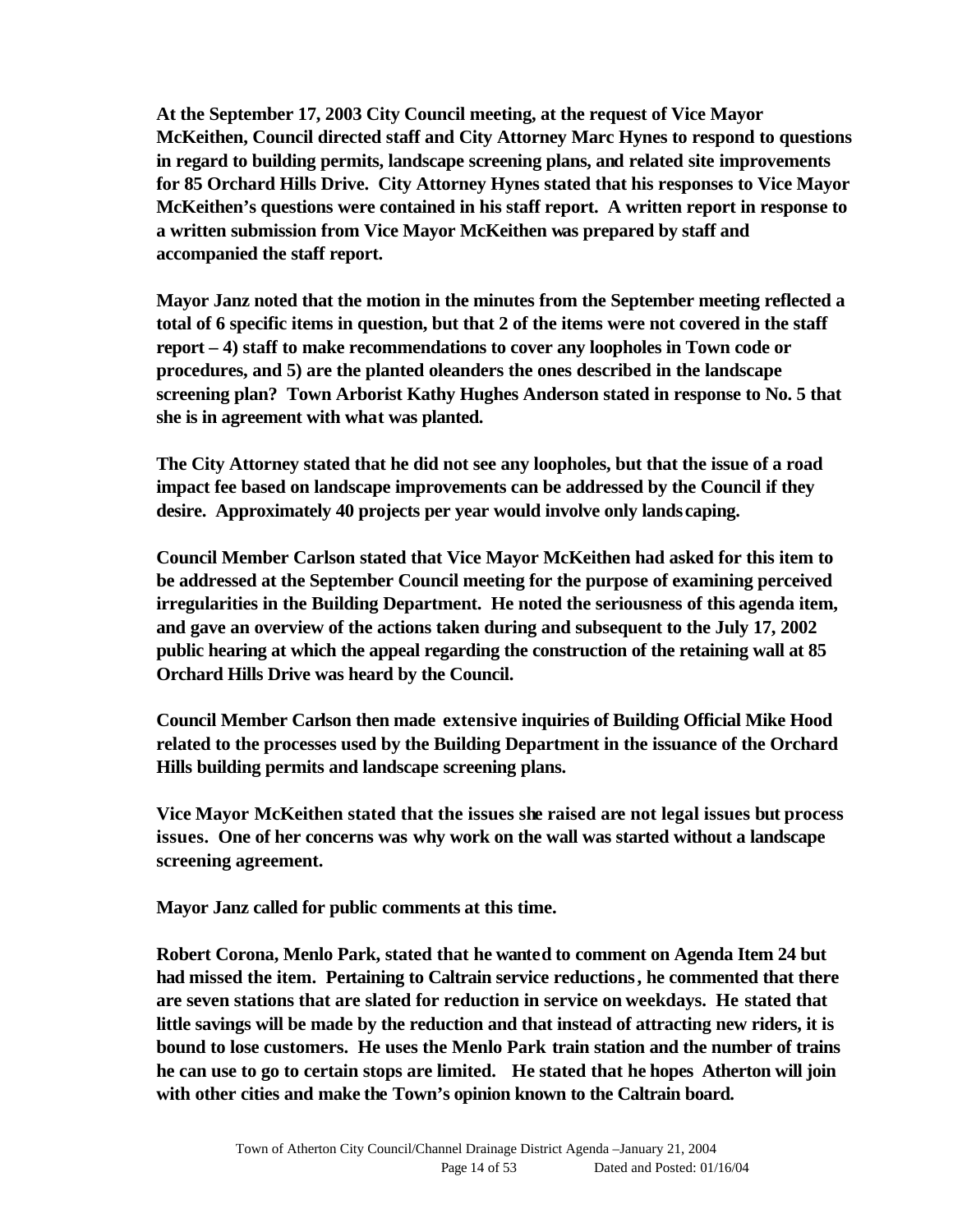**Scott Mitchell, Atherton, an architect who has been working with the Town since 1976, spoke regarding the Atherton Building Department. He stated that the Atherton Building Department is the most professional group he has ever worked with.** 

**Mayor Janz called for a break at 11:57 p.m. The Council reconvened at 12:07 a.m.**

**Vice Mayor McKeithen continued the discussion of the regulations for accessory structures, and voiced her concerns with the process used for issuing the permits for 85 Orchard Hills. She requested Building Official Hood to provide her with the code section that refers to the regulation of accessory structures. Mr. Hood responded to additional questions.**

**Mayor Janz stated that the main questions regarding the 85 Orchard Hills project have been addressed by staff and that there have been no actionable improprieties, such as false representations by the owner, upon which the Council can act. The six questions in the motion from the September meeting have been addressed and the questions left relate to policy. The policy questions remaining are: 1) Should there be a road impact fee for landscaping, 2) Should landscaping be allowed to go in anytime in the five year period as long as it is completed by the end of the five years, 3) Should the landscape screening plan be required as part of the agreement, sometime later, or before, 4) Should Code Sections 17.50.050 and 17.50.060 concerning landscape screening agreements be revised, and 5) Should every landscape screening plan be treated separately and charged separately. Mayor Janz stated that it would be appropriate to bring these items back to Council at a later time and decide if they should be addressed by the General Plan Committee.** 

**Council Member Carlson concurred with Mayor Janz that the Building Department had dealt in an even-handed manner with the permitting process related to 85 Orchard Hills Drive. He stated that if the Council wishes to change policies and procedures, and it is deemed appropriate by a majority vote, so be it. He stated that there are two issues, one is the issue of the irregularities, and the other is the issue of process. He stated that he would like for an item to be placed on the next agenda to address the method in which matters are placed on the agenda.**

**Council Member Marsala reflected on the Town Mission statement and expressed his concerns with the amount of time spent on this issue and the process for items being placed on the agenda.**

**Vice Mayor McKeithen stated that several items came up as a result of the Council looking at the issues including a possible road impact fee for landscape screening plans, taking a closer look at valuation and the owner/builder designation, and whether there shouldn't be agreements allowed between parties with regard to landscape on an adjacent landowner's property.**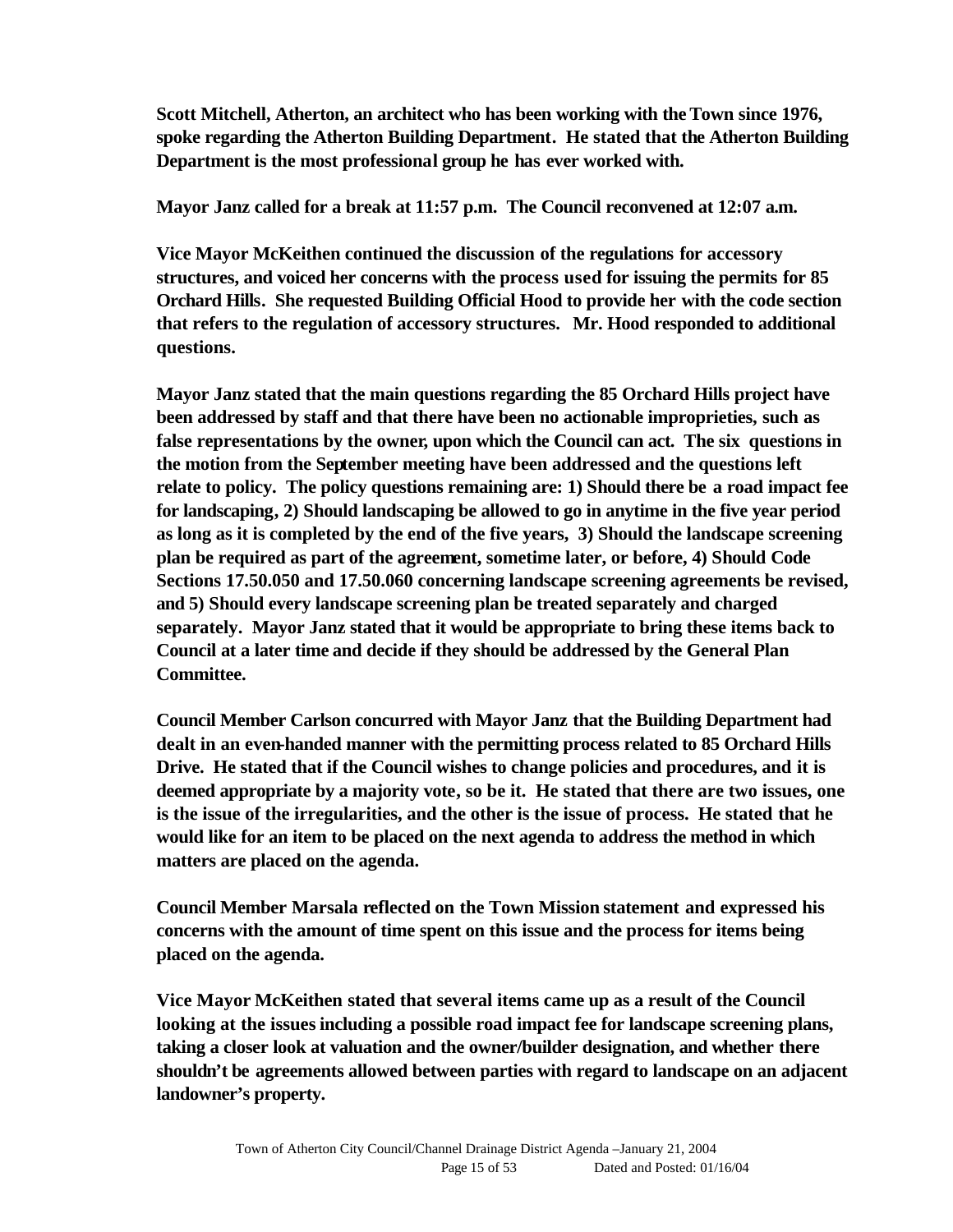**Council Member Conwell suggested that the manner in which these issues were handled could have been done better, but that some good has resulted from the discussion.**

**Lou Paponis spoke from the audience.** 

**MOTION - (1) the report of the City Attorney and its attachments be accepted by the Council, (2) the City Attorney's report and attachments be made part of the minutes of tonight's meeting, (3) that with the exception of those items where the city attorney found minor errors in the process, that the Council affirmatively find that the Building Department and the Building Official engaged in no irregularities in the permitting process for 85 Orchard Hills.**

**M/S Carlson/Marsala Ayes: 4 Noes: 1 (McKeithen) Absent: 0 Abstain: 0**

**Mayor Janz called for a break at 1:18 a.m. The meeting reconvened at 1:23 a.m.**

### **25. CONSIDER CABLE CO-OP GRANT APPLICATION TO EQUIP THE COUNCIL CHAMBERS FOR CABLE BROADCAST OF TOWN MEETINGS**

**Assistant to the City Manager Linda Kelly presented the staff report.**

**Lou Paponis spoke from the audience in favor of cablecasting.** 

**MOTION – to apply for the grant, and submit an accompanying letter from the Mayor that we would like to have our meetings broadcast.** 

**M/S McKeithen/Marsala Ayes: 5 Noes: 0 Absent: 0 Abstain: 0**

**MOTION - to defer Items 12 and 20 on agenda to the next meeting due to the lateness of the hour.**

**M/S Carlson/Janz Ayes: 5 Noes: 0 Absent: 0 Abstain: 0**

## **12. APPROVAL OF AGREEMENT BETWEEN FELTON GABLES HOMEOWNERS ASSOCIATION AND TOWN OF ATHERTON TO PROVIDE FOR ACCESS TO HOLBROOK-PALMER PARK**

**Recommendation: Approve an agreement with Felton Gables Homeowners Association to provide access to Holbrook-Palmer Park. (Continued from October 15, 2003 Regular Council Meeting.)**

#### **20. REFER REVIEW OF SPECIAL EVENTS ORDINANCE TO GENERAL PLAN COMMITTEE**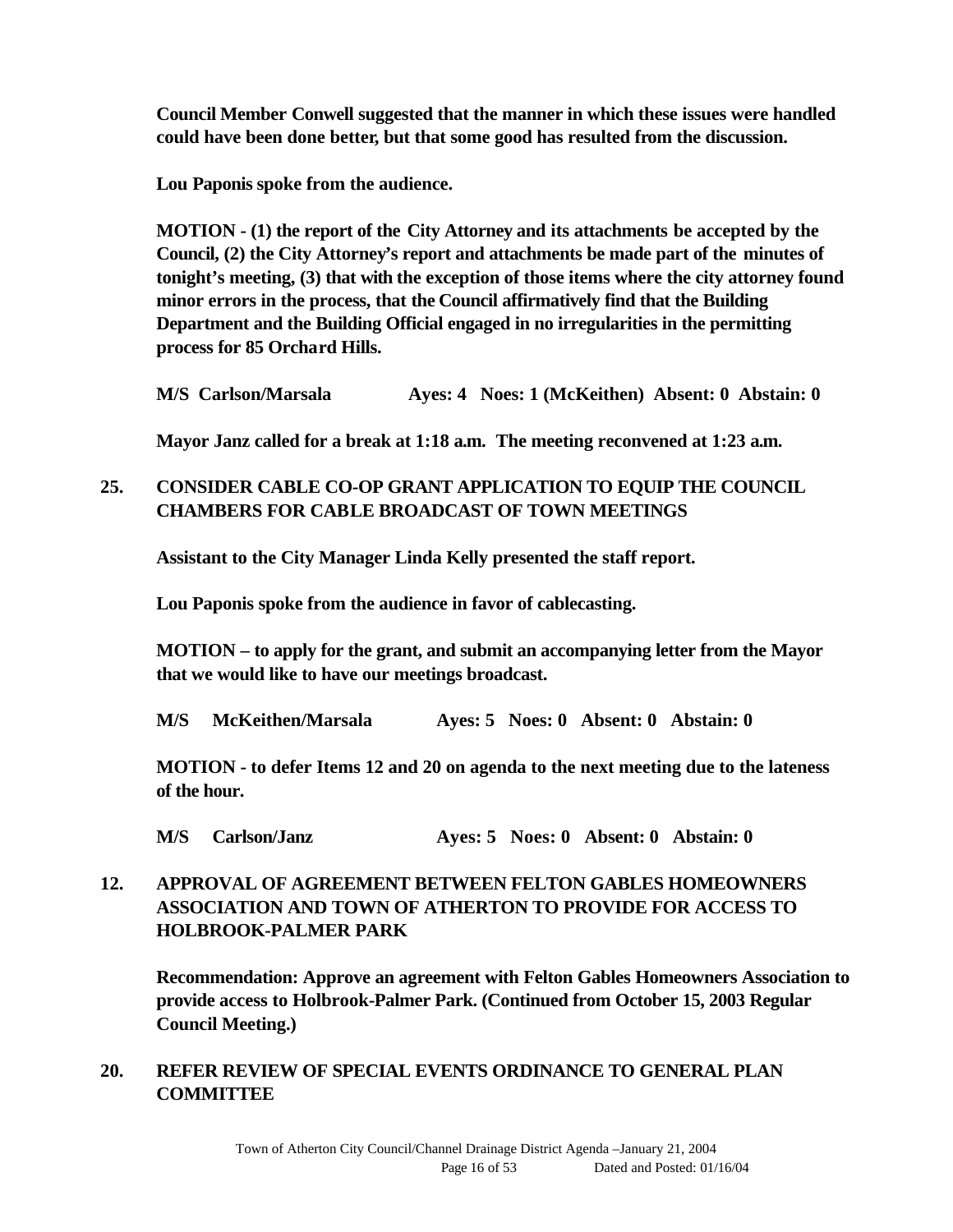**Recommendation: Refer to the General Plan Committee the Special Events Ordinance for review and recommendation. Specifically, it is requested that the General Plan Committee review the maximum time permitted for the life of the Special Events Permit issued and determine what specific time constraints, if any, should be imposed on permitted events within the Town.**

**26. PUBLIC COMMENTS**

**Lou Paponis spoke from the audience.**

**27. ADJOURNMENT**

**The meeting adjourned at 1:58 a.m**

**Respectfully submitted,**

**\_\_\_\_\_\_\_\_\_\_\_\_\_\_\_\_\_\_\_\_\_\_\_\_\_\_\_ Linda Kelly, Acting City Clerk**



**Draft Minutes Town of Atherton CITY COUNCIL December 17, 2003 6:00 P.M. Meeting Room Town Administrative Offices** 91 Ashfield Road Atherton, California **Special Meeting**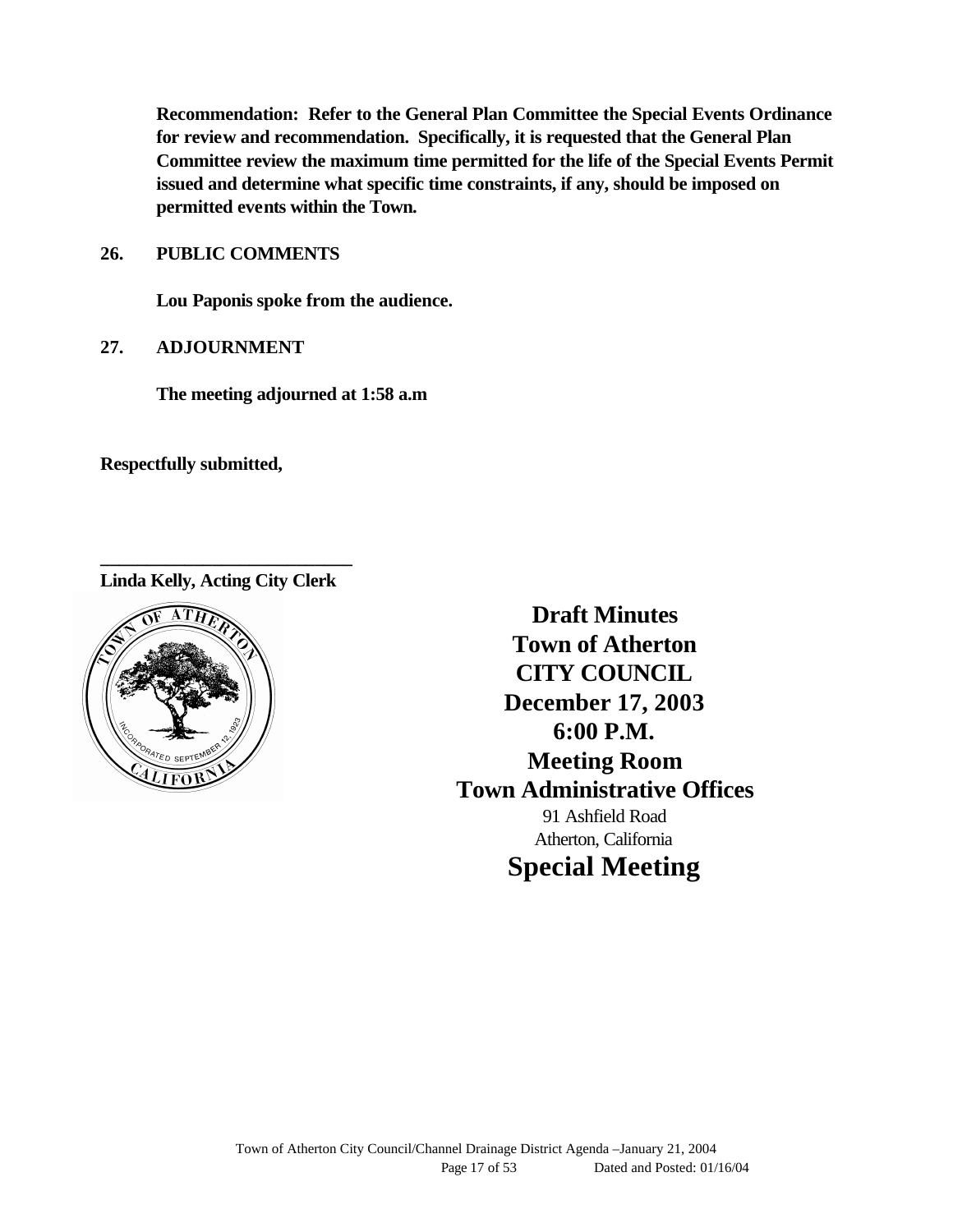**Mayor Janz called the meeting to order at 6:05 p.m.**

**ROLL CALL**

| <b>PRESENT:</b> | <b>Kathy McKeithen</b>    |
|-----------------|---------------------------|
|                 | Charles E. Marsala        |
|                 | Alan B. Carlson           |
|                 | <b>James R. Janz</b>      |
|                 | <b>William R. Conwell</b> |

**City Manager Jim Robinson and City Attorney Marc Hynes were also present.**

**PUBLIC COMMENTS: There were no public comments.**

**CLOSED SESSION: The Council adjourned to Closed Session at 6:05 p.m.**

**RECONVENE TO OPEN SESSION: The Council reconvened to Open Session at 6:50 p.m.**

**A. CONFERENCE WITH LEGAL COUNSEL – Anticipated Litigation pursuant to Government Code Section 54956.9(c): Twelve potential cases.**

**No action was taken.**

#### **ADJOURN**

**The meeting adjourned at 6:55 p.m.**

**Respectfully submitted,**

**James R. Janz, Mayor**

**\_\_\_\_\_\_\_\_\_\_\_\_\_\_\_\_\_\_\_\_\_\_\_\_**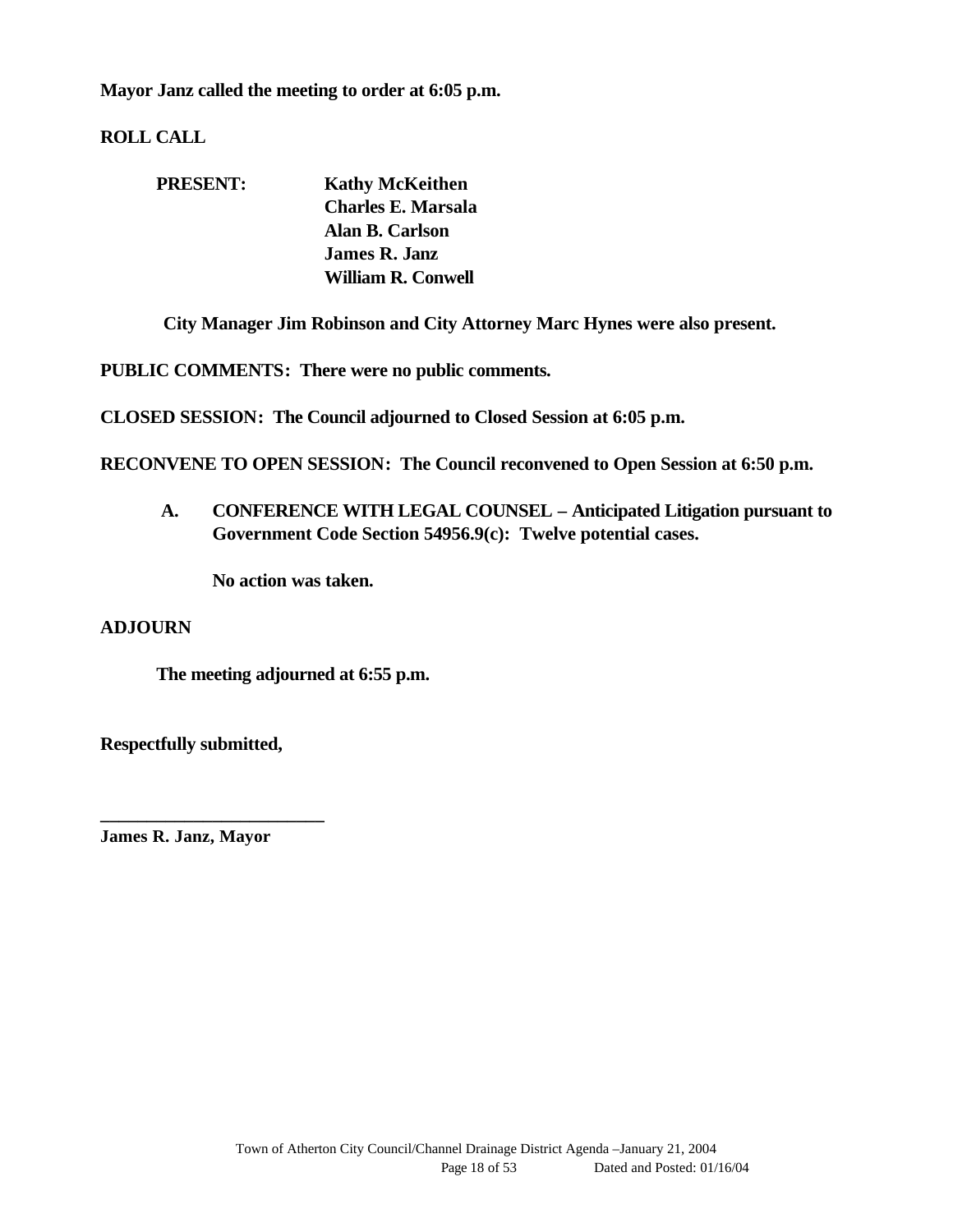

**Draft Minutes Town of Atherton CITY COUNCIL/ATHERTON CHANNEL DRAINAGE DISTRICT December 17, 2003 7:00 p.m. TOWN COUNCIL CHAMBERS** 94 Ashfield Road Atherton, California

## **REGULAR MEETING**

**Mayor Janz called the meeting to order at 7:05 p.m.**

- **1. PLEDGE OF ALLEGIANCE**
- **2. ROLL CALL**

**PRESENT: Kathy McKeithen Charles E. Marsala Alan B. Carlson James R. Janz William R. Conwell**

**City Manager Jim Robinson and City Attorney Marc Hynes were also present.**

#### **3. PRESENTATIONS**

**A. Presentation to Outgoing Mayor James R. Janz Vice Mayor Kathy McKeithen presented Mayor Janz with a plaque in appreciation for his efforts as Mayor during the past year.**

#### **4. CITY COUNCIL REORGANIZATION**

**Selection of Mayor and Vice Mayor:**

**Nominations for the Office of Mayor and Vice Mayor were conducted by City Clerk Sharon Barker.**

**Council Member Conwell nominated Vice Mayor McKeithen for the office of Mayor.**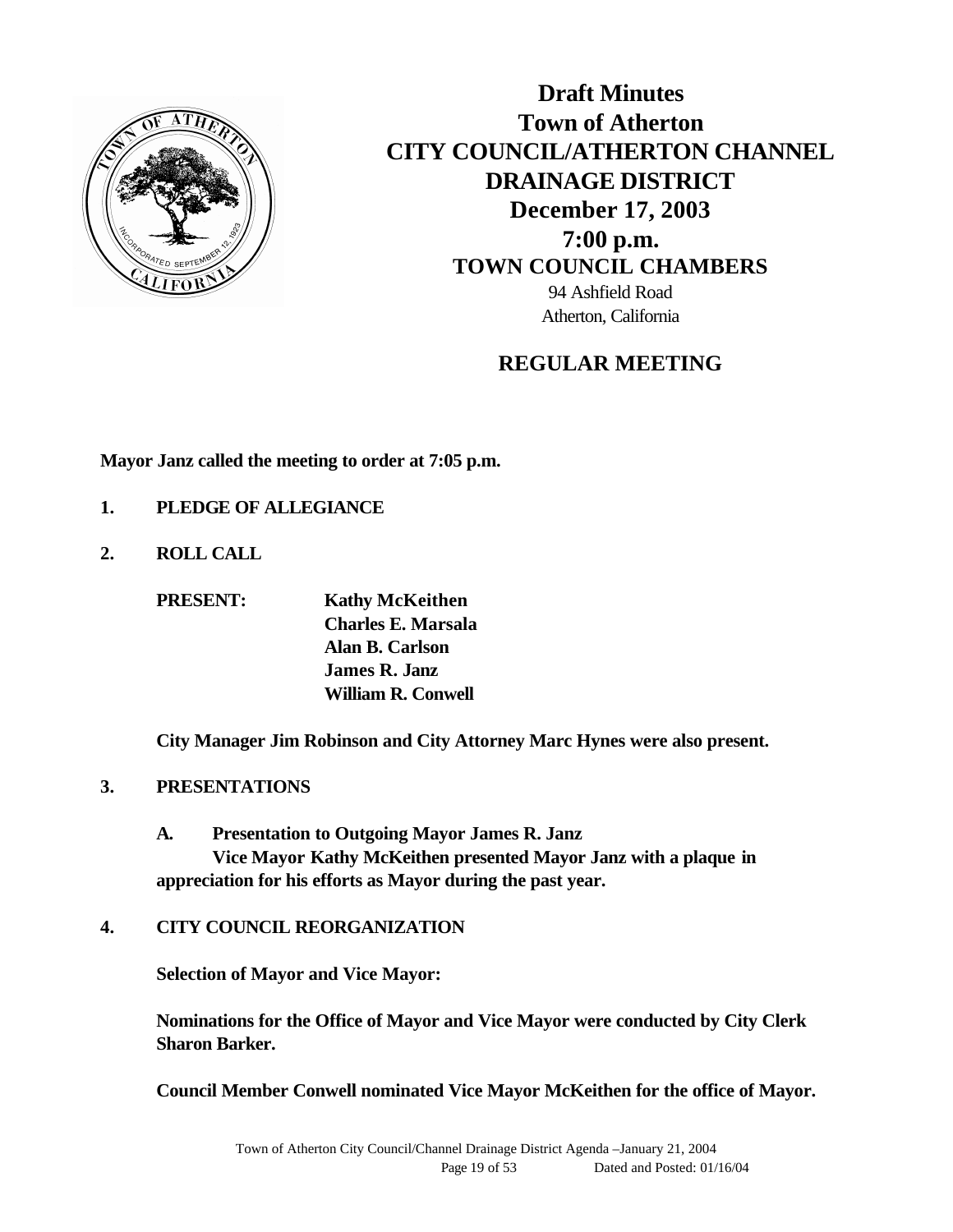**Council Member Marsala seconded the nomination.** 

**MOTION – to close the nominations and elect Vice Mayor McKeithen to the office of Mayor.**

| <b>M/S Conwell/Marsala</b> |  | Aves: 5 Noes: 0 Absent: 0 Abstain: 0 |  |
|----------------------------|--|--------------------------------------|--|
|                            |  |                                      |  |

**Council Member Marsala nominated Council Member Conwell for the office of Vice Mayor. Mayor McKeithen seconded the nomination.** 

**MOTION – to close the nominations and elect Council Member Conwell for the office of Vice Mayor.**

| M/S Conwell/McKeithen |  | Ayes: 5 Noes: 0 Absent: 0 Abstain: 0 |  |
|-----------------------|--|--------------------------------------|--|

**Oaths of Office were administered to Mayor McKeithen and Vice Mayor Conwell by the City Clerk. Mayor McKeithen and Vice Mayor Conwell were seated and the gavel was handed over to Mayor McKeithen.**

#### **5. COUNCIL REPORTS**

- **Vice Mayor Conwell reported on the San Francisco Airport Roundtable meeting. Noise complaints are down and with the economy improving, passenger traffic has increased. A new landing procedure has been implemented to allow two aircraft to land at the same time. There was no Criminal Justice meeting this month. At their last meeting, C/CAG addressed support for Measure A and renewed the contract with their lobbyist.**
- **Council Member Carlson reported that Item 22, an update to the Town's Financial Plan, is on this agenda as a result of the Finance Committee meeting. He asked staff to address having the City Council chairs either repaired or replaced.**
- **Council Member Marsala reported that Items 21 and 23 are on the agenda as recommended by the General Plan Committee. Item 24, approving in concept changes to the San Mateo County Library Authority Joint Powers Agreement, is on the agenda at the request of the Library JPA Board. The Friends of the Library held an open house today. Council Member Marsala also announced that Menlo College has students available to the Town for volunteer internships. He also noted that on Thursday, January 29, a high speed rail forum will take place in San Jose. The Waste Reduction Committee met and considered changing demolition sales requirements. The League of California Cities is sponsoring a ballot initiative requiring the Legislature to return to voters prior to taking local monies. He reminded the Council that special note should be taken regarding the many issues that will be on the November 2004 ballot along with the parcel tax measure.**
- **Council Member Janz reported that Items 19 and 20 are on the agenda as a result of the Caltrain Corridor Subcommittee meeting on December 8. The Waste Reduction**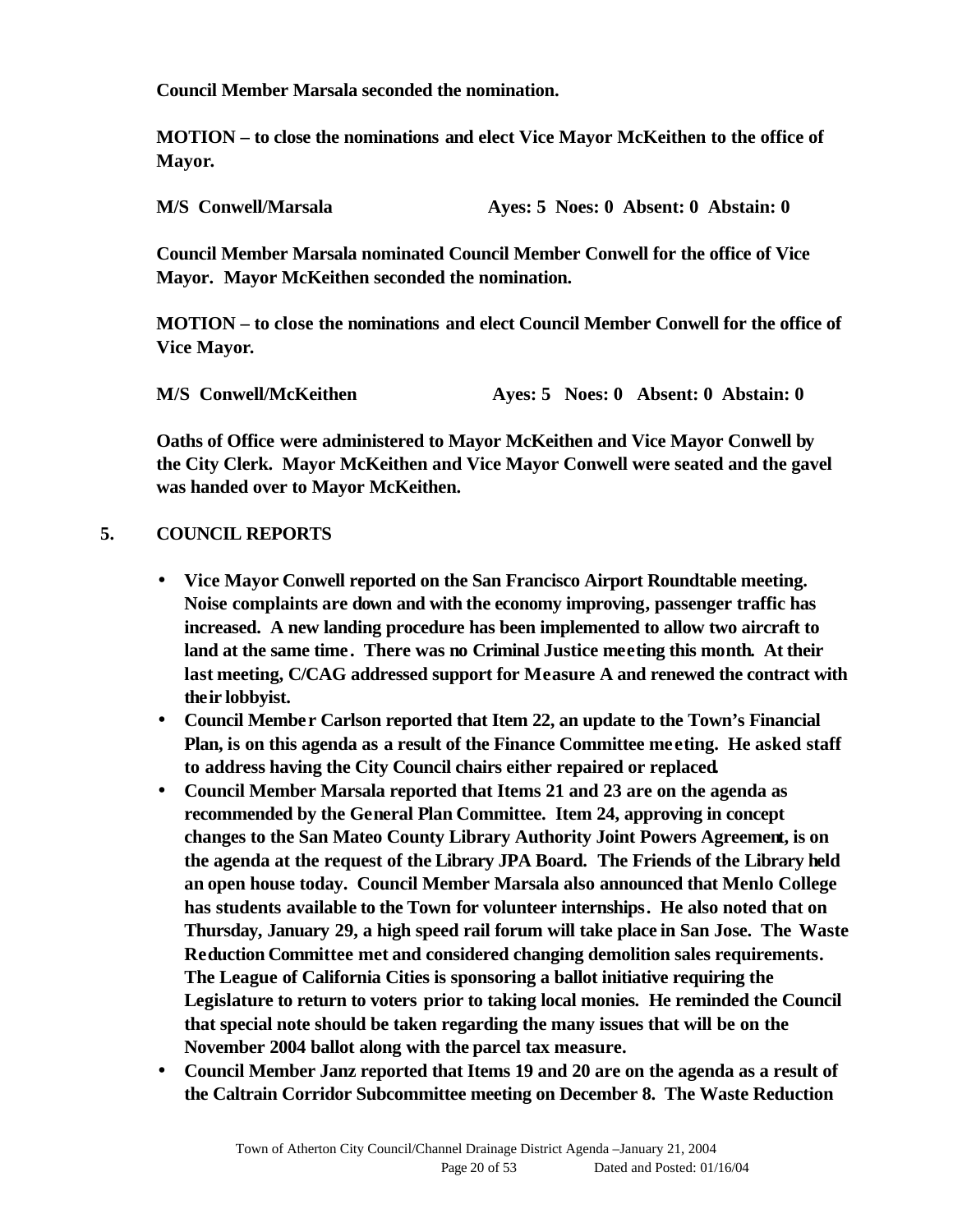**Committee met on December 10 and recommended the commercial organics program which is on tonight's agenda. Council Member Janz reported that he was appointed for a three-month term to the San Mateo County Housing Endowment and Trust Board at the Council of Cites meeting. This is a joint effort of the county and cities to secure housing grants and loans to foster housing within the county. He will have more information in the future.**

• **Mayor McKeithen reported that the Atherton Channel District Subcommittee has not met recently. Public Works Director Duncan Jones will report on the status of the studies.**

### **6. PUBLIC COMMENTS**

**The following members of the audience spoke:**

- **Virginia Ruggeiro, Atherton – regarding new businesses along El Camino Real advertising that they are in Atherton. The Council asked the City Manager to contact Bonsai Restaurant and explain the residents' concerns.**
- **Janet Simonds, Atherton**
- **David Clark, Atherton**
- **John Sisson, Atherton, read a letter from Atherton resident Herman Christiansen regarding actions of the Building Department.**

#### **7. STAFF REPORTS**

- **City Manager Jim Robinson announced the Caltrain Corridor Subcommittee will meet January 6, at 7:00 p.m., and will also hold a community meeting on January 27 to discuss changes in weekend and other services.**
- **Public Works Director Duncan Jones stated that in reference to Item 15, the new stormwater plan, the C/CAG Director has requested that a modification be made to the NPDES resolution. Under Item 2 of the resolution language will be inserted allowing the Executive Director to make minor changes to the plan. In addition to the modification of the resolution, a paragraph was removed from Page B31, Paragraph 2, of the plan itself, relating to municipalities seeking to get any illicit discharge cleaned up.**
- **Public Works Director Jones also reported that the three steel plates in the road on Ashfield Road and Station Lane are for water, sewer and storm lines for the new corporation yard.**
- **Assistant to the City Manager Linda Kelly reported that the Town has received notification that it is a recipient of a Cable Coop Legacy Funding Grant. The grant amount of \$50,000 is for video equipment for cablecasting city council meetings. Matching funds are required. Staff is currently looking at cable equipment. An item will placed on the January agenda for council consideration.**
- **Marc reported out of closed session as follows:**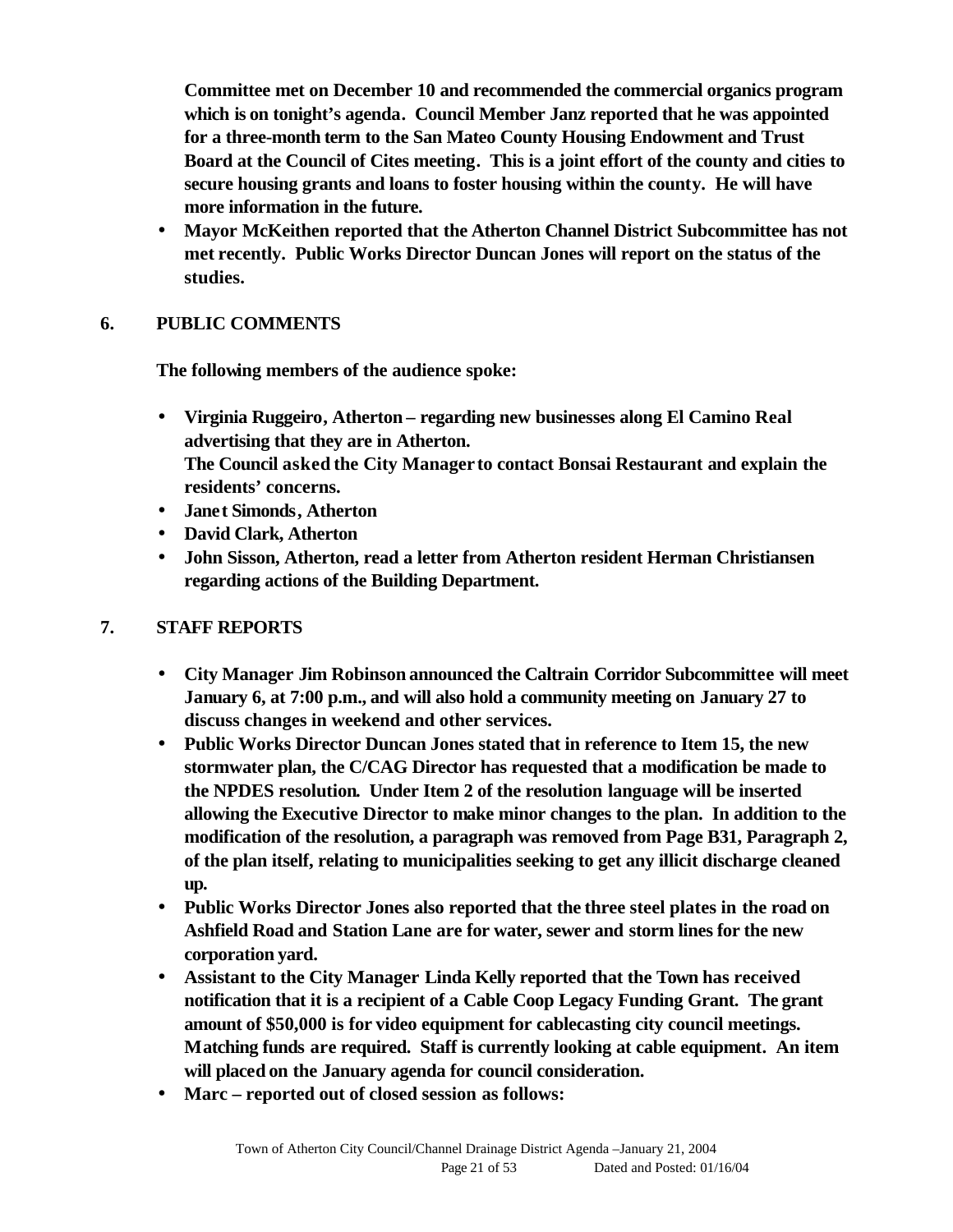### **A. CONFERENCE WITH LEGAL COUNSEL – Anticipated Litigation pursuant to Government Code Section 54956.9(c): Twelve potential cases.**

**There was no reportable action.**

#### **8. COMMUNITY ORGANIZATION ROUNDTABLE REPORT**

**Marion Oster, President of the Atherton Heritage Association, gave an update of the Association's activities and explained the services the Association provides. The Heritage Room at the Council Chambers is opento the public Tuesdays from 10:00 a.m. to 12:00 p.m.**

#### **CONSENT CALENDAR**

**Council Member Carlson asked that Item 12 be removed from the Consent Agenda. Public Works Director Jones responded to questions on Items 14 and 15, stating that Public Works Superintendent Steve Tyler serves on the Task Force that developed the Pest Management policy. NPDES fees increase as a result of the State mandate.**

**MOTION – to approve the consent agenda with the exception of Item 12 which was moved to the end of the Regular Agenda.** 

**M/S Conwell/Janz Ayes: 5 Noes: 0 Absent: 0 Abstain: 0**

- **9. APPROVED MINUTES OF REGULAR AND SPECIAL MEETINGS OF OCTOBER 15, 2003**
- **10. APPROVED BILLS AND CLAIMS FOR NOVEMBER 2003 IN THE AMOUNT OF \$1,078,124**
- **11. ACCEPTED MONTHLY FINANCIAL REPORT FOR NOVEMBER 2003**
- **12. REFER REVIEW OF SPECIAL EVENTS ORDINANCE TO GENERAL PLAN COMMITTEE (Continued from the Meeting of November 19, 2003)**

**Removed from the Consent Agenda and placed at the end of the Regular Agenda.**

### **13. APPROVED PLANS AND AUTHORIZATION TO ADVERTISE FOR BIDS FOR THE HOLBROOK-PALMER PARK MAIN HOUSE ELEVATOR PROJECT**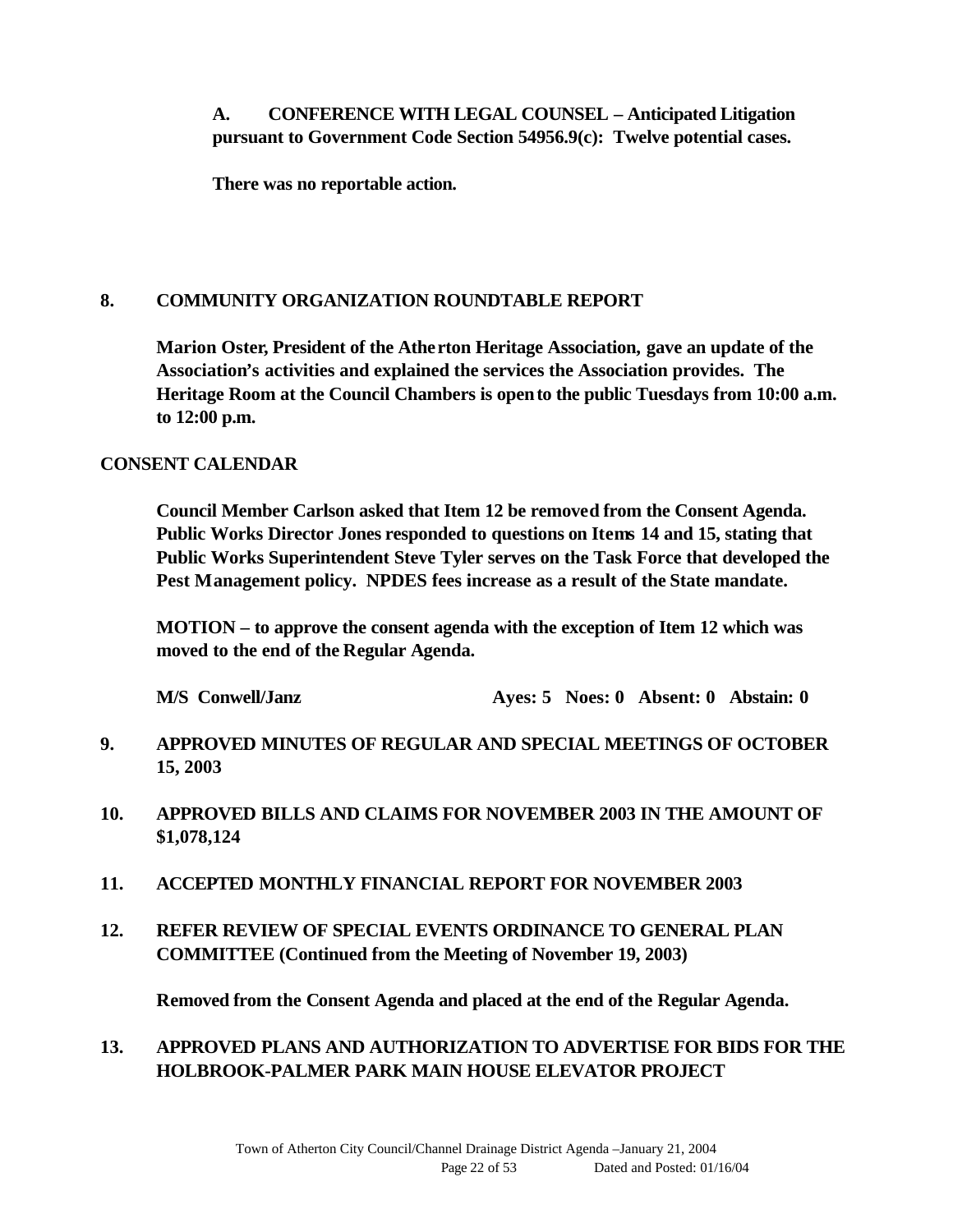**Approved the plans and specifications and authorized advertisement for bids for the Holbrook-Palmer Park Main House Elevator Project, Project No. 03-009.**

**14. ADOPTED RESOLUTION NO. 03-25 ADOPTING AN INTEGRATED PEST MANAGEMENT POLICY**

**Adopted Resolution No. 03-25 adopting the San Mateo Stormwater Pollution Prevention Program Model Integrated Pest Management Policy.**

**15. ADOPTED RESOLUTION NO. 03-26 TO REAPPLY FOR REISSUANCE OF THE MUNICIPAL STORMWATER NATIONAL POLLUTANT DISCHARGE ELIMINATION SYSTEM (NPDES) PERMIT TO ACCEPT AND ADOPT THE SAN MATEO COUNTYWIDE STORMWATER MANAGEMENT PLAN FOR 2004-2009**

**Adopted Resolution No. 03-26 authorizing the reissuance of the NPDES permit and commit to the implementation of permit requirements through a Stormwater Management Plan.**

**16. ACCEPTED AND APPROVED THE FINAL MAP FOR A LOT LINE ADJUSTMENT AT 76 AND 86 TALLWOOD COURT**

**Accepted and approved the final map for a lot line adjustment at 76 and 86 Tallwood Court.** 

**17. ADOPTED RESOLUTION NO. 03-27 APPROVING THE SECOND AMENDMENT TO THE FRANCHISE AGREEMENT BETWEEN THE TOWN OF ATHERTON AND BFI WASTE SYSTEMS OF NORTH AMERICA, INC.**

**Adopted Resolution No. 03-27 approving the Second Amendment to the Franchise Agreement and approving a 35% reduction to the rate for participation in the commercial organics program as recommended by the Atherton Waste Management Committee.**

#### **REGULAR AGENDA**

## **18. APPROVAL OF AGREEMENT BETWEEN FELTON GABLES HOMEOWNERS ASSOCIATION AND TOWN OF ATHERTON TO PROVIDE FOR ACCESS TO HOLBROOK-PALMER PARK**

**City Attorney Marc Hynes presented the staff report and the draft agreement allowing the Felton Gables Homeowners Association access to Holbrook-Palmer Park. He stated that Michael Mimeles, President of the Homeowners Association, had concerns with several points regarding the revised agreement including payment of city costs relative to preparing the agreement and the amount of time that would be required to terminate the agreement.**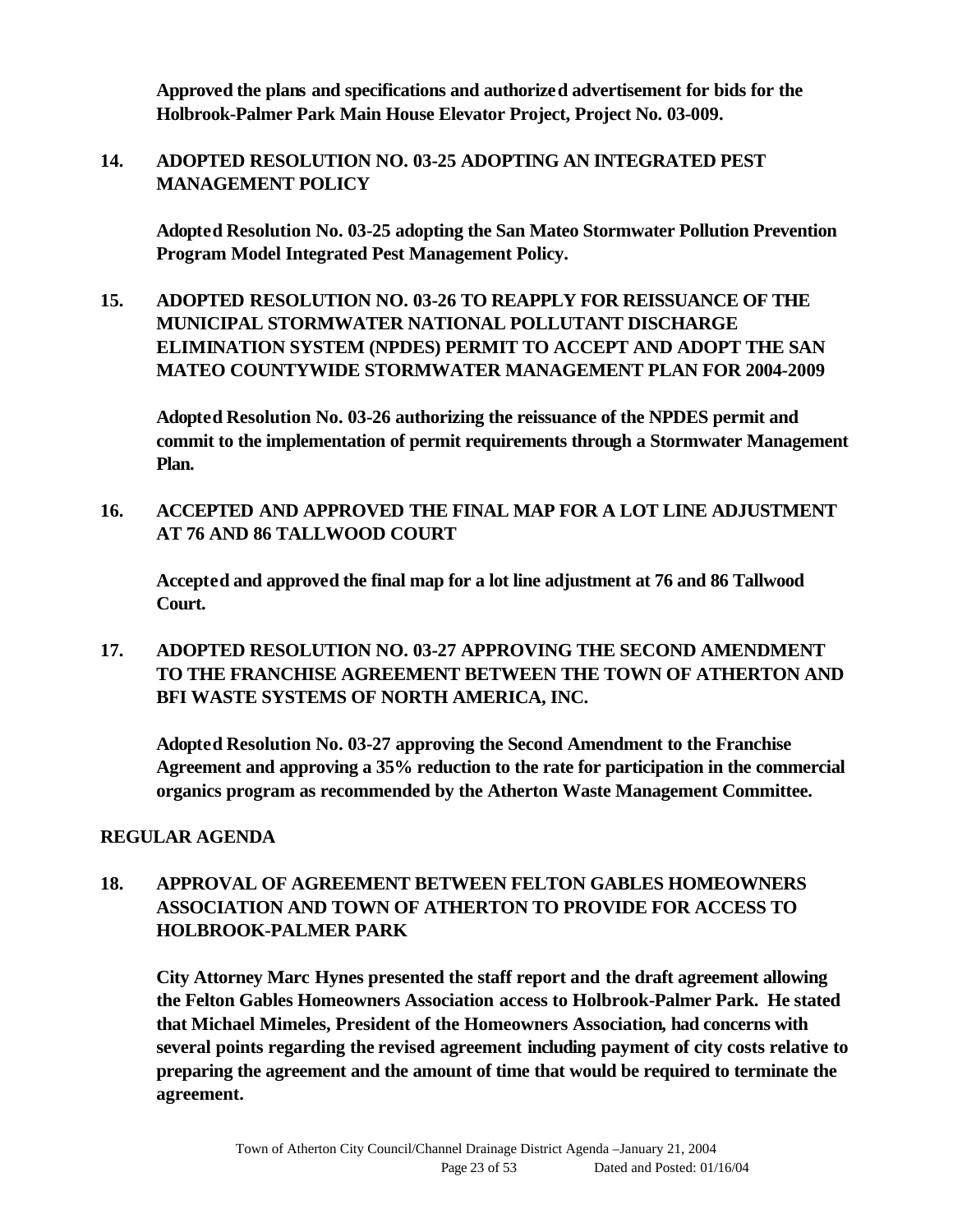**City ManAger Jim Robinson stated that he had received a call from Park and Recreation Commissioner Cat Westover reminding the Council that the Commission had approved of the access.**

**Mayor McKeithen also mentioned a third point the Association had brought up, that upon termination of the agreement, the Association couldn't guarantee that the gate would not be used.**

**The City Attorney stated "Exhibit B" in the staff report is his suggested version and that Felton Gables representatives had not commented on it.**

**John Ruggeiro spoke from the audience.**

**The City Manger stated he is not aware of any complaints regarding the gates from private properties located adjacent to the Park. In response to Vice Mayor Conwell's comments, City Manager Robinson stated that the proposed gate will provide general access to the Park from the Felton Gables neighborhood and the benefit will be to have more people walk into the Park rather than drive into it. The City Attorney stated that the distinction between private gates and this gate is that the Town could build a fence along park property to stop private access.**

**Felton Gables representative, Mr. Mimeles, stated the two main issues involve the Association's ability to fix whatever breach there might be to avoid termination of the agreement, and the fees for preparation of the agreement. He expressed concern that they may be priced out of the project. He stated that the Association would like to provide the access with the Town's blessing and that the Association will be replacing fencing along the Park property.**

**Discussion ensued regarding inserting language in the agreement that the Town will give 90 days notice to the Association of any problem that needs attention in order to allow the Association time to cure it.** 

**Discussion was also held regarding the waiving of the attorney fees. The City Manager stated if the Council chooses to waive the fees, it is more of a policy matter.**

**MOTION - to approve the agreement with Felton Gables Homeowners Association to provide access to Holbrook-Palmer Park, with the following changes – waive attorney fees by deleting item No. 9 of the draft agreement, insert 90 day notice and cure language in the termination provision, and delete any post-term obligations on behalf of Felton Gables Homeowners' Association other than paying for costs to secure the gate.**

**M/S Carlson/Janz Ayes: 5 Noes: 0 Absent: 0 Abstain: 0**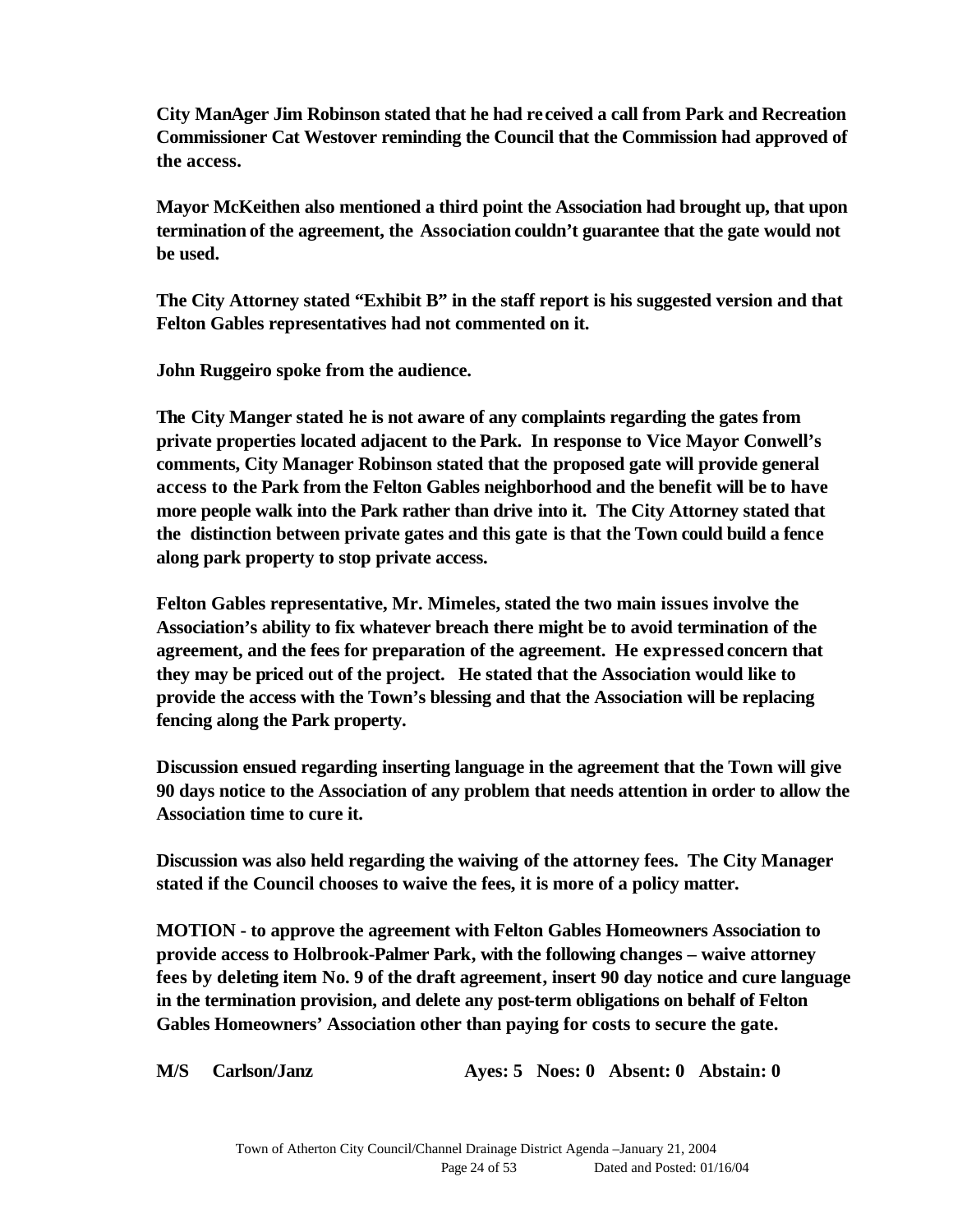**Lou Paponis spoke from the audience.**

#### **19. APPOINTMENT OF RESIDENT MEMBERS TO CALTRAIN CORRIDOR AD HOC SUBCOMMITTEE**

**City Manager Jim Robinson presented the staff report for this item, stating that the City Council Screening Committee interviewed and are recommending the appointments of four resident members to the Caltrain Corridor Subcommittee.**

**MOTION – to approve the appointment of Rosemary Maulbetsch, Malcolm Dudley, Gustavo Edylsteyn, and Jack Ringham as resident members of the Caltrain Corridor Subcommittee.**

**M/S Marsala/Conwell Ayes: 5 Noes: 0 Absent: 0 Abstain: 0**

#### **20. CALTRAIN CORRIDOR AD HOC SUBCOMMITTEE UPDATE**

**City Manager Jim Robinson presented this update. The Subcommittee held their first meeting on December 8, 2003. This organizational meeting was attended by the resident members who were appointed at the last Council meeting as well as those who were appointed at tonight's meeting. The meeting was chaired by Council Member Janz. City Manager Jim Robinson was also in attendance. The agenda included discussion on the proposed reductions in weekday and elimination of weekend Caltrain service and an update and discussion on High Speed Rail and Grade Separations.** 

**A community meeting is planned for Tuesday, January 27, 2004 at 7:00 p.m. to receive comments from residents regarding the proposed Caltrain changes. Staff will attempt to arrange for a Caltrain representative to attend the meeting.**

**The Subcommittee recommended that a petition be developed that would allow residents of Atherton to express their desire to retain the existing level of weekday and weekend Caltrain service. The petition would provide information to the public regarding the proposed changes and would be placed in public locations for residents to sign. The signed petitions or letters/e-mails received by the Town will be forwarded to Caltrain/Samtrans in advance of their February 5, 2004 Board meeting.**

**Council Member Janz explained that Item No. 3 on the proposed petition, "limited service" actually means the express train that used to service Atherton. Several changes to the petition were recommended. Staff will explore placing the petition as an insert in the Almanac.**

**Council Member Janz reported on the upcoming meetings. Caltrain is still in the process of revising the schedule and it is anticipated that the revised schedule will come out**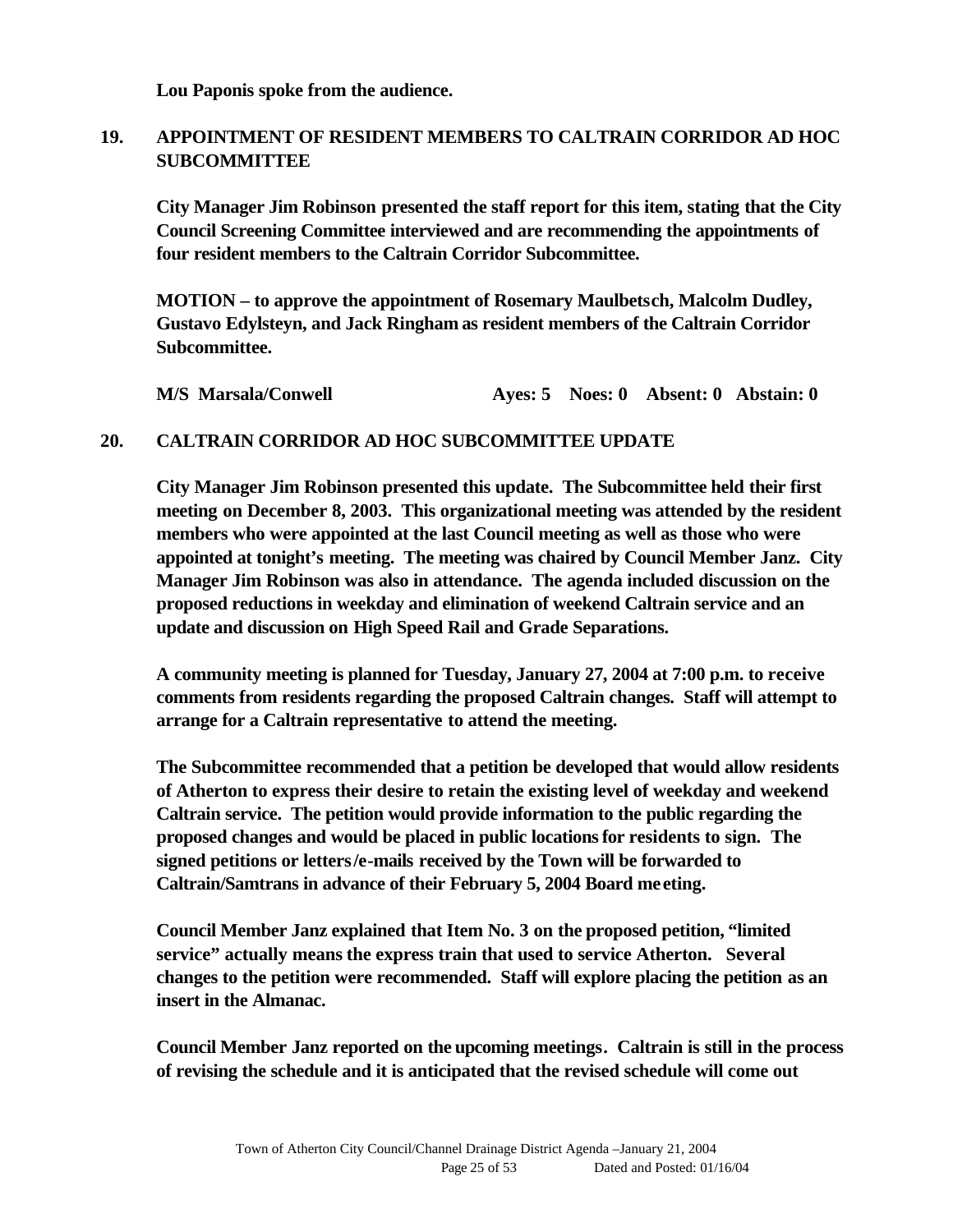**sometime in January. The purpose of the public meeting on January 27 is to get people interested in attending the Caltrain hearing in February.**

**Jack Ringham, Caltrain Corridor Subcommittee Member, spoke regarding the approach Caltrain should use to entice more riders.**

**The Council directed staff to pursue placing the petition in the Almanac as soon as possible and to place an article in the Athertonian regarding the proposed schedule changes.**

## **21. CONSIDER INTRODUCTION FOR ADOPTION AN ORDINANCE AMENDING ATHERTON MUNICIPAL CODE CHAPTER 10 RELATING TO PARKING AND CHAPTER 15.40 RELATING TO CONSTRUCTION REGULATIONS**

## **CONSIDER ADOPTION OF A RESOLUTION ADOPTING GUIDELINES FOR CONSTRUCTION, OPERATION AND PARKING PLANS**

**Deputy Town Planner Lisa Costa Sanders presented the staff report for this item. At the request of the Planning Commission, the City Council referred the issue of construction parking to the General Plan Committee for further study. The General Plan Committee discussed this item and formed a subcommittee to research requirements in other jurisdictions and to work with staff to develop ordinance changes and Guidelines. Staff recommends a modification to the ordinance to restrict parking and to require the submittal of a Construction, Operation and Parking Plan and the adoption of a resolution adopting Guidelines for the Plan.**

**Council Member Janz proposed adding language to the ordinance under Section 2 requiring construction vehicle parking to be on the same side of the street. Mayor McKeithen stated that Item 1 of the Guidelines should parallel the ordinance in authorizing the City Manager, or the City Manager's designee, to provide written permission for construction personnel parking in the public right-of-way. It was agreed that under Section 2 of the Guidelines, the Police Chief, or Police Chief's designee, would be stated as the responsible person regarding health and safety issues.** 

**Under Item 9 of the Guidelines, it was agreed that Items b. and c. should be combined. It was also agreed that the paragraph suggested by the City Attorney in his memorandum be added to the beginning of the ordinance in order to reflect the justification of the regulations.**

**MOTION – to approve introduction of an ordinance amending Chapters 10 and 15 of the Atherton Municipal Code relating to construction regulations and parking as presented in the staff report with the following changes: add a recital in a "whereas" provision using the last paragraph in the City Attorney's December 11, 2003 staff report, change language in Section 2 to reflect construction vehicle parking will be required to be on the**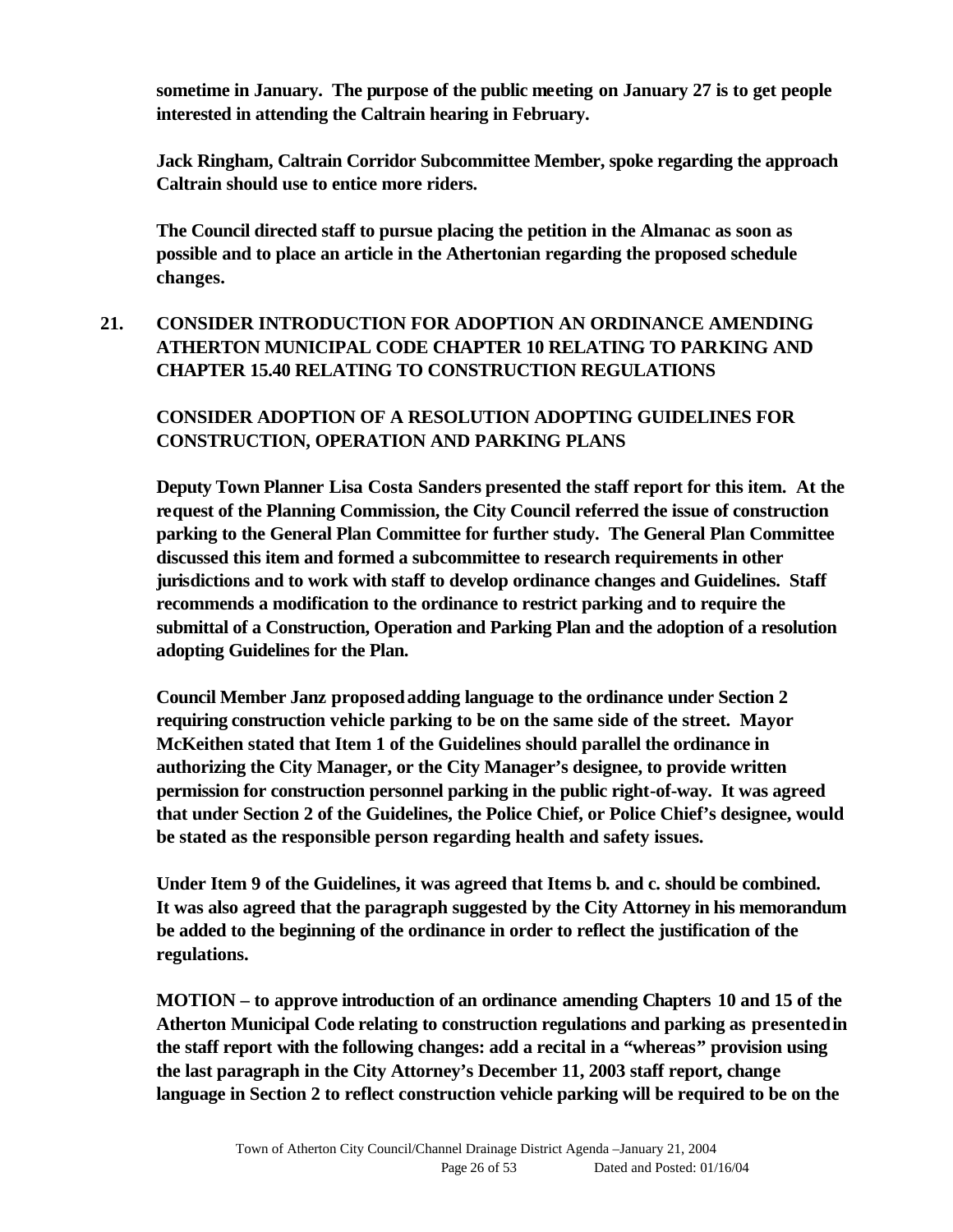**same side of the street, and capitalize "Building Official" in Section 4, and waive further reading.**

**M/S McKeithen/Carlson Ayes: 5 Noes: 0 Absent: 0 Abstain: 0**

**MOTION - to adopt Resolution No. 03-28 adopting Guidelines for Construction, Operations and Parking Plans, with the modifications to the Guidelines discussed, change "Building Official" in Item No. 1 to "City Manager", change "City Manager" in Item No. 2 to "Police Chief", and combine Items b. and c. under Item No. 9.**

**M/S Janz/Carlson Ayes: 5 Noes: 0 Absent: 0 Abstain: 0**

#### **22. ACCEPTANCE OF THREE YEAR UPDATE TO THE TOWN'S FINANCIAL PLAN**

**Finance Director John Johns presented this item. The Finance Committee, in March 2002, directed the City Manager and the Finance Department to prepare a three-year financial plan and to update the plan at semi-annual intervals. This update includes two versions of the plan, one assuming renewal of the parcel tax and an allocation of parcel tax proceeds consistent with FY 2003-04, and one without renewal of the parcel tax.** 

**Council Member Carlson commented that the goal of the Finance Committee in asking for this report was to start the dialogue with residents on what the financial future of the Town is as well as to put before the community an idea of the hard choices the Council may be forced to make and what choices have already been made. He stated that it is essential that the Council consider actions to take between now and the next parcel tax election to make sure residents are aware of the financial condition of the Town. Alternatives to the parcel tax will need to be considered as well.**

**Mayor McKeithen asked for the status of the legal opinion regarding a property transfer tax. City Attorney Marc Hynes will follow up with the attorney.** 

**Discussion ensued regarding the Town's need for a revenue stream on which to rely. Increasing the term of the parcel tax was discussed as well as the timeline to be followed to put the parcel tax on the November 2004 ballot. Staff was asked to look into sending out a special edition of the Athertonian soon after the mid-year budget review is presented.** 

**Mayor McKeithen asked the City Clerk to provide a schedule at the next meeting for putting a measure on the November 2004 ballot.**

**The following members of the audience spoke:**

• **John Ruggeiro, Atherton**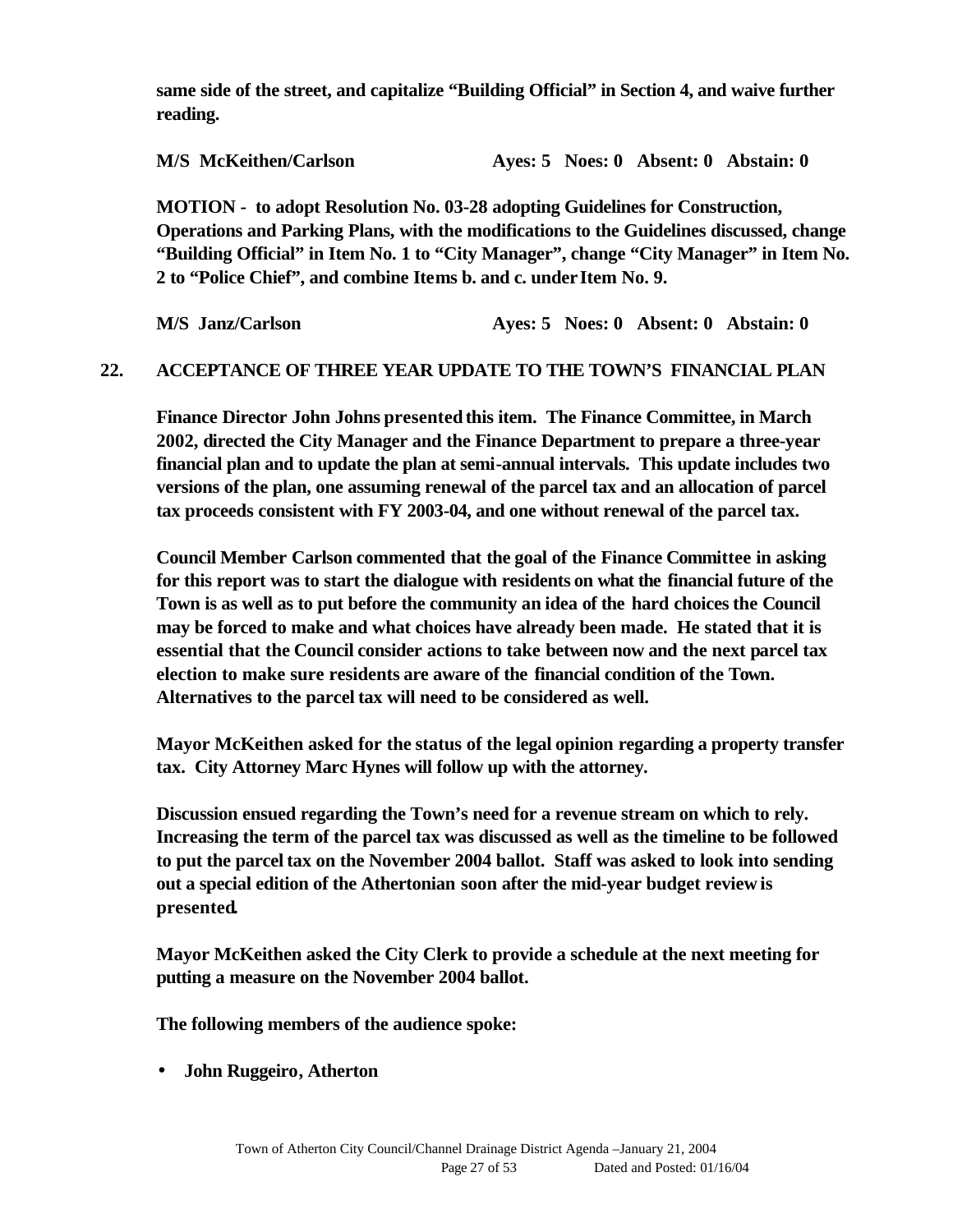- **Smith McKeithen, Atherton, commented that tonight the governor announced he would release funds to replace the Vehicle License Funds.**
- **Marion Oster, Atherton**

**The Council commended Finance Director Johns on his report.**

**MOTION – to accept the Three-Year Financial Plan Update as presented.**

**M/S Carlson/Janz Ayes: 5 Noes: 0 Absent: 0 Abstain: 0**

## **23. CONSIDER INTRODUCTION OF AN ORDINANCE FOR ADOPTION AMENDING ATHERTON MUNICIPAL CODE SECTION 8.10 REGARDING TREE PRESERVATION GUIDELINES, STANDARDS AND SPECIFICATIONS**

## **CONSIDER ADOPTION OF A RESOLUTION APPROVING TREE PRESERVATION GUIDELINES AND ESTABLISHING CIVIL PENALTY FEE**

**Deputy Town Planner Lisa Costa Sanders presented the staff report for this item. The General Plan Committee has recommended that the Heritage Tree Ordinance be amended to include a reference to the Tree Preservation Guidelines, Standards and Specifications. Staff has proposed adoption of a resolution implementing the Tree Preservation Guidelines and establishing a civil penalty for damage to or unpermitted removal of heritage trees.**

**City Attorney Marc Hynes explained that a fund was established by ordinance to receive monies for civil penalties, but that the resolution was necessary to set the fee.** 

**MOTION – 1) to approve introduction of an ordinance amending Atherton Municipal Code Section 8.10.030(B) relating to tree preservation guidelines, standards and specifications within the Town of Atherton, and waive further reading, and 2) adopt Resolution No. 03-29 approving Tree Preservation Guidelines, Standards and specifications and establishing a fee for civil penalty pursuant to Section 8.10.060 of the Atherton Municipal Code.**

**M/S Marsala/Conwell Ayes: 5 Noes: 0 Absent: 0 Abstain: 0**

## **24. APPROVAL (IN CONCEPT) OF CHANGES TO THE SAN MATEO COUNTY LIBRARY AUTHORITY JOINT POWERS AGREEMENT**

**City Manager Jim Robinson reported that the Library Board and the Operations Committee have recommended that changes be made to the Joint Powers Authority Agreement. A Final Draft agreement will be returned to the Council for approval.**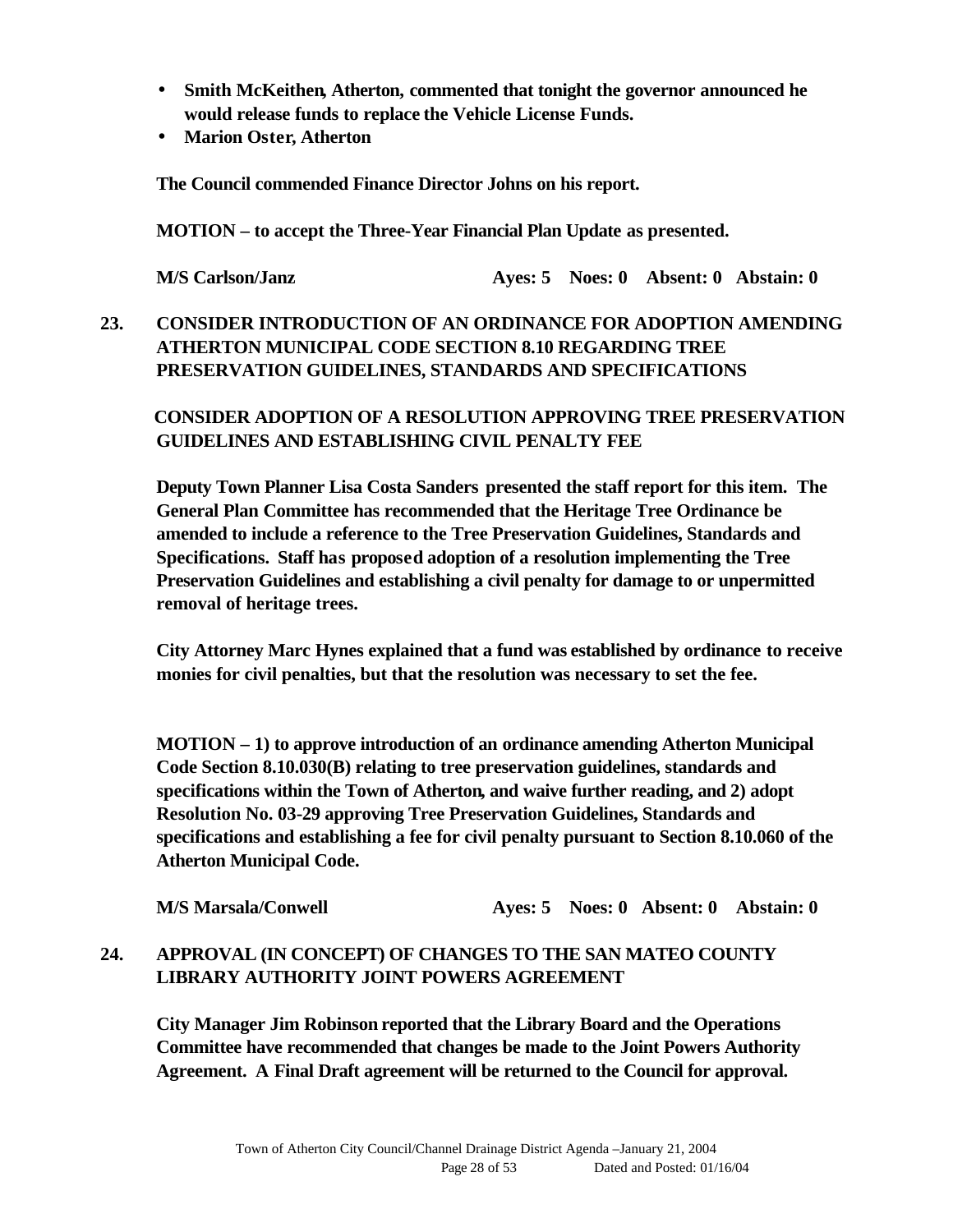**Council Member Marsala, who serves on the Library Joint Powers Board, noted that the new agreement will clarify who the Library Director will report to.**

**City Manager Robinson stated that Atherton will continue to get its share of "donor city" funds and that the Town has received a reimbursement of ERAF funds for the Library. The Town is also eligible for an additional \$59,000 of ERAF reimbursement.**

**MOTION – to approve in concept the proposed changes to the San Mateo County Library Authority Joint Powers Agreement as presented in the staff report.**

**M/S Marsala/Carlson Ayes: 5 Noes: 0 Absent: 0 Abstain: 0**

#### **25. DISCUSS AND CONSIDER PROCEDURE FOR PLACEMENT OF ITEMS ON THE CITY COUNCIL AGENDA**

**This item was removed at the request of Council Member Carlson, who had requested that it be placed on the agenda.** 

**Item 12 was removed from the Consent Agenda for consideration on the Regular Agenda.**

### **12. REFER REVIEW OF SPECIAL EVENTS ORDINANCE TO GENERAL PLAN COMMITTEE (Continued from the Meeting of November 19, 2003)**

**Council Member Carlson asked that this item be removed from the Consent Agenda. He stated that in his opinion, this item is one that can be handled by the Council on recommendation of staff, and that it does not warrant being referred to the General Plan Committee.** 

**Mayor McKeithen suggested that on site events at schools and country clubs should not be exempt from the ordinance and that auctions at schools should be viewed the same as any other event.**

**The City Manager replied that business licenses are required for auctions and that they do generate sales tax. Finance Director Johns is working on persuading vendors to report events being held in Atherton rather than at their own address.** 

**Vice Mayor Conwell commented that some allowed events are too lengthy.**

**This item will be brought back to the Council with staff recommendations.**

#### **26. PUBLIC COMMENTS**

**There were no public comments.**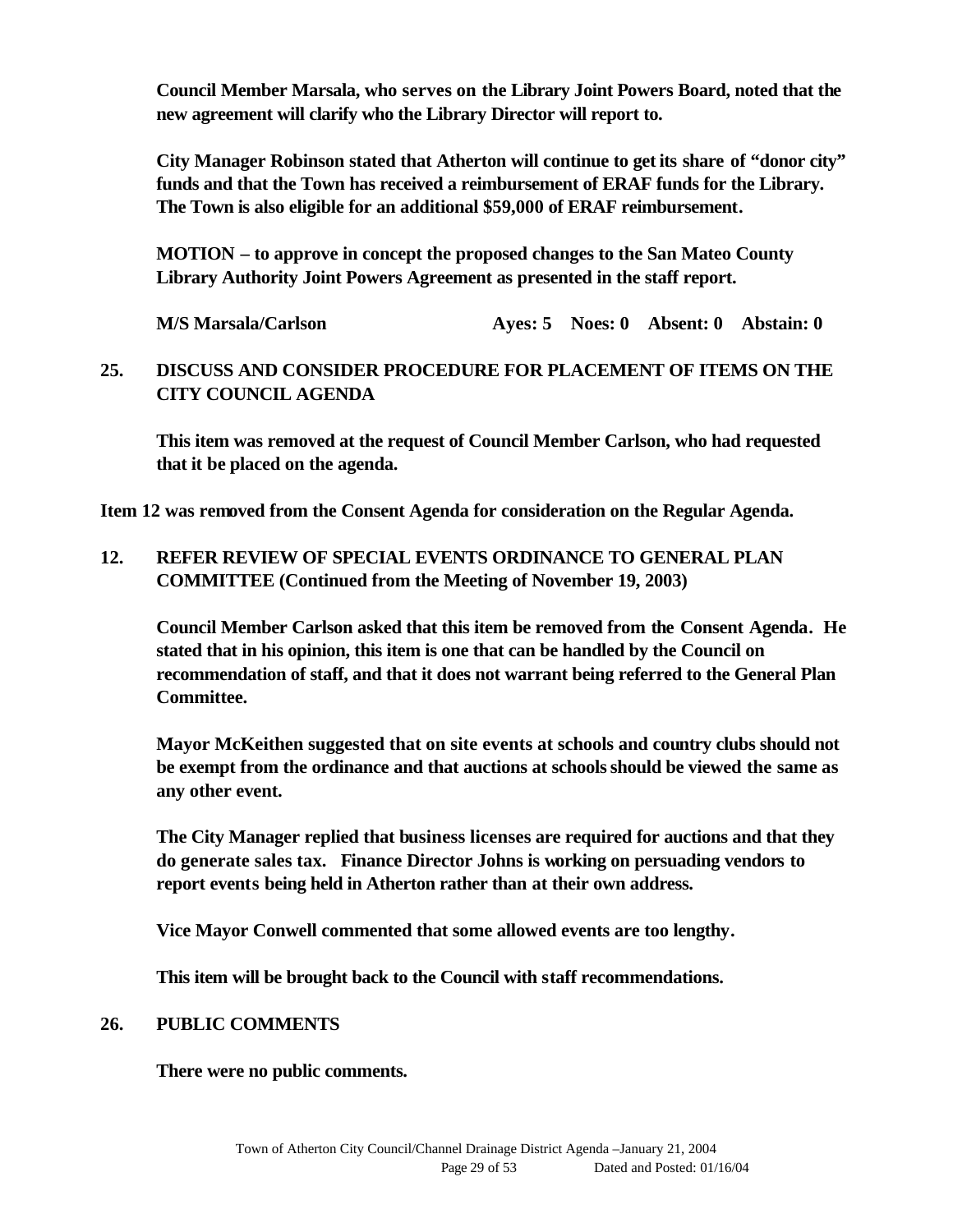## **27. ADJOURNMENT**

**The meeting adjourned at 10:38 p.m.**

**Respectfully submitted,**

**Sharon Barker, City Clerk**

**\_\_\_\_\_\_\_\_\_\_\_\_\_\_\_\_\_\_\_\_\_\_\_\_\_\_\_\_\_\_\_**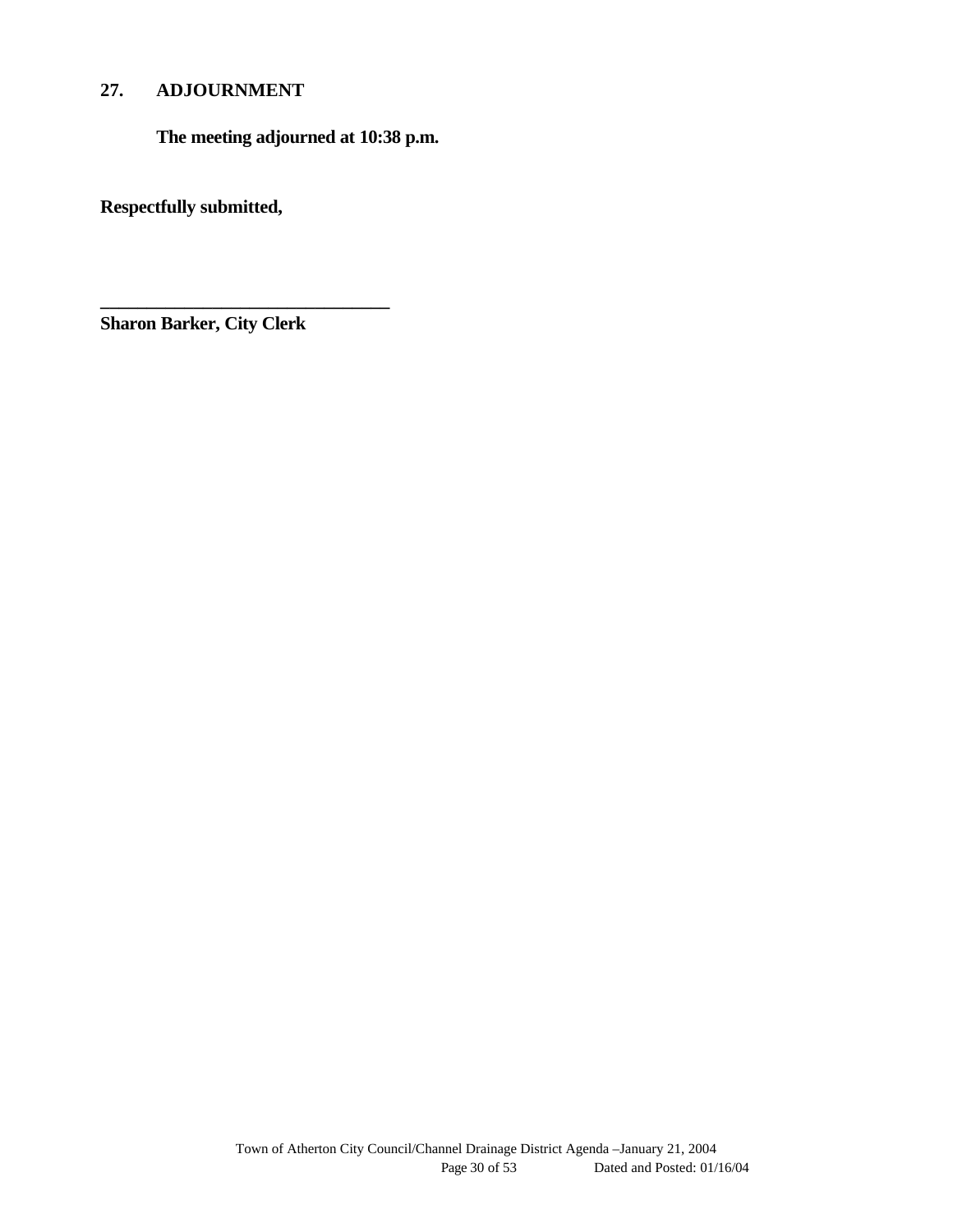# **TOWN OF ATHERTON**

CLAIMS LIST December, 2003

Payroll Checks Electronic Transfers 3416 - 3493 \$ 40,666 A/P Checks 16682 - 16848 400,042

295,283

TOTAL \$735,991

**I, James H. Robinson, City Manager of the Town of Atherton, do hereby certify under penalty of perjury that the demands listed above, check numbers 3416 - 3493 (payroll) and 16682 through 16848 (accounts payable), and electronic transfers for employees federal payroll taxes and fees, inclusive, amount to \$735,717; are true and correct, and that there are sufficient funds for payment.**

> James H. Robinson City Manager

\_\_\_\_\_\_\_\_\_\_\_\_\_\_\_\_\_\_\_\_\_\_\_\_\_\_\_\_\_\_\_

\_\_\_\_\_\_\_\_\_\_\_\_\_\_\_\_\_\_\_\_\_\_\_\_\_\_\_\_\_\_\_

**The above claims, check numbers 3416 - 3493 (payroll) and 16682 through 16848 (accounts payable), and electronic transfers for employees federal payroll taxes and fees, inclusive, amount to \$735,717; are true and correct, and are authorized for payment.**

> Kathy McKeithen Mayor, Town of Atherton

| <b>SOURCE OF FUNDS</b> |                                  |           |  |  |
|------------------------|----------------------------------|-----------|--|--|
| 101                    | General Fund                     | \$601,511 |  |  |
| 105                    | Tennis Fund                      |           |  |  |
| 201                    | <b>Special Parcel Tax</b>        | 36,351    |  |  |
| 202                    | Transportation                   |           |  |  |
| 203                    | Gas Tax Fund                     |           |  |  |
| 210                    | Road Construction Impact Fees    | 79,679    |  |  |
| 211                    | Park Grants Fund                 |           |  |  |
| 213                    | Library Special Revenue Fund     | 2,320     |  |  |
| 401                    | <b>General Capital Projects</b>  | 578       |  |  |
| 402                    | <b>Storm Drainage</b>            |           |  |  |
| 403                    | <b>Atherton Channel District</b> | 2,655     |  |  |
| 404                    | Park Playground Improvement      |           |  |  |
| 406                    | <b>Facilities Construction</b>   | 6,608     |  |  |
| 610                    | Vehicle Replacement              |           |  |  |
| 611                    | Computer Maint. & Replacement    | 1,702     |  |  |
| 612                    | <b>Administrative Services</b>   | 3,065     |  |  |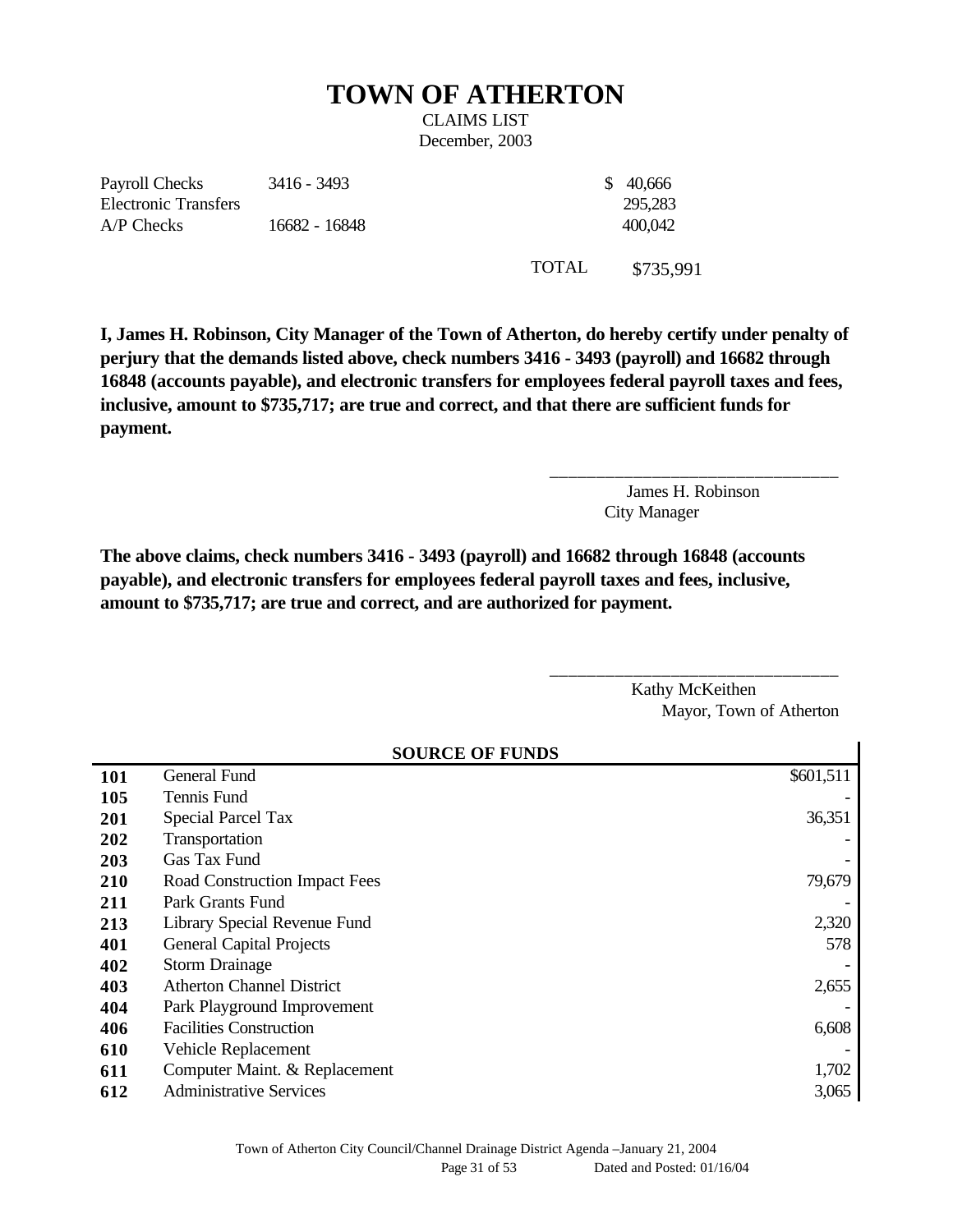- **614** Workers Compensation Insurance
- **715** Evans Estate 1,521

TOTAL \$735,991

 **Item No. 10** 



### **CITY COUNCIL STAFF REPORT**

### **TO: HONORABLE MAYOR AND CITY COUNCIL**

**FROM: JOHN P. JOHNS, FINANCE DIRECTOR**

**DATE: FOR THE MEETING OF JANUARY 21, 2004**

## **SUBJECT: MONTHLY FINANCIAL REPORT, DECEMBER, 2003**

#### **RECOMMENDATION:**

#### **Receive the Monthly Financial Report for December, 2003.**

#### **INTRODUCTION:**

The attached schedules show revenues and expenditures and fund balance for all funds as of December 31, 2003.

#### **HIGHLIGHTS**

General Fund expenditures for the first six months of Fiscal Year 2003-04 have amounted to \$3,492,094 or 46% of the \$7,596,290 budgeted for the fiscal year. For the six months ending December 31, 2003, General Fund revenues have amounted to \$3,698,221 or 47% of the amount of the \$7,841,362 estimated for the year. By comparison, General Fund expenditures amounted to 48% of budgeted expenditures for the first six months of FY 2002-03. Additionally, General Fund revenues amounted to 47% of total budgeted revenues for the first six months of FY 2002-03.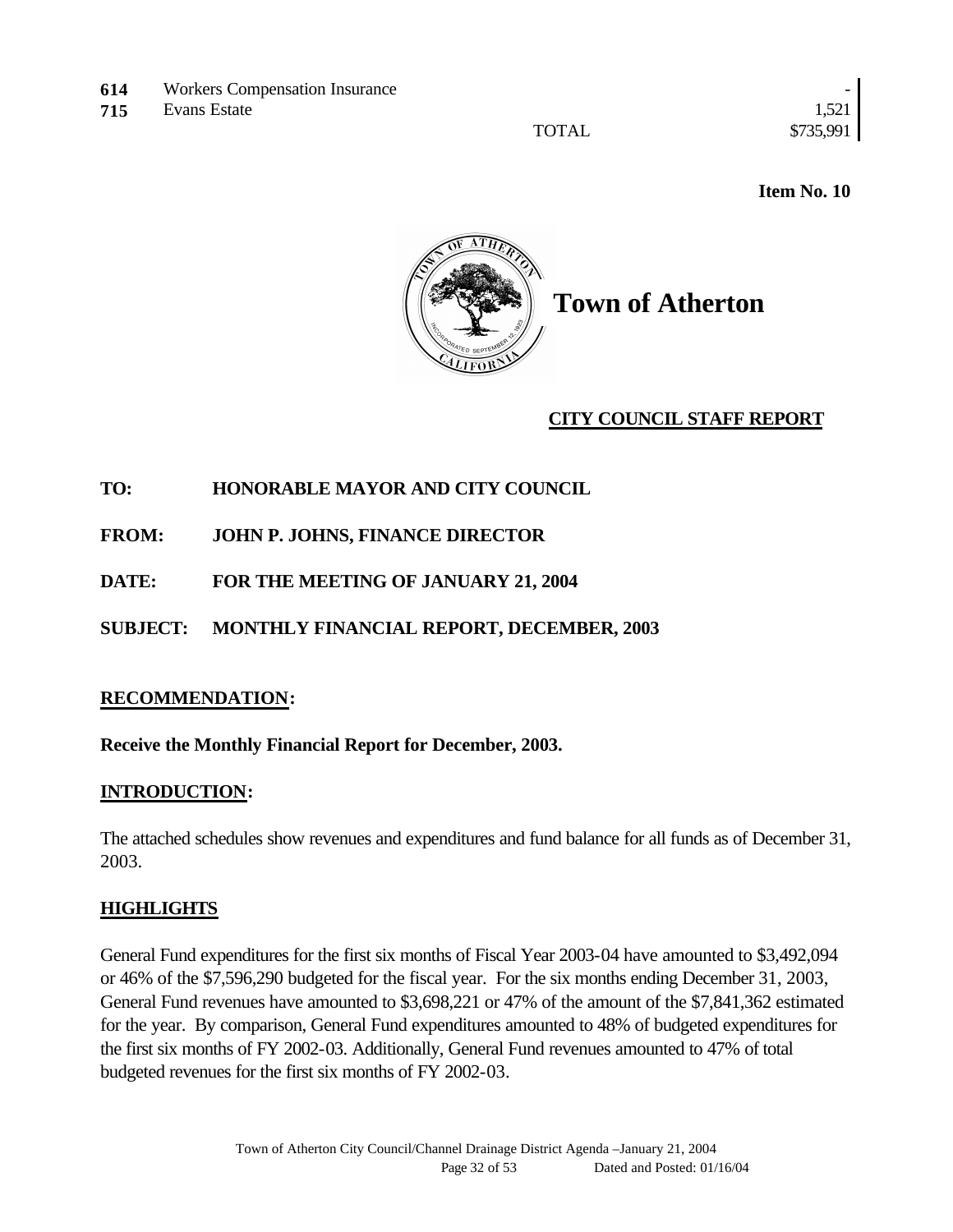In December, the Town received the first of two annual apportionments of secured property taxes. The amounts received included \$1.2 million for the General Fund, \$915,127 for the Parcel Tax Special Revenue Fund, and \$16,668 for the Atherton Channel District.

In December, the Town received its \$100,000 Supplemental Law Enforcement Services funding allocation from the County of San Mateo. Additionally, the Library Special Revenue Fund was credited with \$59,000 in additional Donor City funds. This Library Fund apportionment was Atherton's share of the excess ERAF contributions that were refunded by the San Mateo County Controller.

\_\_\_\_\_\_\_\_\_\_\_\_\_\_\_\_\_\_\_\_\_\_\_\_ \_\_\_\_\_\_\_\_\_\_\_\_\_\_\_\_\_\_\_\_\_\_\_\_\_

## **FISCAL IMPACT:**

None

Prepared by: Approved by:

Finance Director City Manager

John P. Johns James H. Robinson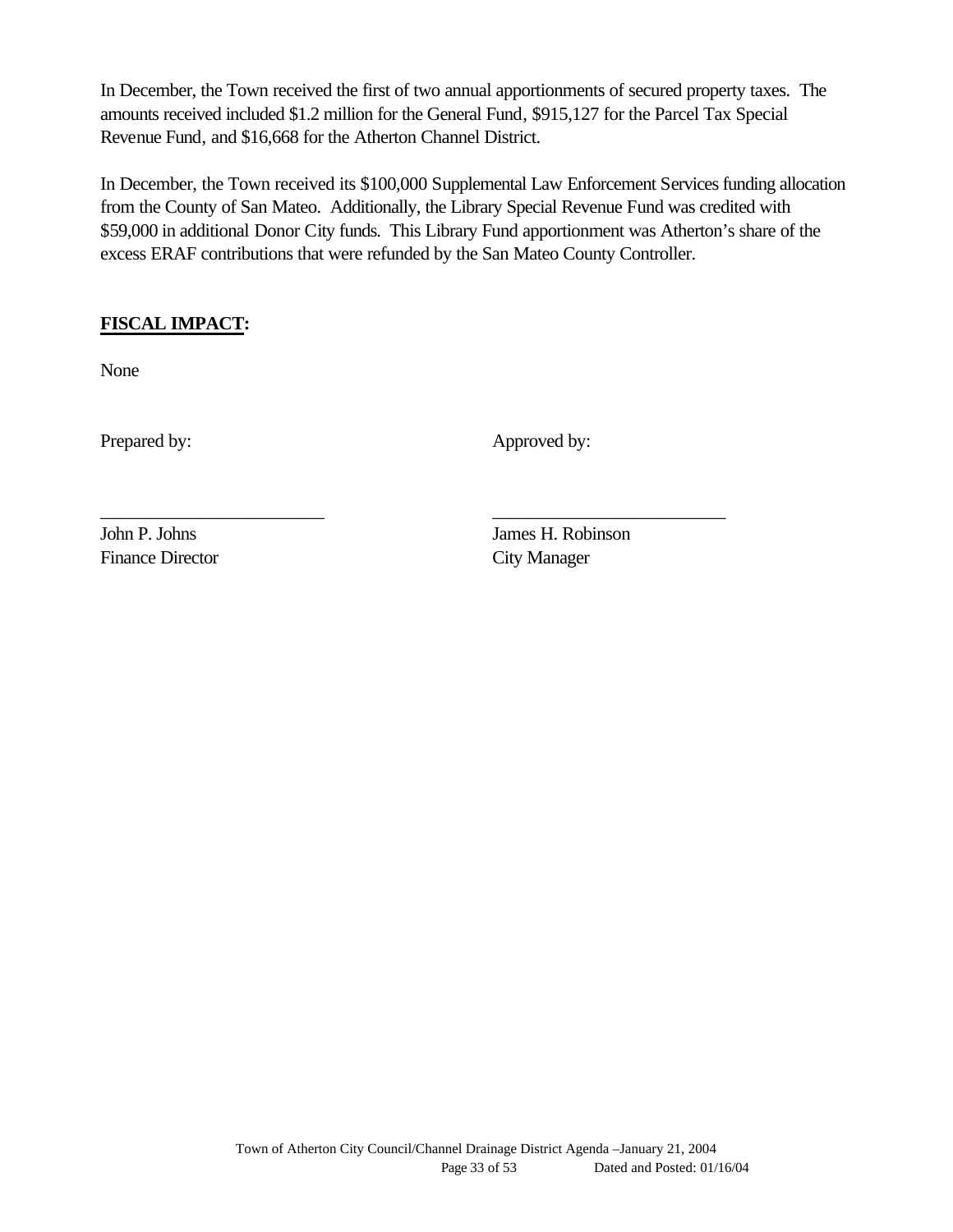## **TOWN OF ATHERTON Revenue Summary For the Month ended December 31st, 2003**

| Fund       | <b>Revenue Source</b>                                       |              | 2003-04<br><b>Estimate</b> | <b>Current Period</b><br><b>Revenues</b> | <b>Year to Date</b><br><b>Revenues</b> | $\frac{0}{0}$<br>Received |
|------------|-------------------------------------------------------------|--------------|----------------------------|------------------------------------------|----------------------------------------|---------------------------|
|            | Property Tax                                                | $\mathbb{S}$ | 3,035,934                  | 1,200,719                                | $\mathbb{S}$<br>1,792,676              | 59%                       |
|            | Sales and Use Tax                                           |              | 200,640                    | 20,201                                   | 76,613                                 | 38%                       |
|            | <b>Other Taxes</b>                                          |              | 882,115                    | 45,372                                   | 196,698                                | 22%                       |
|            | Licenses & Permits                                          |              | 1,541,673                  | 107,293                                  | 667,157                                | 43%                       |
|            | Fines & Forfeitures                                         |              | 70,000                     | 10,330                                   | 34,786                                 | 50%                       |
|            | Revenue from Other Agencies                                 |              | 139,000                    | 2,560                                    | 93,070                                 | 67%                       |
|            | Charges for Services                                        |              | 472,700                    | 13,147                                   | 160,041                                | 34%                       |
|            | Investment & Rental Income                                  |              | 347,300                    | 10,073                                   | 92,398                                 | 27%                       |
|            | <b>Other Revenues</b><br><b>Total General Fund Revenues</b> |              | 3,000<br>6,692,362         | 363<br>1,410,058                         | 10,302<br>3,123,741                    | 343%<br>47%               |
|            |                                                             |              |                            |                                          |                                        |                           |
|            | Interfund (Operating) Transfers In                          |              | 1,149,000                  | 574,480                                  | 574,480                                | 50%<br>47%                |
|            | 101 General Fund Total                                      |              | 7,841,362                  | 1,984,538                                | 3,698,221                              |                           |
|            | <b>Special Revenue Funds:</b>                               |              |                            |                                          |                                        |                           |
| 105        | Tennis                                                      |              | 9,000                      | ä,                                       | 2,425                                  | 27%                       |
| 201        | Special Parcel Tax                                          |              | 1,770,000                  | 915,127                                  | 915,127                                | 52%                       |
| 202<br>203 | Transportation                                              |              | 177,740                    | 14,861<br>22,302                         | 85,310                                 | 48%<br>63%                |
| 209        | Street Improvement (Gas Tax)<br>Law Enforcement             |              | 149,309<br>100,000         | 100,416                                  | 94,239<br>100,416                      | 100%                      |
| 210        | Road Construction Impact Fees                               |              | 340,000                    | 38,416                                   | 160,008                                | 47%                       |
| 211        | <b>State Park Grants Fund</b>                               |              | 93,040                     | L,                                       |                                        | 0%                        |
| 213        | Library                                                     |              | 200,000                    | 59.109                                   | 92,550                                 | 46%                       |
|            | Total                                                       |              | 2,839,089                  | 1,150,231                                | 1,450,075                              | 51%                       |
|            |                                                             |              |                            |                                          |                                        |                           |
| 401        | <b>Capital Project Funds:</b><br>Capital Improvement        |              |                            |                                          |                                        |                           |
| 402        | Storm Drainage                                              |              |                            |                                          |                                        |                           |
| 403        | Channel Drainage District                                   |              | 46,000                     | 16,848                                   | 24,159                                 | 53%                       |
| 404        | Park Playground Improvement                                 |              |                            |                                          |                                        | 0%                        |
| 405        | Middlefield Road Grants                                     |              |                            |                                          | 1,514                                  |                           |
| 406        | <b>Facilities Construction</b>                              |              | $\overline{\phantom{a}}$   |                                          |                                        |                           |
|            | Total                                                       |              | 46.000                     | 16.848                                   | 25.673                                 | 56%                       |
|            | <b>Internal Service Funds:</b>                              |              |                            |                                          |                                        |                           |
| 610        | Vehicle Replacement                                         |              |                            |                                          |                                        |                           |
| 611        | <b>Information Technology</b>                               |              | 96,043                     |                                          | 30,782                                 | 32%                       |
| 612        | <b>Administrative Services</b>                              |              | 283,128                    |                                          | 64,011                                 | 23%                       |
| 614        | Workers Compensation Insurance                              |              |                            | 5,436                                    | 5,436                                  |                           |
|            | Total                                                       |              | 379,171                    | 5,436                                    | 100,229                                | 26%                       |
|            | <b>Trust and Agency Funds:</b>                              |              |                            |                                          |                                        |                           |
| 715        | <b>Evans Creative Design</b>                                |              | 74,000                     | 20                                       | 9,494                                  | 13%                       |
|            | Total                                                       |              | 74,000                     | 20                                       | 9,494                                  | 13%                       |
|            | <b>Total Revenues</b>                                       |              | 11,179,622                 | 3,157,073                                | 5,283,692                              | 47%                       |
|            |                                                             |              |                            |                                          |                                        |                           |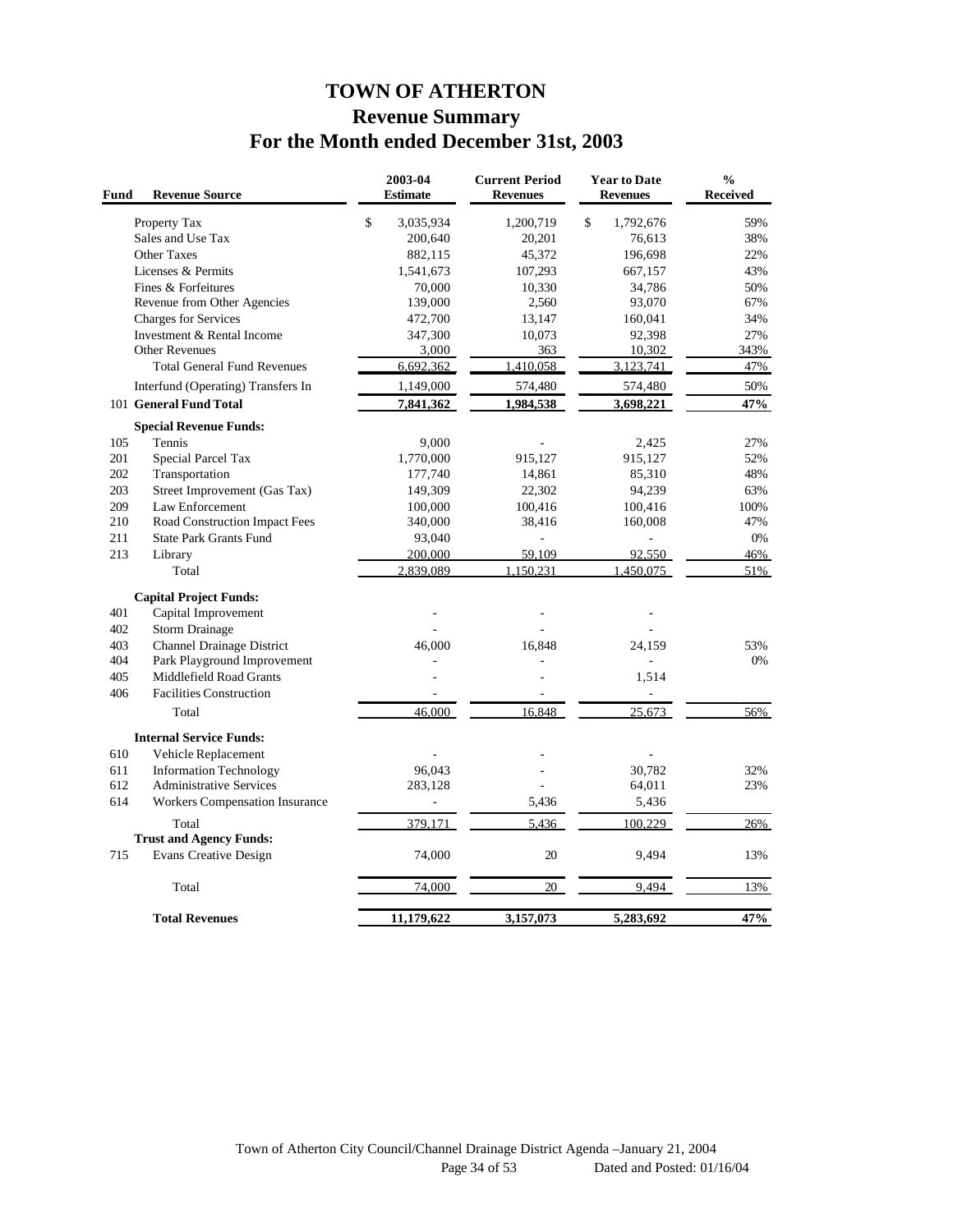## **TOWN OF ATHERTON Expenditure Summary For the Month Ended December 31st, 2003**

| <b>Fund</b> | <b>Description</b>                     | 2003-04       | <b>Current Period</b> | <b>Year to Date</b> | $\frac{0}{0}$  |
|-------------|----------------------------------------|---------------|-----------------------|---------------------|----------------|
|             | <b>Department</b>                      | <b>Budget</b> | <b>Expenditures</b>   | <b>Expenditures</b> | <b>Spent</b>   |
| 101         | <b>General Fund</b>                    |               |                       |                     |                |
|             | 11 City Council                        | \$<br>20,174  | \$<br>3,844           | 8,997               | 45%            |
|             | 12 City Manager                        | 497,895       | 37,254                | 261,556             | 53%            |
|             | 16 City Attorney                       | 175,551       | 7,864                 | 51,284              | 29%            |
|             | 18 Finance                             | 434,137       | 27,224                | 180,955             | 42%            |
|             | 25 Building                            | 952,873       | 47,267                | 379,370             | 40%            |
|             | 40 Police                              | 3,629,233     | 299,917               | 1,847,964           | 51%            |
|             | 50 Public Works                        | 1,786,427     | 94,478                | 759,005             | 42%            |
|             | Contingency                            | 100,000       | 2,963                 | 2,963               | 3%             |
|             | <b>Total General Fund Expenditures</b> | 7,596,290     | 520,811               | 3,492,094           | 46%            |
|             | Interfund (Operating) Transfers Out    |               |                       |                     | 0%             |
|             | 101 General Fund Total                 | 7,596,290     | 520,811<br>\$         | \$3,492,094         | 46%            |
|             | <b>Special Revenue Funds:</b>          |               |                       |                     |                |
| 105         | Tennis                                 | 22,936        | 2,548                 | 9,138               | 40%            |
| 201         | Special Parcel Tax                     | 1,986,917     | 472,290               | 909,223             | 46%            |
| 202         | Transportation                         | 177,740       | 97,378                | 102,539             | 58%            |
| 203         | Street Improvement (Gas Tax)           | 180,080       | 13,400                | 37,107              | 21%            |
| 209         | Law Enforcement                        | 100,000       | 8,219                 | 55,311              | 55%            |
| 210         | Road Impact Fees                       | 588,682       | 93,119                | 170,220             | 29%            |
| 211         | <b>State Park Grants</b>               | 81,660        |                       | 2,483               | 3%             |
| 213         | Library Fund                           | 15,720        | 11,870                | 26,001              | 165%           |
|             | Total                                  | 3,153,735     | 698,824               | 1,312,022           | 42%            |
|             | <b>Capital Project Funds:</b>          |               |                       |                     |                |
| 401         | Capital Improvement                    | 284,451       | 9,684                 | 38,015              | 13%            |
| 402         | <b>Storm Drainage</b>                  | 25,713        |                       |                     | 0%             |
| 403         | Channel Drainage District              | 411,554       | 17,008                | 39,283              | 10%            |
| 404         | Park Playground Fund                   |               |                       | 446                 | $\overline{a}$ |
| 405         | Middlefield Road Grants                |               |                       | $\overline{a}$      |                |
| 406         | <b>Facilities Construction</b>         | 287,267       | 10,608                | 38,492              | 13%            |
|             | Total                                  | 1,008,985     | 37,300                | 116,236             | 12%            |
|             | <b>Internal Service Funds:</b>         |               |                       |                     |                |
| 610         | Vehicle Replacement                    | 10,000        |                       | 37,397              | 374%           |
| 611         | <b>Information Technology</b>          | 107,500       | 1,702                 | 23,448              | 22%            |
| 612         | <b>Administrative Services</b>         | 328,151       | 15,926                | 169,950             | 52%            |
| 614         | <b>Workers Compensation Insurance</b>  |               |                       |                     |                |
|             | Total                                  | 445,651       | 17,628                | 230,795             | 52%            |
|             | <b>Trust and Agency Funds:</b>         |               |                       |                     |                |
| 715         | <b>Evans Creative Design</b>           | 62,100        | 1,521                 | 13,901              | 22%            |
|             | Total                                  | 62,100        | 1,521                 | 13,901              | 22%            |
|             | <b>Total Expenditures</b>              | 12,266,761    | 1,276,084             | 5,165,048           | 42%            |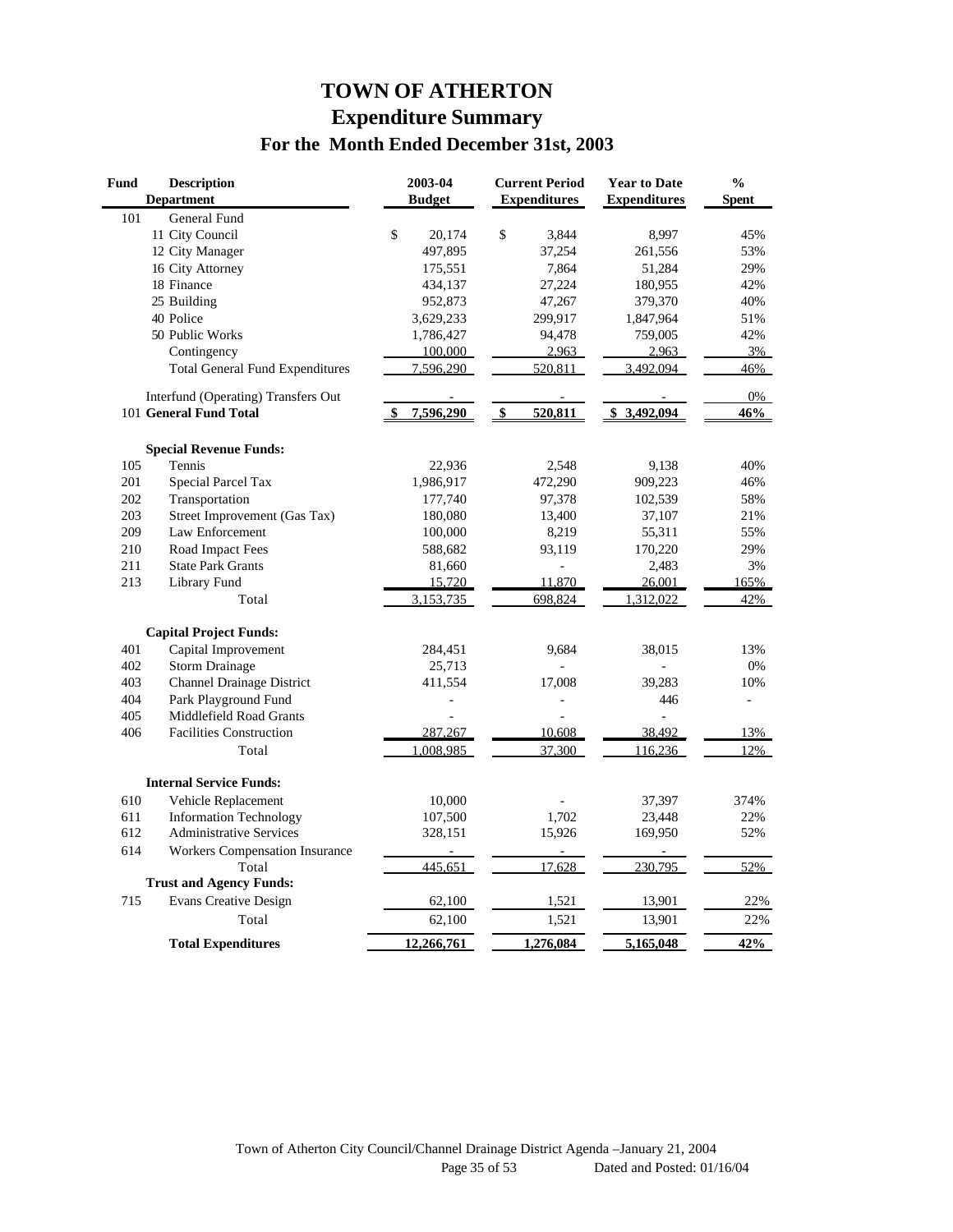## **As of December 31st, 2003 Fiscal Year 2003-04 Budget Summary TOWN OF ATHERTON**

| Fund | <b>Description</b>                    | <b>Beginning</b><br><b>Fund Balance</b><br><b>July 1, 2003</b> | <b>Revenues</b><br>to Date | <b>Transfers</b><br>to Date | <b>Expenditures</b><br>To Date | <b>Ending</b><br><b>Fund Balance</b><br>to Date |
|------|---------------------------------------|----------------------------------------------------------------|----------------------------|-----------------------------|--------------------------------|-------------------------------------------------|
|      | 101 General Fund                      | 5,284,633                                                      | 3,123,741                  | 574,480                     | 3,492,094                      | 5,490,760                                       |
|      | <b>Special Revenue Funds:</b>         |                                                                |                            |                             |                                |                                                 |
| 105  | Tennis                                | 10,543                                                         | 2,425                      |                             | 9,138                          | 3,830                                           |
| 201  | Special Municipal Tax                 | 895,443                                                        | 915,127                    |                             | 909,223                        | 901,347                                         |
| 202  | Transportation                        | 14.728                                                         | 85,310                     |                             | 102,539                        | (2,501)                                         |
| 203  | Street Improvement (Gas Tax)          | 126,605                                                        | 94,239                     |                             | 37,107                         | 183,737                                         |
| 209  | Law Enforcement                       | 22,911                                                         | 100,416                    |                             | 55,311                         | 68,016                                          |
| 210  | Road Construction Impact Fees         | 650,346                                                        | 160,008                    |                             | 170,220                        | 640,134                                         |
| 213  | Library Special Revenue Fund          | 723,832                                                        |                            |                             | 26,001                         | 697,831                                         |
|      | Sub Total                             | 2,444,408                                                      | 1,357,525                  | $\overline{\phantom{a}}$    | 1,309,539                      | 2,492,394                                       |
|      | <b>Capital Projects Funds:</b>        |                                                                |                            |                             |                                |                                                 |
| 401  | Capital Improvement                   | 358,152                                                        |                            |                             | 38,015                         | 320,137                                         |
| 402  | <b>Storm Drainage</b>                 | 48,225                                                         |                            |                             |                                | 48,225                                          |
| 403  | <b>Channel Drainage District</b>      | 405,865                                                        | 24,159                     |                             | 39,283                         | 390,741                                         |
| 404  | Park Playground Improvement           | 28,958                                                         |                            |                             | 446                            | 28,512                                          |
| 405  | Middlefield Road Grants               |                                                                | 1,514                      |                             |                                | 1,514                                           |
| 406  | <b>Facilities Construction</b>        | 274,654                                                        |                            |                             |                                | 274,654                                         |
|      | Sub Total                             | 1,115,854                                                      | 25,673                     | $\overline{\phantom{a}}$    | 77,744                         | 1,063,783                                       |
|      | <b>Internal Service Fund</b>          |                                                                |                            |                             |                                |                                                 |
| 610  | Vehicle Replacement                   | 402,633                                                        |                            |                             | 37,397                         | 365,236                                         |
| 611  | <b>Information Technology</b>         | 78,723                                                         | 30,782                     |                             | 23,448                         | 86,057                                          |
| 612  | <b>Administrative Services</b>        | 134,052                                                        | 64,011                     |                             | 169,950                        | 28,113                                          |
| 614  | <b>Workers Compensation Insurance</b> |                                                                | 5,436                      |                             | $\overline{a}$                 | 5,436                                           |
|      | Sub Total                             | 615,408                                                        | 100,229                    | $\overline{\phantom{a}}$    | 230,795                        | 484,842                                         |
|      | <b>Trust and Agency Funds</b>         |                                                                |                            |                             |                                |                                                 |
| 715  | <b>Evans Creative Design</b>          | 116,028                                                        | 9,494                      |                             | 13,901                         | 111,621                                         |
|      | Sub Total                             | 116,028                                                        | 9,494                      | $\overline{a}$              | 13,901                         | 111,621                                         |
|      | <b>Grand Total</b>                    | $\mathbf{\$}$<br>9,576,331                                     | \$<br>4,616,662            | \$<br>574,480               | \$<br>5,124,073                | \$<br>9,643,400                                 |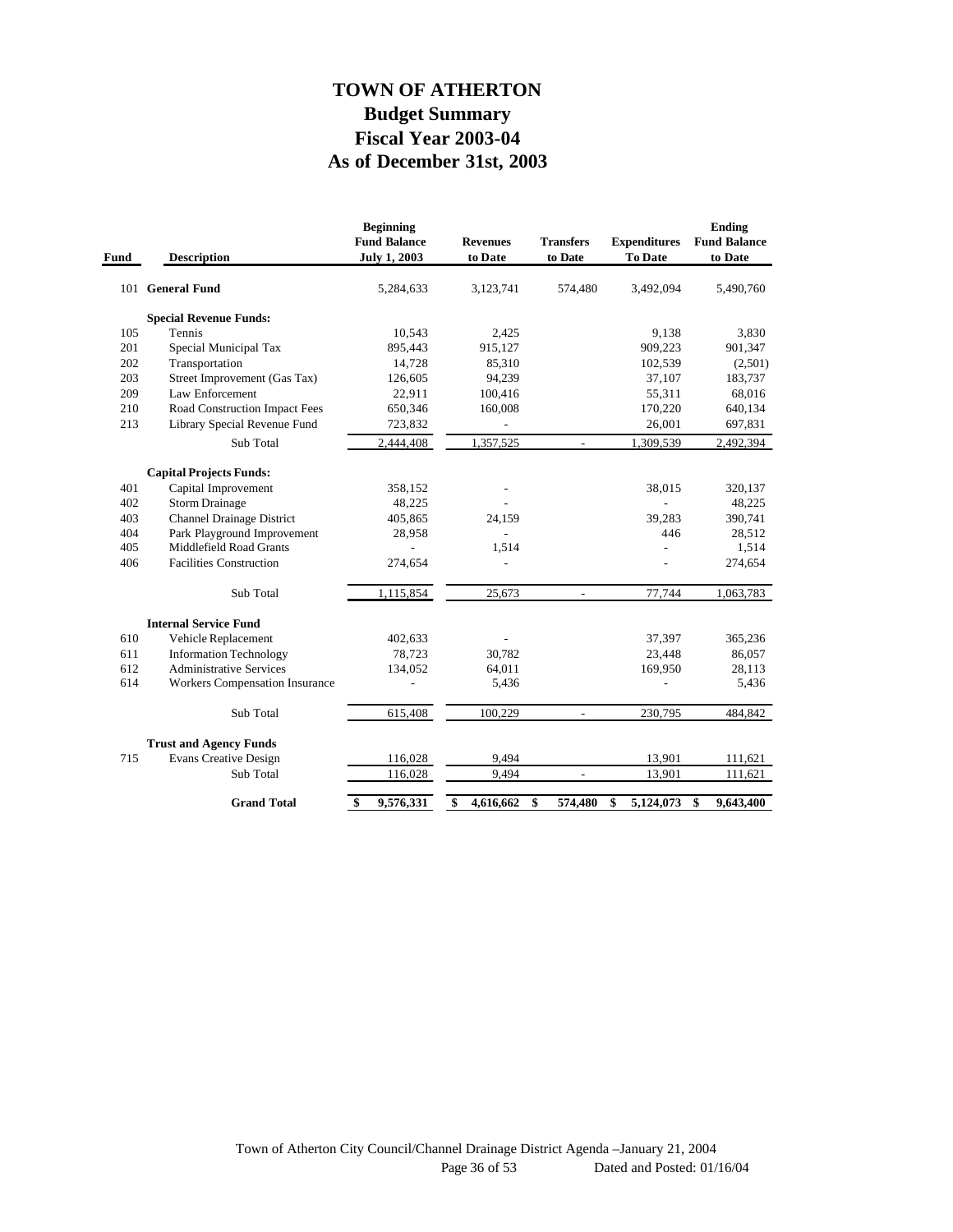

# **Town of Atherton**

# **CITY COUNCIL STAFF REPORT**

# **TO: HONORABLE MAYOR AND CITY COUNCIL MEMBERS FROM: MARC G. HYNES, CITY ATTORNEY DATE: CITY COUNCIL MEETING OF JANUARY 21, 2004 SUBJECT: ORDINANCE AMENDING ATHERTON MUNICIPAL CODE CHAPTER 10.16 RELATING TO PARKING AND CHAPTER 15.40 RELATING TO CONSTRUCTION REGULATIONS – RATIFICATION OF RESOLUTION**

**Recommendation.** Adopt an ordinance amending Chapter 10.16 of the Atherton Municipal Code relating to parking and Chapter 15.40 relating to construction regulations. Ratify action adopting resolution establishing parking regulations.

**Background.** At the regular meeting of December 17, 2003, the City Council introduced an ordinance amending Chapter 10.16 of the Atherton Municipal Code relating to parking and Chapter 15.40 relating to construction regulations. At the time of introduction of the ordinance, a resolution approving parking regulations was adopted.

At this second reading of the ordinance, upon an affirmative vote of a majority of the City Council, the ordinance will be adopted. For housekeeping purposes, the resolution approving the parking regulations should be ratified.

Fiscal Impact. None.

Respectfully,

s/*Marc G. Hynes*

Attachment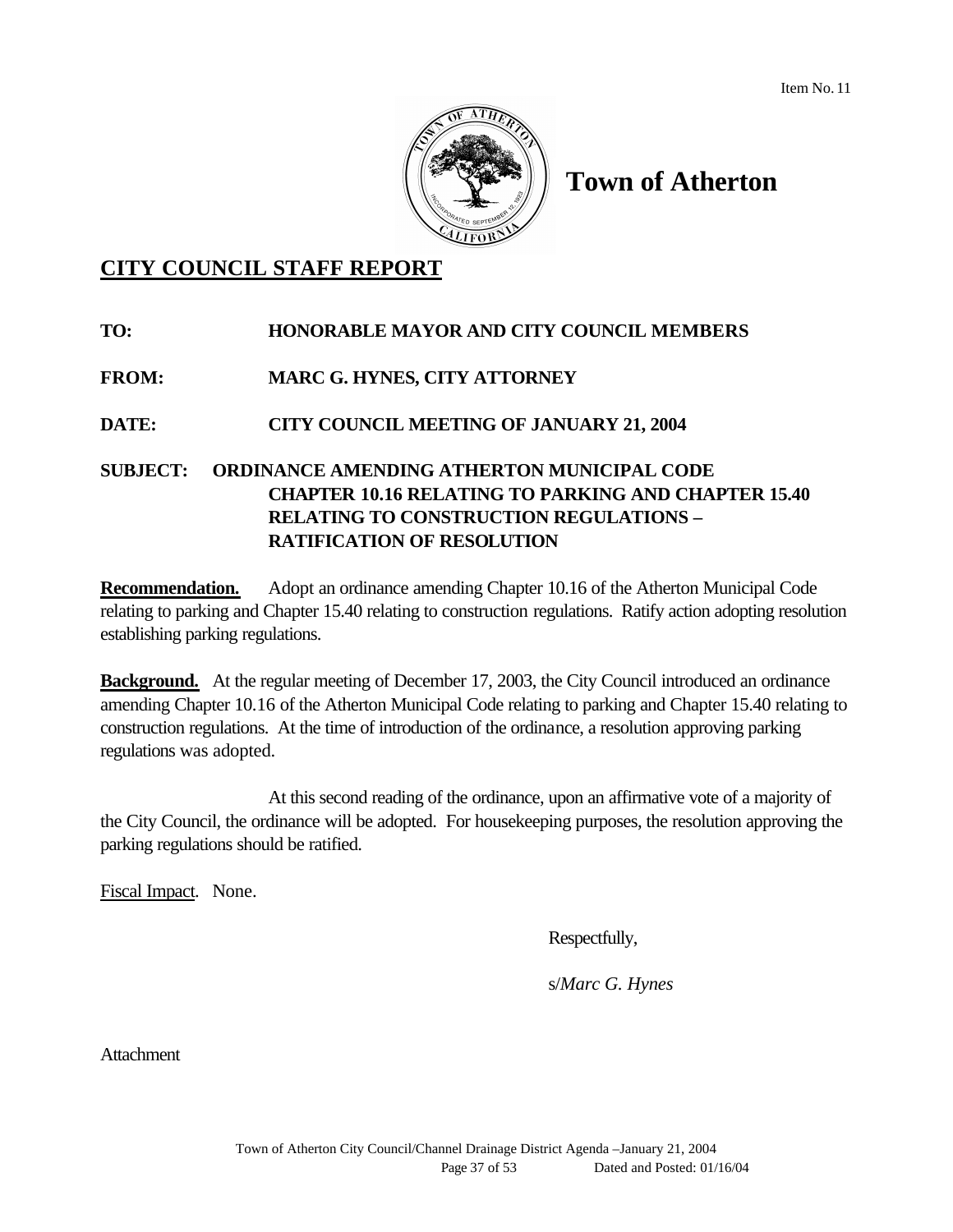#### RESOLUTION NO. 03-28

#### **A RESOLUTION OF THE CITY COUNCIL OF THE TOWN OF ATHERTON ADOPTING GUIDELINES FOR CONSTRUCTION, OPERATION AND PARKING PLANS**

WHEREAS, the Atherton City Council has amended Section 15.40.152 of the Atherton Municipal Code to require that a Construction Operation and Parking Plan be submitted prior to the submittal of plans for building plan check for any construction project within the Town of Atherton, and

WHEREAS, the Atherton City Council has amended Section 15.40.152 of the Atherton Municipal Code to require that such Construction Operation and Parking Plan be prepared in accordance with guidelines to be adopted by Resolution of the City Council and made a part of the public file, and

WHEREAS, the Atherton City Council hereby determines that the adoption of these Guidelines is Categorically Exempt from the California Environmental Quality Act pursuant to Section 15305, Minor Alteration in Land Use Limitations.

NOW THEREFORE BE IT RESOLVED, that the City Council of the Town of Atherton hereby adopts the Guidelines for Construction, Operations and Parking Plans as attached.

\* \* \* \* \* \* \* \* \* \* \* \* \*

*I hereby certify that the foregoing Resolution was duly and regularly passed and adopted by the City Council of the Town of Atherton at a regular meeting thereof held on the 17th day of December, 2003, by the following vote:*

| <i>AYES</i>   |               | COUNCILMEMBERS: Janz, Marsala, Carlson, Conwell, McKeithen |
|---------------|---------------|------------------------------------------------------------|
| <i>NOES</i>   | $\mathcal{O}$ | <i>COUNCILMEMBERS:</i>                                     |
| <i>ABSENT</i> |               | 0 COUNCILMEMBERS:                                          |
| ABSTAIN       | $\theta$      | <i>COUNCILMEMBERS:</i>                                     |

Kathy McKeithen, MAYOR

**ATTEST** 

TOWN OF ATHERTON

Sharon Barker, City Clerk

APPROVED AS TO FORM

\_\_\_\_\_\_\_\_\_\_\_\_\_\_\_\_\_\_\_\_\_\_\_\_\_\_\_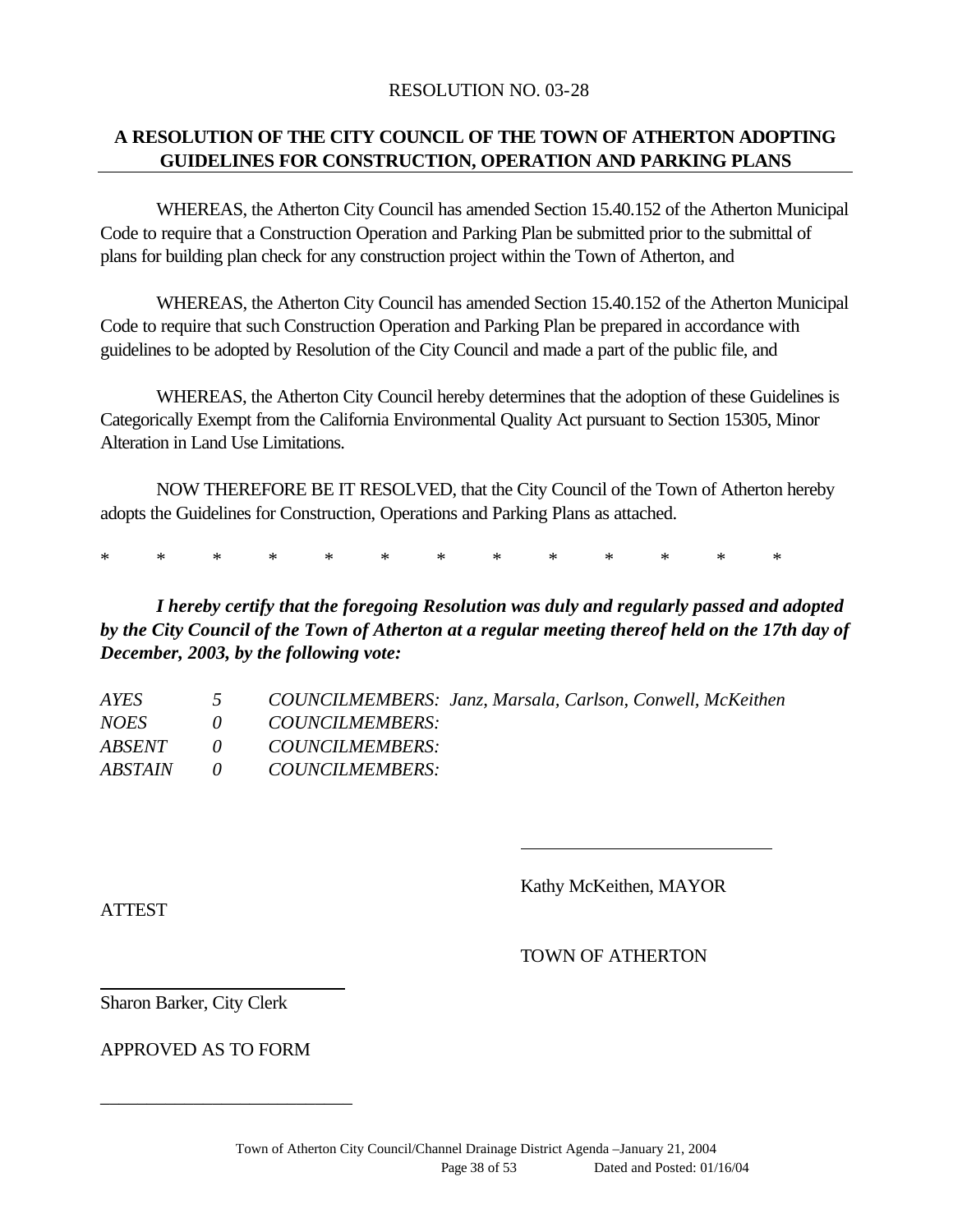### **CITY COUNCIL ADOPTED Guidelines for Construction, Operations and Parking Plans**

The following guidelines have been adopted by City Council Resolution in compliance with Chapter 15.40 of the Atherton Municipal Code requiring the submittal of a Construction Operation and Parking Plan.

Prior to acceptance of plans for building plan check, the applicant for a building permit shall submit a Construction Operation and Parking Plan (COP Plan) for review and approval by the Building Official. The Plan shall be made a part of the public file. At a minimum, the Construction Operation and Parking Plan shall contain the elements listed below:

- **1. Parking Area for Construction Personnel.** All construction parking shall be located on-site or within the public right-of-way, only in front of the construction site and on the same side of the street as the construction site. The COP Plan shall provide a sufficient area to accommodate the number of construction personnel anticipated to be working on the project. The construction parking area shall be located outside of any tree protection fencing area. The construction parking area shall be rocked, with a rocked access drive. All construction personnel shall park in the construction parking area when at the job site. The City Manager or City Manager's designee may provide written permission for construction personnel parking in the public right-of-way only during such times as finish landscaping or other similar circumstance prevent use of the on-site construction parking area and further provided that the parking is located and conducted in a safe manner and affords a minimum disruption to the neighbors and neighborhood.
- **2. No Parking Signs.** At the discretion of the Police Chief or Police Chief's designee, to protect health and safety, or in the event the contractor fails to properly implement the COP plan, the Police Chief or Police Chief's designee may require the contractor to post signs on and along streets at 100 foot intervals for a distance of 500 feet on both sides of the street from the construction project notifying that parking is prohibited except for residents and their guests as authorized by the California Vehicle Code Section 22507. The contractor shall pay for the cost of the signs.
- **3. Construction Trailer.** If a construction trailer is proposed, it shall be located completely on the private property at least 10 feet from any side or rear property line, at least 40 feet from the front property line for properties located in the R1-B zone and at least 20 feet from the front property line for properties located in the R1-A zone.
- **4. Debris Box.** Any debris box used in conjunction with the construction shall be placed completely on the private property. The debris box shall be accessible from a paved or rocked access road.
- **5. Deliveries and Truck Traffic.** A temporary construction driveway shall be installed consisting of base rock or alternate material approved by the Building Official, beginning at the edge of pavement and extending a minimum of 100 feet into the property in order to reduce dust and mud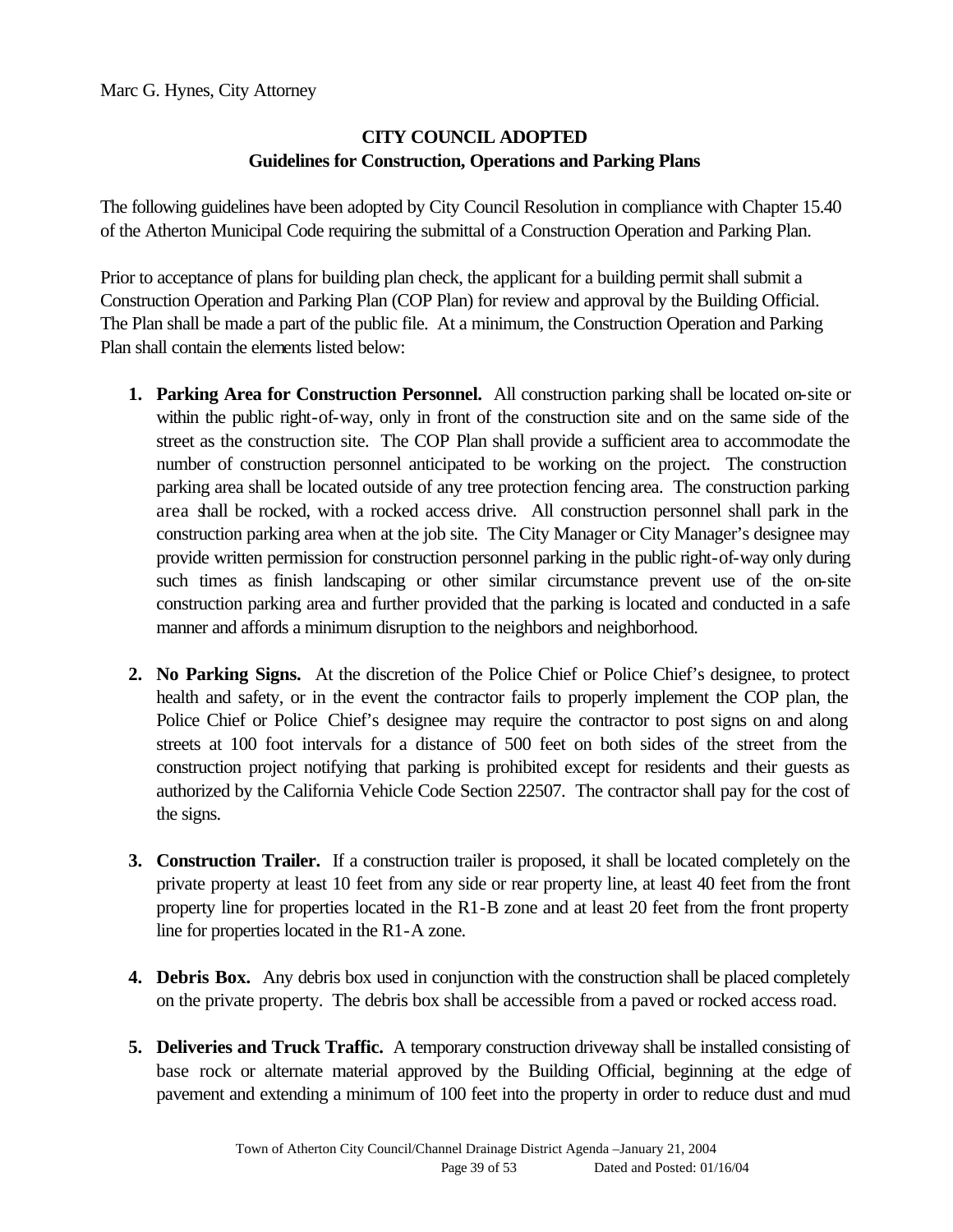tracking. Signs, delineators and flag personnel shall be available on-site, if necessary. If an existing paved driveway is maintained during construction, a temporary access will not be required. The applicant may propose, or the Building Official may require temporary construction fencing to restrict additional access points.

- **6. Sanitary Facilities.** The temporary sanitary facilities shall be placed out of the views of neighboring properties as much as possible. The facilities shall be accessed from a paved or rocked road or driveway. The sanitary facilities shall not be located in the public right-of-way and shall be located at least 10 feet from any side or rear property line, at least 40 feet from the front property line for properties located in the R1-B zone and at least 20 feet from the front property line for properties located in the R1-A zone.
- **7. Clean-up Area.** When on-site cleaning of equipment is required for concrete forms and trucks, paint brushes, plastering tools and other similar equipment, a cleanup area shall be specified on the COP plan and posted with a sign. This area shall not be located beneath any tree canopy or in any proposed planting area. Runoff from the clean-up area shall be contained and the waste material disposed of using "Best Management Practices" acceptable to the Regional Water Quality Control Board.
- **8. Construction Materials Storage.** An area shall be designated on-site for the storage of construction materials. The storage area shall not be located within the drip lines of any trees.
- **9. Notes to be Included on Construction Operation and Parking Plans.** The following notes shall be included on all Construction Operation and Parking Plans:
	- **a.** Construction, deliveries and servicing of any item (i.e., debris box, sanitary sewer facilities, etc) on the site shall only permitted Monday through Friday, 8:00 AM to 5:00 PM.
	- **b.** No work of any nature, including but not limited to hauling or heavy equipment shall be permitted on Saturdays, Sundays or Holidays.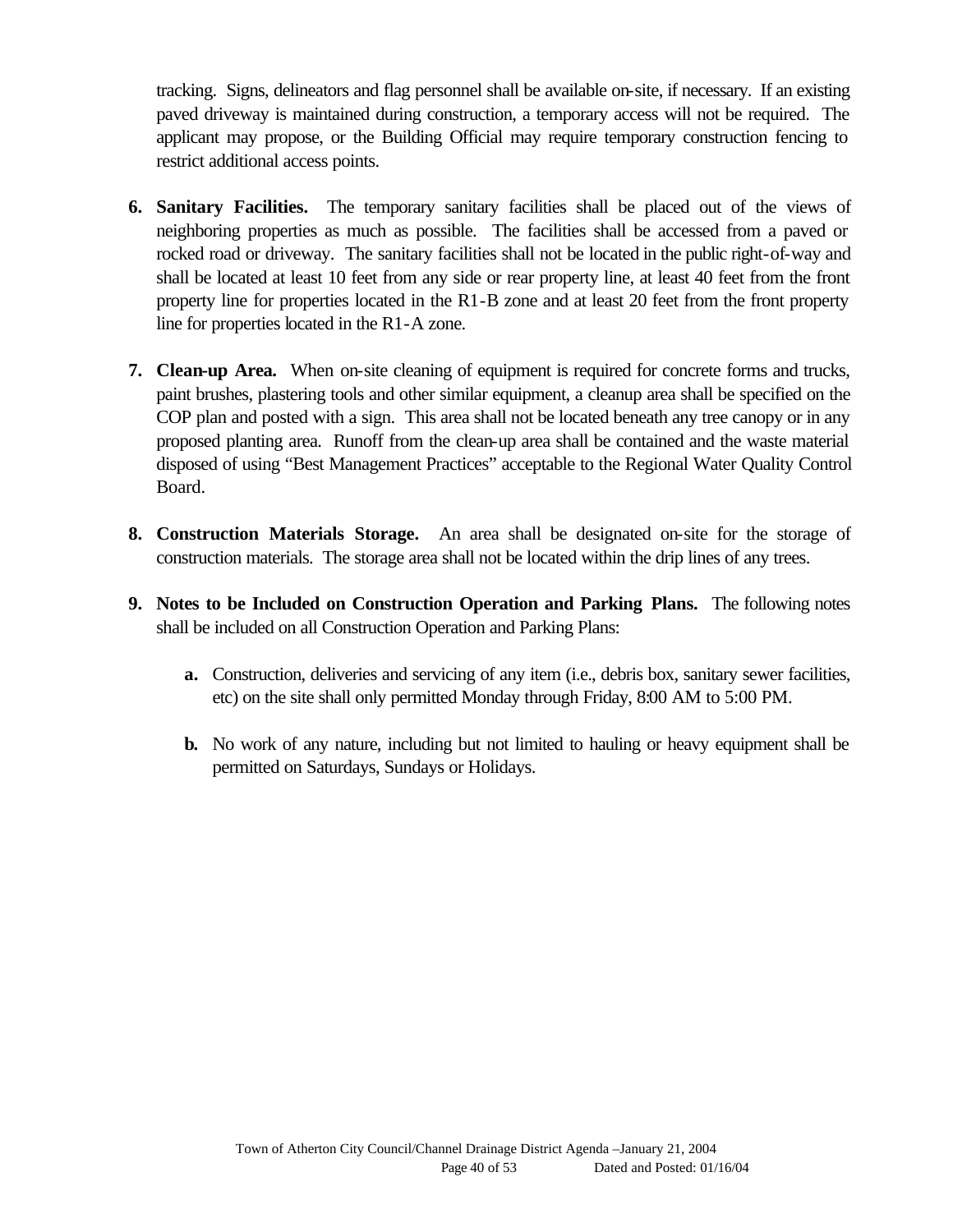#### **ORDINANCE NO.** \_\_\_\_

## **AN ORDINANCE OF THE CITY COUNCIL OF THE TOWN OF ATHERTON AMENDING CHAPTERS 10 AND 15 OF THE ATHERTON MUNICIPAL CODE RELATING TO CONSTRUCTION REGULATIONS AND PARKING WITHIN THE TOWN OF ATHERTON**

WHEREAS, the City Council of the Town of Atherton finds: That the Atherton General Plan has as its land use goal preservation of the Town's character as a scenic, rural, thickly wooded residential area with abundant open space. One of the objectives to obtain this goal is to retain the high quality of maintenance and living environment existing in the town's residential neighborhoods. The circulation element goal is a circulation system that is compatible with the needs of the various land uses planned within the Town. Objectives to achieve this goal include minimizing the encroachment of the circulation network on the residential and open space uses which prevail throughout most of the community. All streets in the town area to be preserved as scenic routes. Scenic roadway policies have been adopted which provide that on-street and visible off-street parking of vehicles and other means of transportation shall be carefully controlled. Over the last several years, the Town has experienced a significant increase in residential construction and re-construction projects. Many of these projects last for years and involve a large number of workers who park their vehicles on the streets adjacent to and near construction sites. In order to preserve the character of the Town and the quality of life as mandated by the General Plan, the City Council finds that it is necessary and appropriate to adopt regulations on the parking of vehicles involved in construction projects. Authority pursuant to California Vehicle Code Section 22507 should be exercised where necessary to avoid traffic congestion on the Town's streets, protect adjacent landscaping, and otherwise protect the public health, safety and general welfare of town residents serviced by those streets.

NOW, THEREFORE, the City Council of the Town of Atherton does ordain as follows:

**SECTION 1:** Section 10.16.040 of the Atherton Municipal Code is herby added to read as follows:

*10.16.040 No person shall stop, stand, park or leave standing any vehicle in any of the following places, except when necessary to avoid conflict with other traffic or in compliance with the direction of a police officer or other authorized officer or traffic sign, or signal*

- *A. In any area where the Town has indicated that parking is prohibited by appropriate signs or markings.*
- *B. In any area where the City Manager or designee has determined that the parking or stopping of a vehicle would constitute a traffic hazard or would congest traffic or damage landscaping and improvements in the right of way, or would endanger life or property, when such area is indicted by no parking signs or markings.*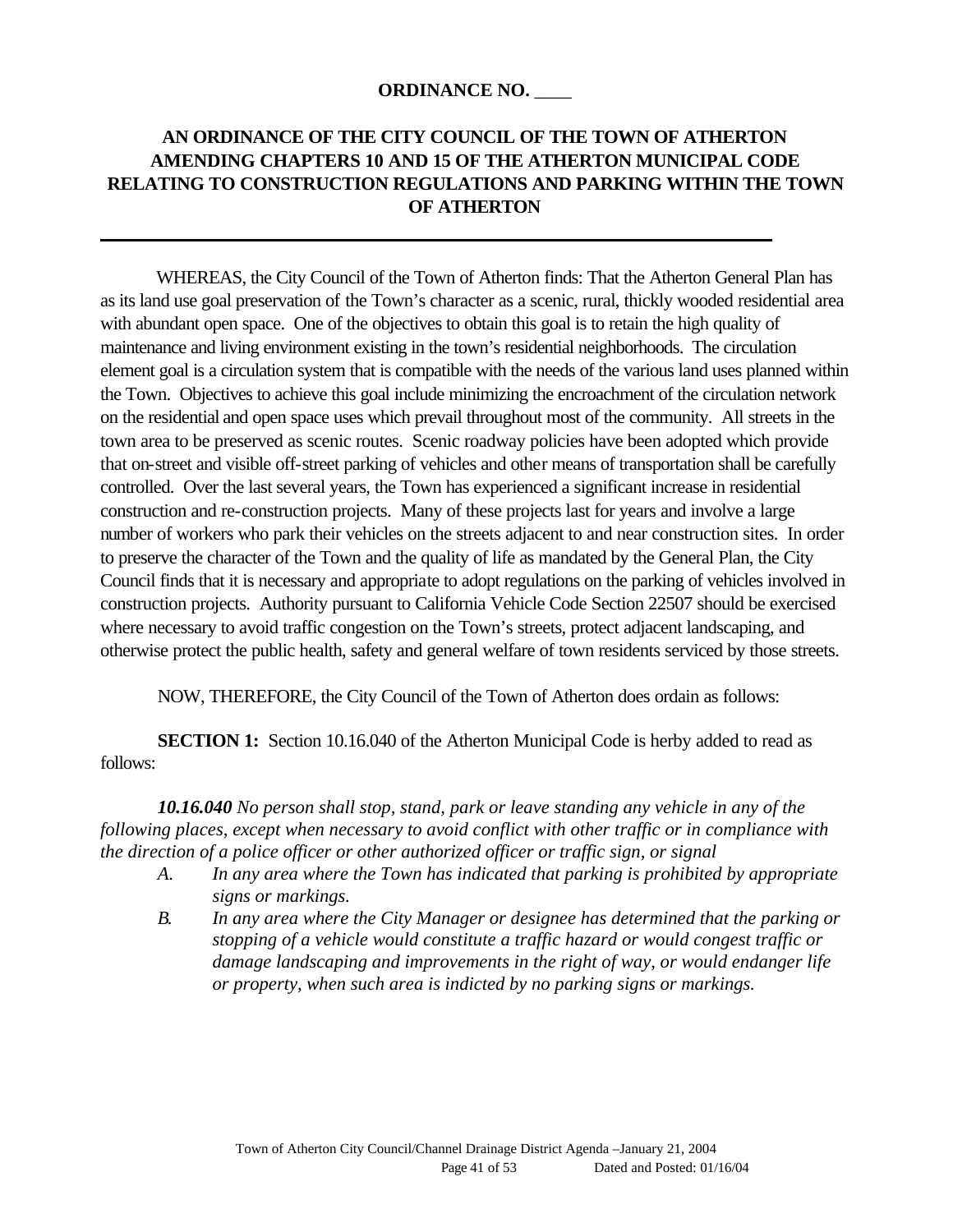**SECTION 2**: Section 15.40.040 of the Atherton Municipal Code is hereby amended to read as follows:

#### **15.40.040 Construction vehicle parking.**

Where possible, the city manager or city manager's designee may require On site parking *or parking within the public right-of-way only in front of the construction site, on the same side of the street*  for construction vehicles *shall be required* to avoid congestion and damage to landscaping and improvements in the right-of-way *except when authorized in writing by the City Manager or the City Manager's designee or when authorized by the guidelines adopted pursuant to these regulations*. (Ord. 498 § 3, 1998)

**SECTION 3**: Section 15.40.110(B) and (D) of the Atherton Municipal Code is hereby amended to read as follows:

#### **15.40.110 Definitions.**

B. "Delivery" means delivery of building materials or equipment to any construction project *and items related to the construction project*.

D. "Pickup" means pickup or retrieval of building materials or equipment from any construction project *and items related to the construction project*.

**SECTION 4**: Section 15.40.152 is hereby added to the Atherton Municipal Code to read as follows:

## *15.40.152 Construction, operation, and parking plan.*

**Prior to submitting plans for building plan check, the owner of any property located within the Town for any construction project on said property shall submit a construction, operation, and parking plan (COP Plan) for review and approval by the Building Official. The construction, operation, and parking plan shall be prepared in accordance with guidelines to be adopted by Resolution of the City Council and made a part of the public file.**

**SECTION 5:** That the City Council hereby declares that it would have passed this Ordinance sentence by sentence, paragraph by paragraph, and section by section, and does hereby declare that any provisions on this Ordinance are severable and, if for any reason any sentence, paragraph or section of this Ordinance shall be held invalid, such decision shall not effect the validity of the remaining parts of this Ordinance.

**SECTION 6**: This Ordinance shall be posted in at least three public places according to law and shall take effect and be in force from and after 30 days after its passage and adoption.

\* \* \* \* \* \* \* \* \* \* \* \* \*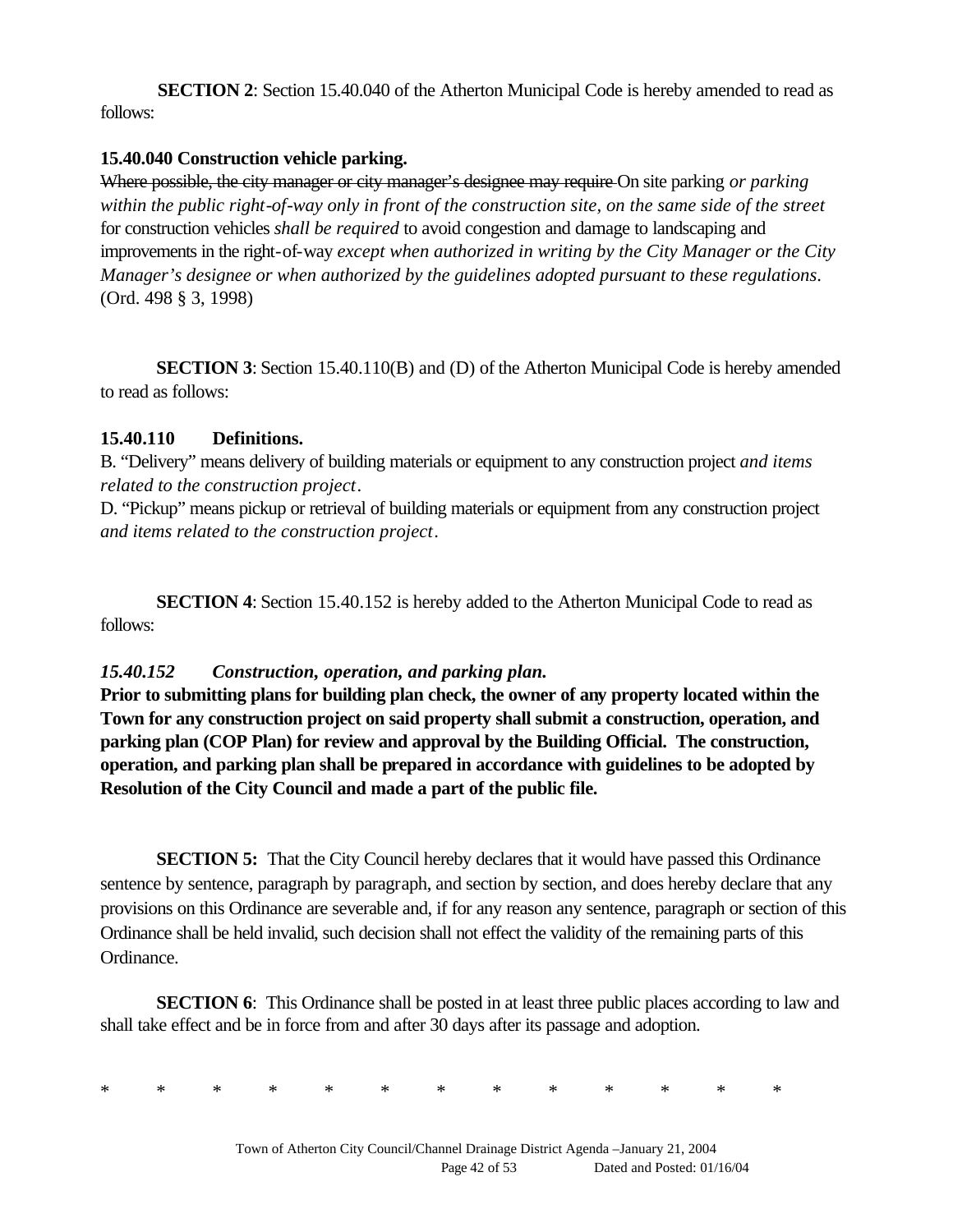Introduced this 17th day of December, 2003

Passed and adopted as an Ordinance of the Town of Atherton at a regular meeting thereof held on the \_\_\_ day of \_\_\_\_\_\_, 2004, by the following vote

| AYES:          | <b>COUNCILMEMBERS</b>  |
|----------------|------------------------|
| NOES:          | <b>COUNCILMEMBERS</b>  |
| ABSTAIN:       | COUNCILMEMBERS         |
| <b>ABSENT:</b> | <b>COUNCIL MEMBERS</b> |

Kathy McKeithen, Mayor Town of Atherton

ATTEST

Sharon Barker, City Clerk

APPROVED AS TO FORM:

Marc G. Hynes, City Attorney

\_\_\_\_\_\_\_\_\_\_\_\_\_\_\_\_\_\_\_\_\_\_\_\_\_\_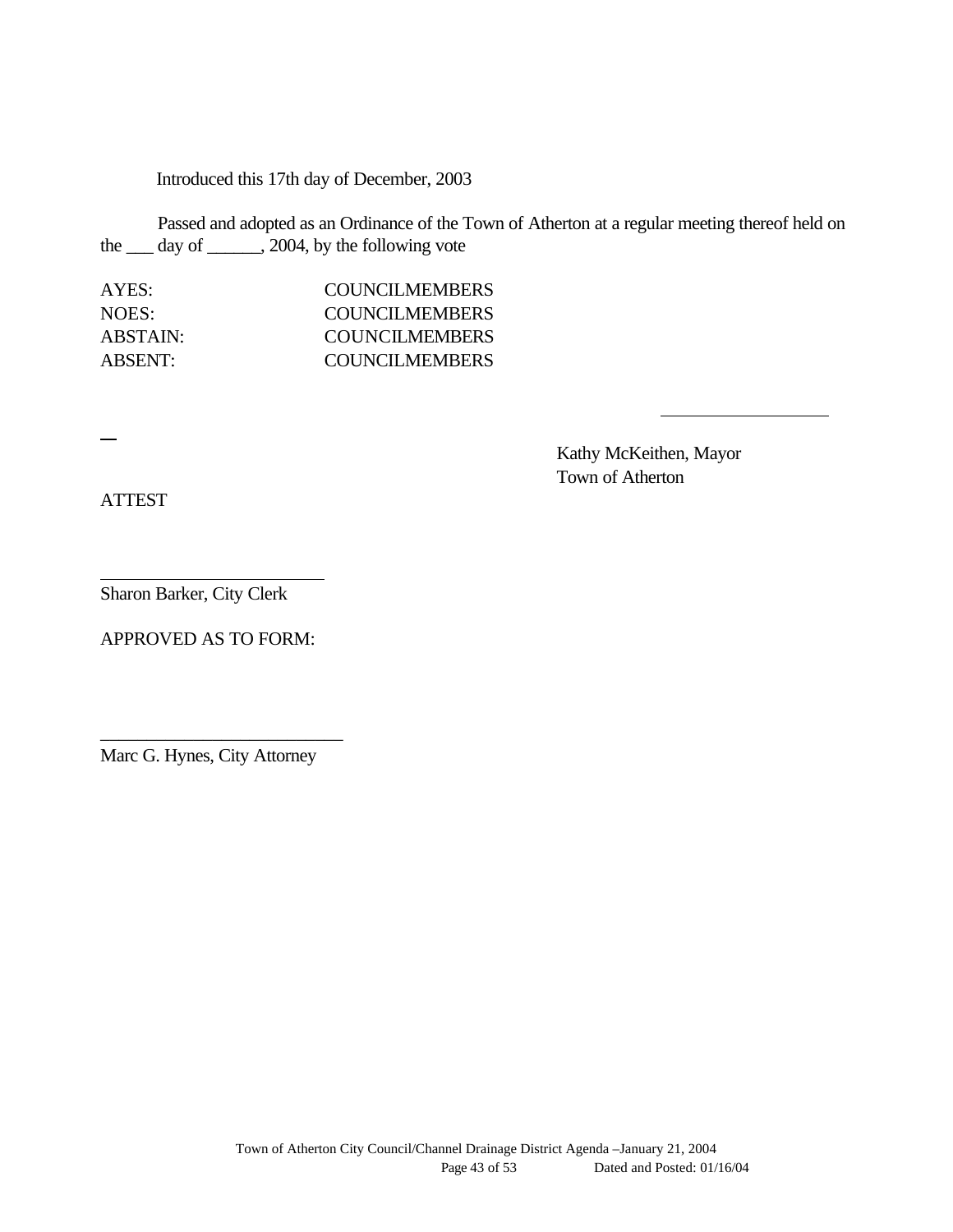

# **Town of Atherton**

# **CITY COUNCIL STAFF REPORT**

**TO: HONORABLE MAYOR AND CITY COUNCILMEMBERS FROM: MARC G. HYNES, CITY ATTORNEY DATE: CITY COUNCIL MEETING OF JANUARY 21, 2004 SUBJECT: ORDINANCE AMENDING ATHERTON MUNICIPAL CODE SECTION 8.10 REGARDING TREE PRESERVATION GUIDELINES, STANDARDS AND SPECIFICATIONS – RATIFICATION OF RESOLUTION**

**Recommendation:** Adopt an ordinance amending Chapter 8.10 of the Atherton Municipal Code regarding tree preservation guidelines, standards and specifications. Ratify action adopting resolution approving tree preservation guidelines, standards and specifications and establishing civil penalty fee for damage to or un-permitted removal of heritage trees.

**Background:** At the regular meeting of December 17, 2003, the City Council introduced an ordinance amending Chapter 8.10 of the Atherton Municipal Code to authorize development of preservation guidelines, standards and specifications for heritage trees. At the time of introduction of the ordinance, a resolution approving the guidelines, standards and specifications as well as establishing a civil penalty fee in the amount of \$5,000.00 was adopted.

At this second reading of the ordinance, upon an affirmative vote of a majority of the City Council, the ordinance will be adopted. For housekeeping purposes, the resolution approving the guidelines, standards and specifications should be ratified.

**Fiscal Impact:**None.

Respectfully,

*s/Marc G. Hynes*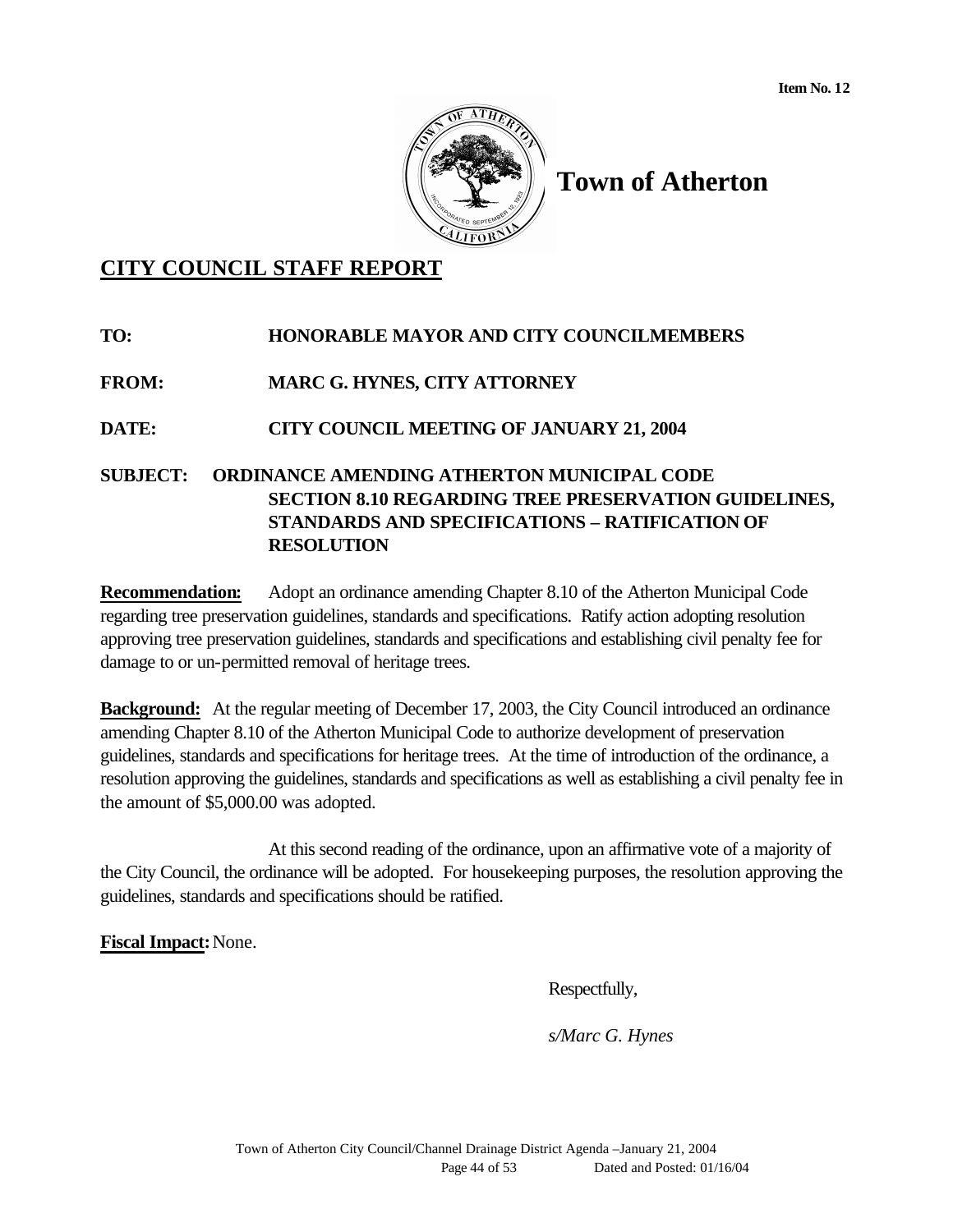Attachment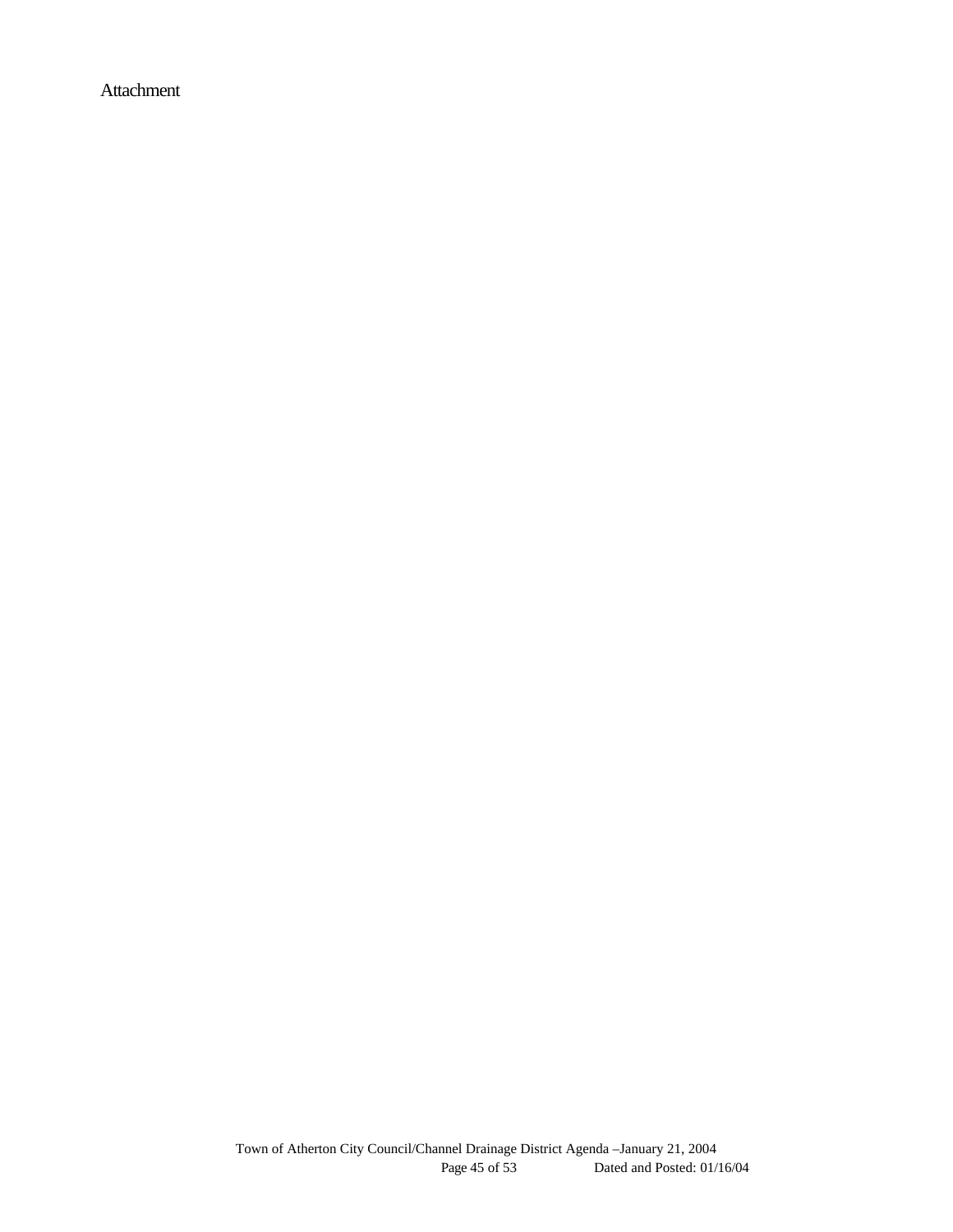#### **RESOLUTION NO. 03-29**

## **A RESOLUTION OF THE CITY COUNCIL OF THE TOWN OF ATHERTON APPROVING TREE PRESERVATION GUIDELINES, STANDARDS AND SPECIFICATIONS AND ESTABLISHING A FEE FOR CIVIL PENALTY PURSUANT TO SECTION 8.10.060 (A) OF THE ATHERTON MUNICIPAL CODE**

WHEREAS, the City Council has considered tree preservation guidelines, standards and specifications prepared by the Atherton Tree Committee and reviewed by the General Plan Committee; and

WHEREAS, the City Council desires to set a fee which will be assessed as a civil penalty upon any person causing a heritage tree to be removed or damaged in violation of Chapter 8.10 of the Atherton Municipal Code and as more particularly described in Section 8.10.060(A);

NOW, THEREFORE, BE IT RESOLVED by the City Council of the Town of Atherton that

1. The City Council hereby adopts the tree preservation guidelines, standards and specifications appearing as Attachment 2 to the report of the Deputy Town Planner for the City Council meeting of December 17, 2003, and incorporated here by this reference; and

2. It is further resolved that a fee in the amount of \$5,000.00 to be deposited into a fund for the planting and maintenance of community trees is hereby established as a civil penalty pursuant to the provisions of Section 8.10.060(A) of the Atherton Municipal Code.

\* \* \* \* \* \* \* \* \* \* \* \* \*

*I hereby certify that the foregoing Resolution was duly and regularly passed and adopted by the City Council of the Town of Atherton at a regular meeting thereof held on this 17th day of December, 2003, by the following vote:*

| $\mathcal{L}$ | COUNCILMEMBERS: Janz, Marsala, Carlson, Conwell, McKeithen |
|---------------|------------------------------------------------------------|
|               | <i>COUNCILMEMBERS:</i>                                     |
|               | <i>COUNCILMEMBERS:</i>                                     |
|               | <i>COUNCILMEMBERS:</i>                                     |
|               |                                                            |

Kathy McKeithen, MAYOR ATTEST: TOWN OF ATHERTON

\_\_\_\_\_\_\_\_\_\_\_\_\_\_\_\_\_\_\_\_\_\_\_

\_\_\_\_\_\_\_\_\_\_\_\_\_\_\_\_\_\_\_\_\_ Sharon Barker, City Clerk

APPROVED AS TO FORM:

*\_\_\_\_\_\_\_\_\_\_\_\_\_\_*\_\_\_\_\_\_\_\_\_\_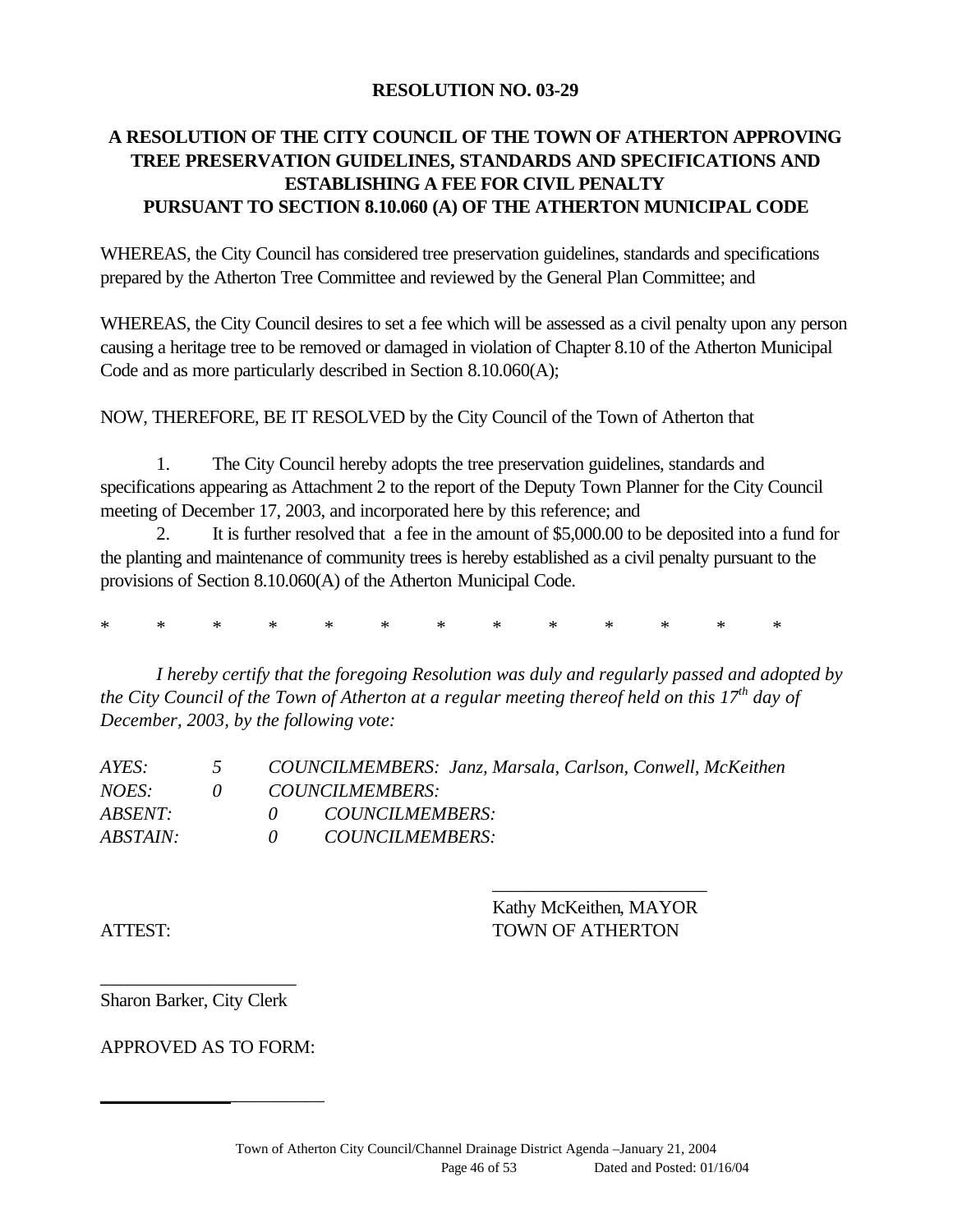Marc G. Hynes, City Attorney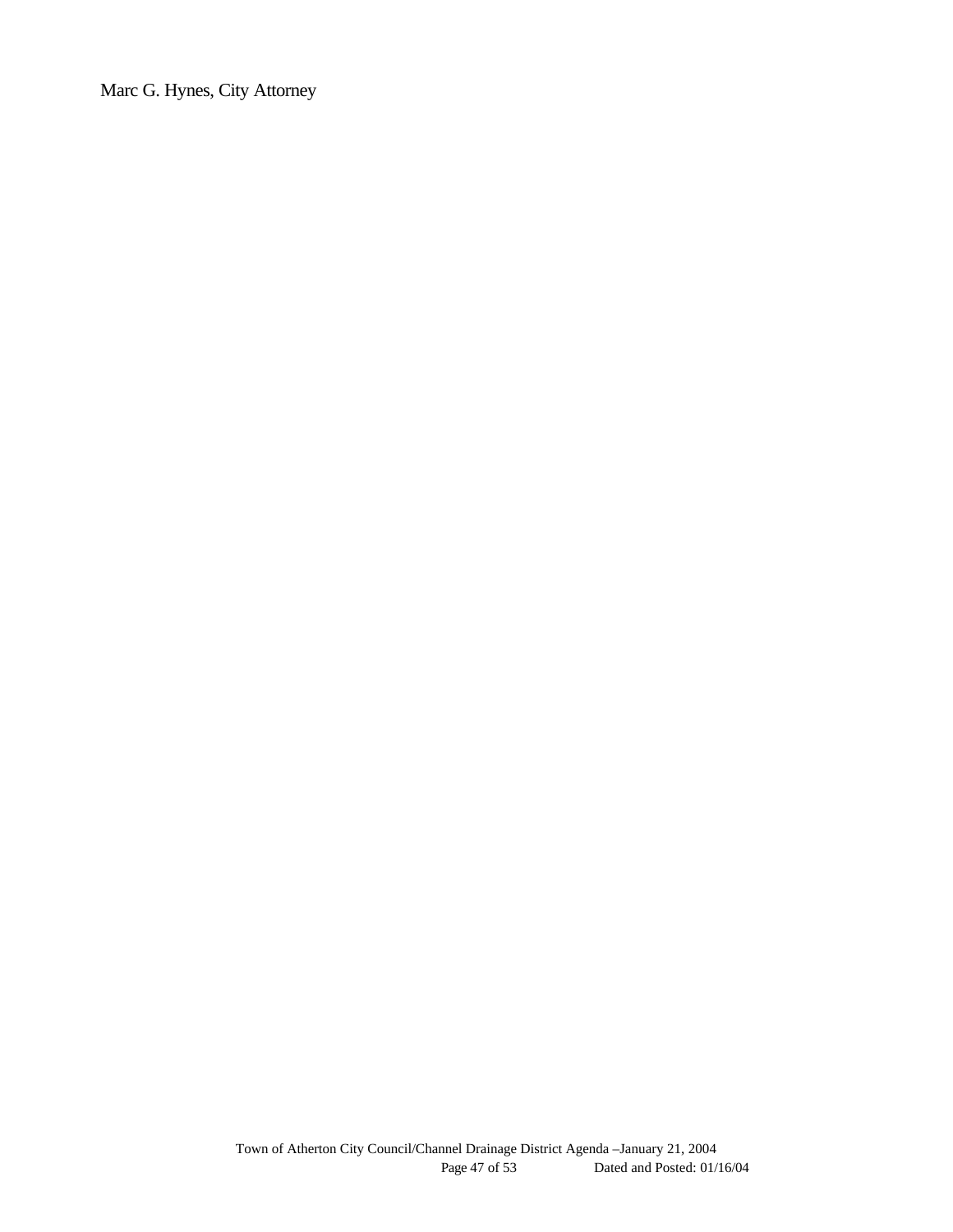#### **ORDINANCE NO.** \_\_\_\_

## **AN ORDINANCE OF THE CITY COUNCIL OF THE TOWN OF ATHERTON AMENDING THE ATHERTON MUNICIPAL CODE 8.10.030(B) RELATING TO TREE PRESERVATION GUIDELINES, STANDARDS AND SPECIFICATIONS WITHIN THE TOWN OF ATHERTON**

The City Council of the Town of Atherton does ordain as follows:

**SECTION 1**: Section 8.10.030(B) of the Atherton Municipal Code is hereby amended to read as follows:

#### **8.10.030 Prohibitions and protections**

**"**B. All heritage trees must be shown and designated on every plot map that may be required by the town in connection with any application for subdivision, variance, use permit, or building permit. In addition, a heritage tree protection and preservation plan may be required with each application. The heritage tree protection and preservation plan shall be prepared by a certified arborist to assess impacts to trees, recommend mitigation to reduce impacts to a less than significant level and identify construction guidelines to be followed through all phases of a construction project. *Detailed standards and specifications for the implementation of a heritage tree protection and preservation plan can be found in the Town's current Tree Preservation Guidelines, Standards and Specifications*.*"*

**SECTION 2:** That the City Council hereby declares that it would have passed this Ordinance sentence by sentence, paragraph by paragraph, and section by section, and does hereby declare that any provisions of this Ordinance are severable and, if for any reason any sentence, paragraph or section of this Ordinance shall be held invalid, such decision shall not effect the validity of the remaining parts of this Ordinance.

**SECTION 3**: This Ordinance shall be posted in at least three public places according to law and shall take effect and be in force from and after 30 days after its passage and adoption.

\* \* \* \* \* \* \* \* \* \* \* \* \*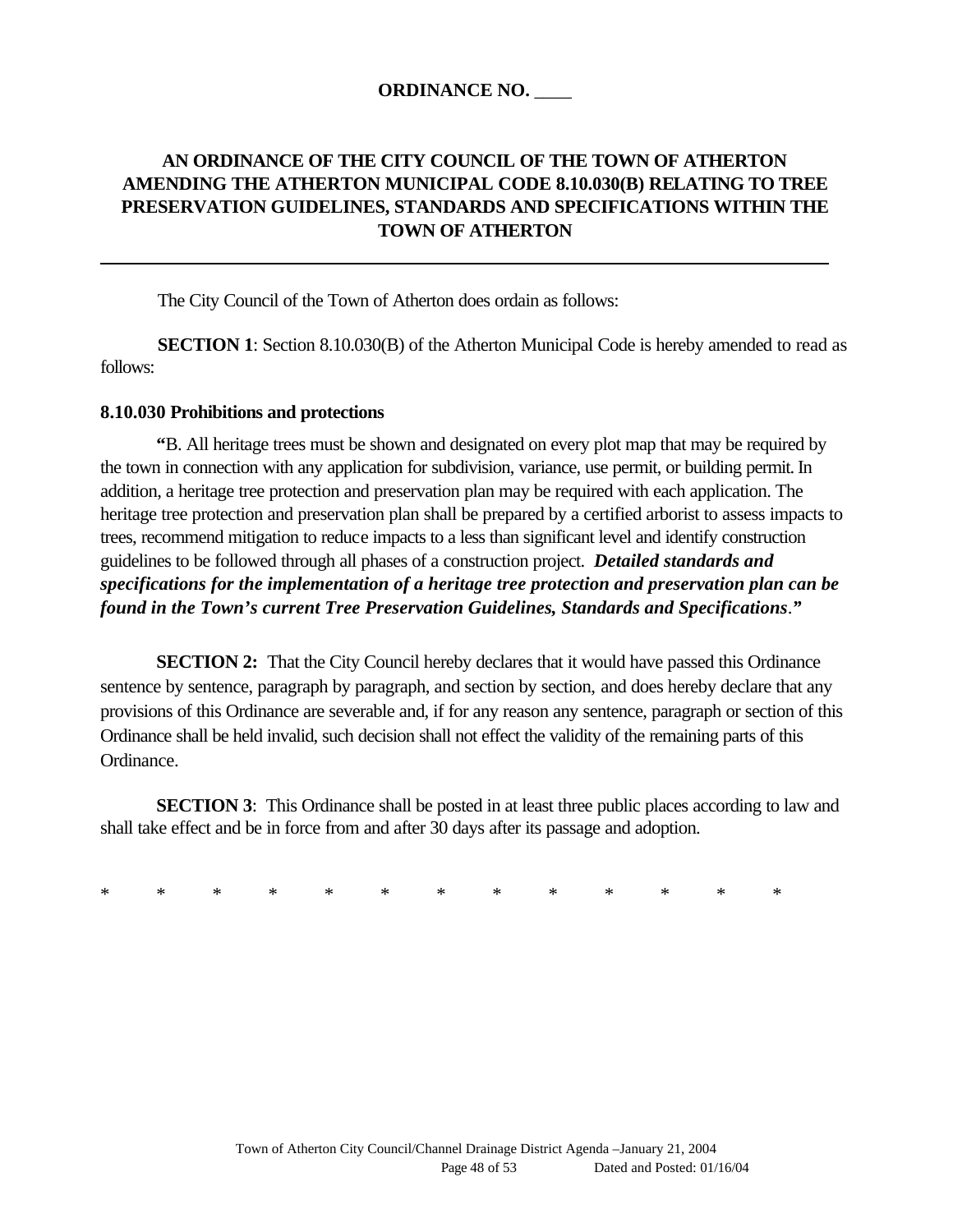Introduced this 17th day of December, 2003.

Passed and adopted as an Ordinance of the Town of Atherton at a regular meeting thereof held on the  $\_\_\_$  day of  $\_\_\_\_$ , 2004, by the following vote

AYES: COUNCILMEMBERS NOES: COUNCILMEMBERS ABSTAIN: COUNCILMEMBERS ABSENT: COUNCILMEMBERS

> Kathy McKeithen, Mayor Town of Atherton

ATTEST

Sharon Barker, City Clerk

APPROVED AS TO FORM:

\_\_\_\_\_\_\_\_\_\_\_\_\_\_\_\_\_\_\_\_\_\_\_\_\_ Marc G. Hynes, City Attorney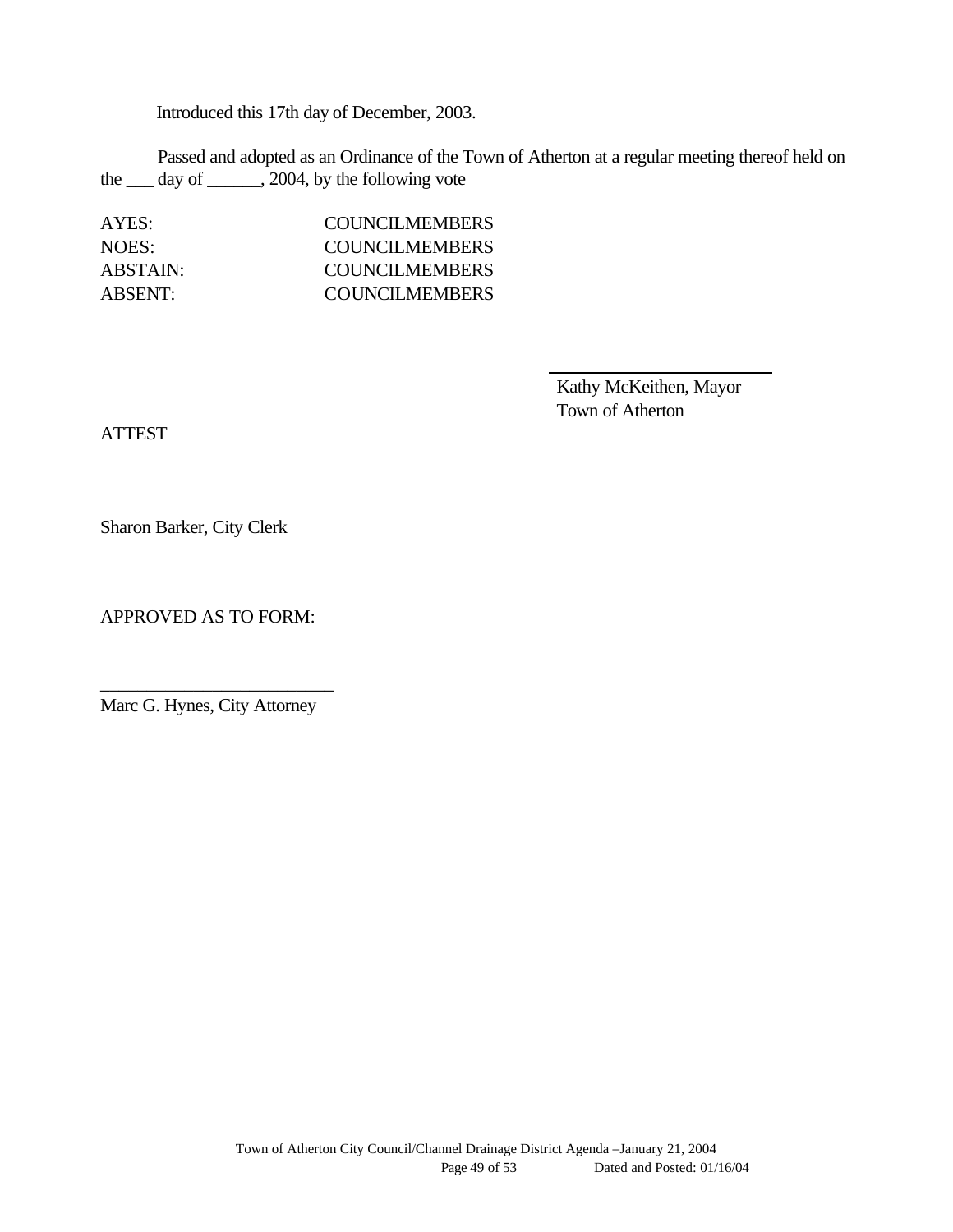

# **Town of Atherton**

# **CITY COUNCIL STAFF REPORT**

#### **TO: HONORABLE MAYOR AND CITY COUNCIL**

## **FROM: DUNCAN JONES, PUBLIC WORKS DIRECTOR**

#### **DATE: FOR THE MEETING OF JANUARY 21, 2004**

## **SUBJECT: AWARD OF CONTRACT FOR HOLBROOK-PALMER PARK, RESTROOM EXPANSION PROJECT NUMBER 03-008**

#### **RECOMMENDATION:**

Award the contract for Holbrook-Palmer Park, Restroom Expansion Project, Project Number 03-008 to Tinney Construction, the low bidder on the January 13, 2004 bids, in the amount of \$44,900.00.

#### **INTRODUCTION:**

The Holbrook-Palmer Park 2003 Survey identified the need for additional restroom facilities in Holbrook-Palmer Park. The project was endorsed by the Park and Recreation Commission and identified in their "Action Plan Master List" and the adopted City Council Strategic Park and Recreation Plan of 2003. Extension of the current outdoor restrooms near the playground facility was identified as the most cost effective and also offered a central location to best serve the most park users, and was included in the FY 2003-04 Capital Improvement Program.

#### **ANALYSIS:**

The Town of Atherton issued a request for sealed bids for the Holbrook-Palmer Park Restroom Expansion Project. The bids were opened on January 13, 2004. The results were as follows:

Firm Amount

| <b>Tinney Construction</b>  | 44,900 |
|-----------------------------|--------|
| <b>Eternal Construction</b> | 48,600 |
| R.C. Benson & Sons          | 86,379 |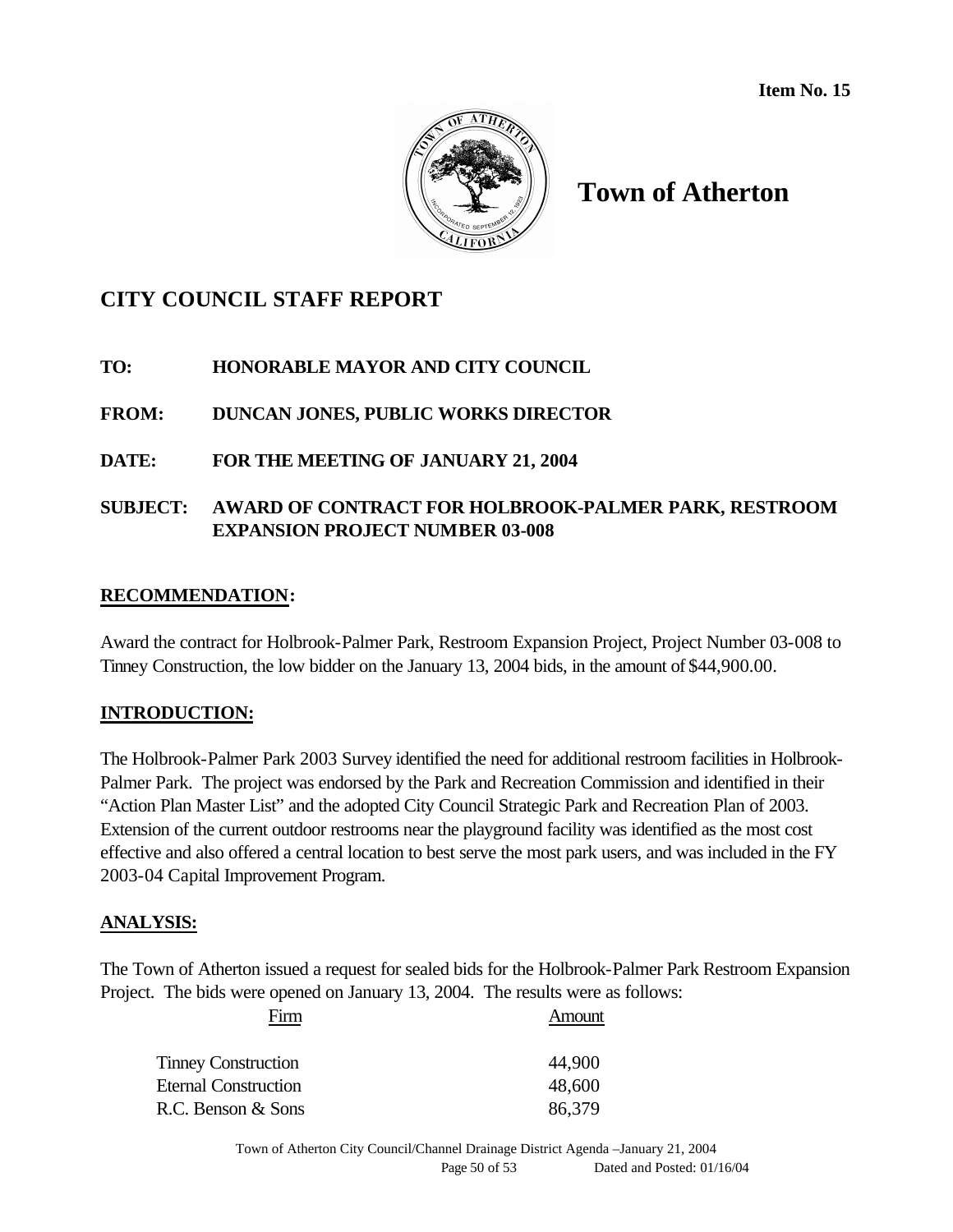| 93,325  |
|---------|
| 94,245  |
| 111,156 |
|         |

A total of six bids were received for the subject project and the low bidder was Tinney Construction of Redwood City. A reference check was conducted and it was determined that they are a reputable contractor in good standing.

### **FISCAL IMPACT:**

Bids were received for the project on January 13, 2004. Tinney Construction was the low bidder at \$44,900.00. This bid was 5% below the engineer's estimate prepared by Public Works, the designer of the project, of \$47,500.00. The low bid is 10 % above the project budget estimate of \$40,000.00 budgeted for the project in the FY 2003-04. The Finance Director has indicated that funds are available within the Capital Improvement Fund without impacting other projects in FY 2003-04 or FY 2004-05.

Prepared By: Approved:

Public Works Director City Manager

Duncan L. Jones, PE James H. Robinson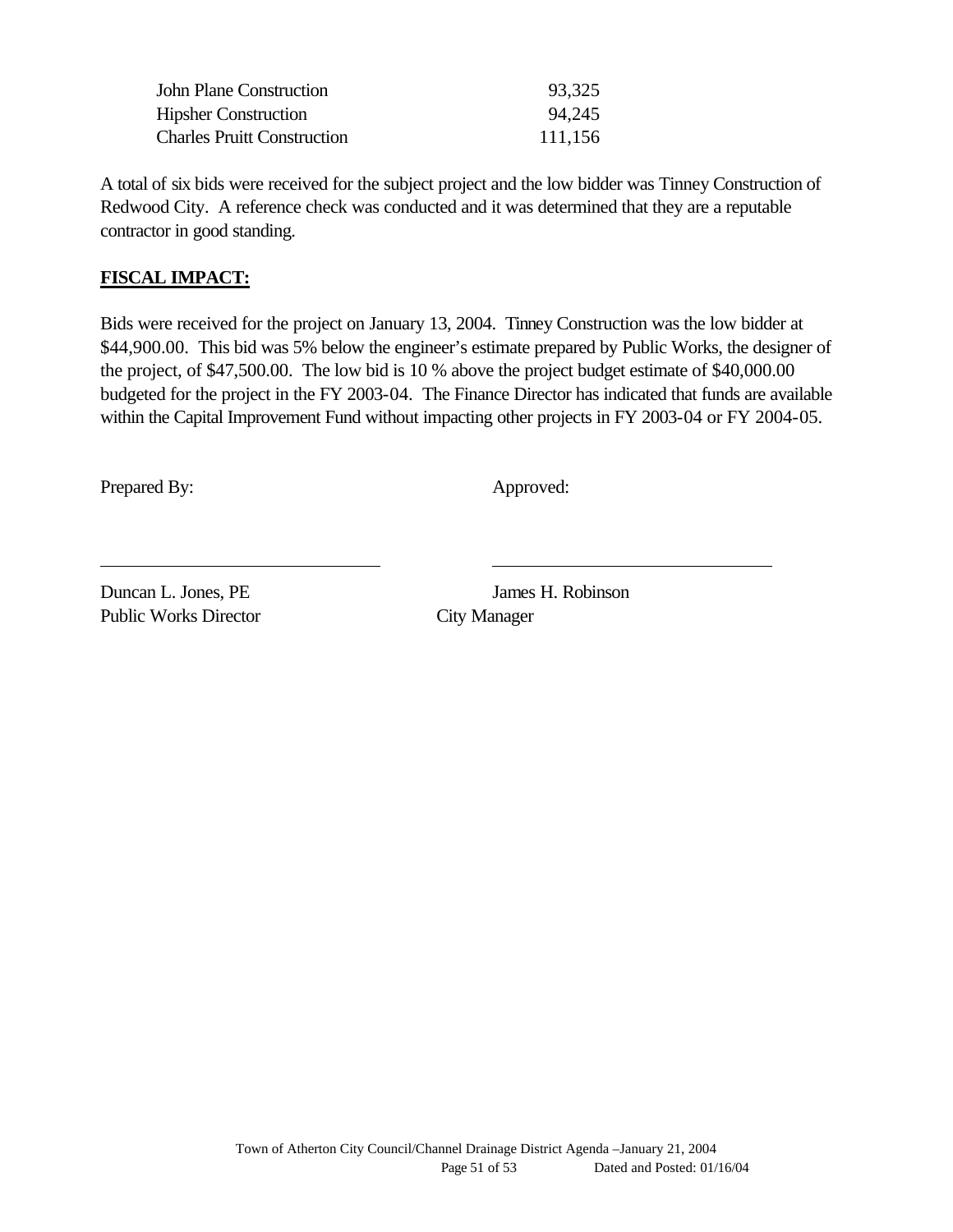**Item No. 16**



# **Town of Atherton**

# **CITY COUNCIL STAFF REPORT**

## **TO: HONORABLE MAYOR AND CITY COUNCIL**

## **FROM: DUNCAN JONES, PUBLIC WORKS DIRECTOR**

## **DATE: FOR THE MEETING OF JANUARY 21, 2004**

## **SUBJECT: AWARD OF CONTRACT FOR HOLBROOK-PALMER PARK LANDSCAPE MAINTENANCE**

#### **RECOMMENDATION:**

Award a two-year contract for Holbrook-Palmer Park Landscape Maintenance to Jensen Landscaping, the low bidder, for \$2,225 per month, and authorize the Mayor to execute the agreement.

#### **INTRODUCTION:**

Prior to the retirement of the former Park Maintenance Supervisor, park landscape maintenance had been performed primarily by permanent and temporary employees of the Town. When the Park Maintenance Supervisor retired, the Public Works Department elected to extend the scope of the landscape maintenance firm used by the Town to maintain the Town Hall and adjacent facilities to include selected park maintenance activities.

In the judgment of the Public Works Department, above action resulted in an improved level of maintenance at a reduced cost. Accordingly, the Public Works Department recommended to the Park and Recreation Commission to substitute one permanent Parks Maintenance Worker position with a contract landscaping firm. This item was considered and approved by the Park and Recreation Commission at their January 7, 2004 regularly scheduled meeting.

The Park and Recreation Commission recommended that the City Council approve hiring a contractor for a two-year contract at the amount bid for the work.

#### **ANALYSIS:**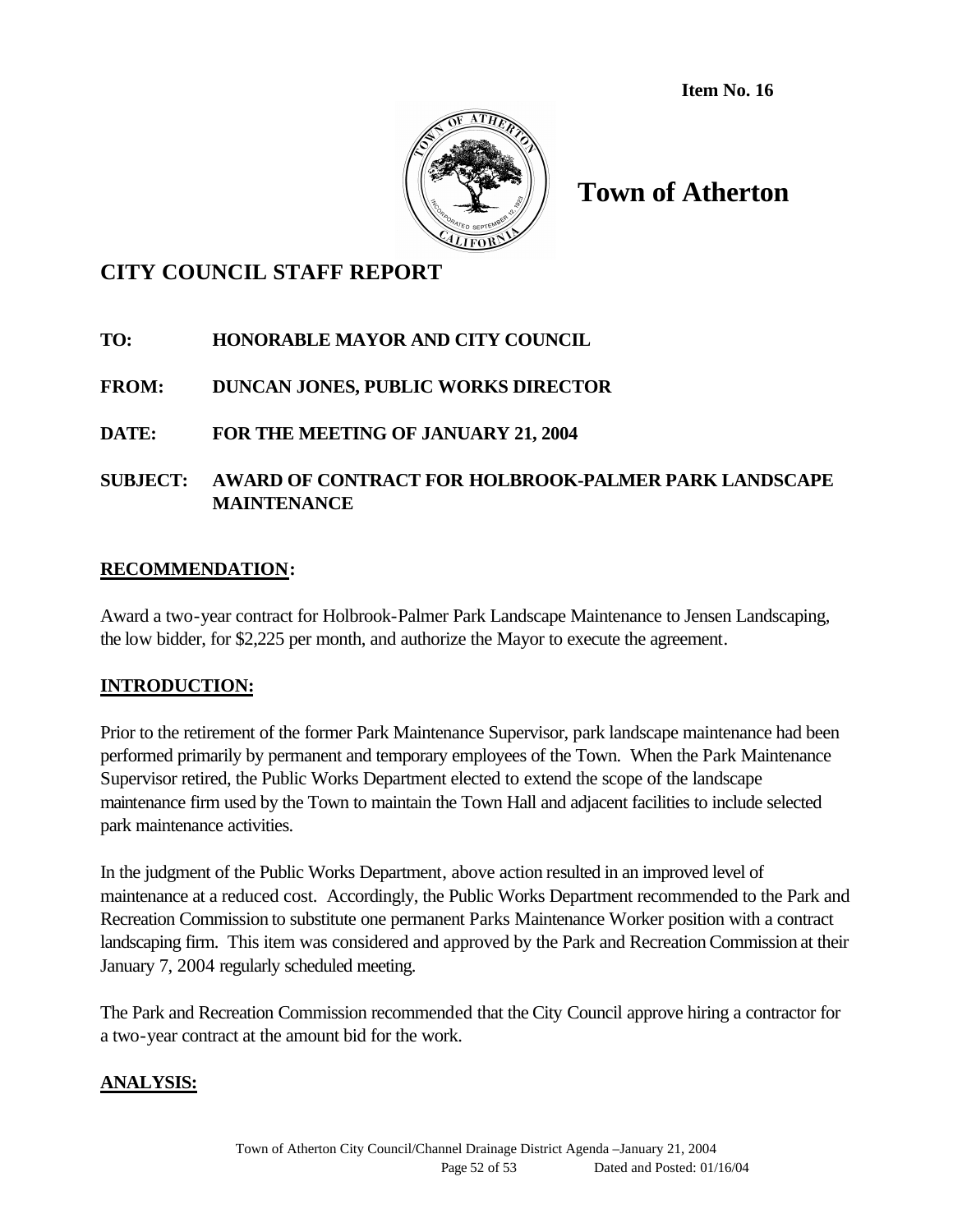The Town of Atherton issued a request for sealed bids for park maintenance services. These bids were opened on Tuesday, January 13, 2003. The results were as follows:

| Firm                                        | Monthly    | Annual      |
|---------------------------------------------|------------|-------------|
| <b>Jensen Landscaping</b>                   | \$2,225.00 | \$26,700.00 |
| <b>Commercial Environmental Landscaping</b> | \$2,249.00 | \$26,988.00 |
| <b>Trugreen Landcare</b>                    | \$2,810.00 | \$33,720.00 |
| <b>Coast Landscape</b>                      | \$3,186.00 | \$38,232.00 |
| Forester & Kroeger                          | \$4,083.34 | \$49,000.08 |

Each firm was required to submit a statement of qualifications indicating the experience and training of their supervisors and advisors, the equipment they own that will be available for use on our work and references relating to work that is similar in size and nature to ours. Jensen Landscaping's supporting materials were thoroughly checked and found to be suitable.

## **FISCAL IMPACT:**

Using a contractor, instead of hiring a permanent park maintenance worker to perform park maintenance functions will require the Town to transfer \$13,350 in appropriations for salaries and benefits to contract services.

Since \$36,500 had been appropriated for the park maintenance worker position that will remain vacant during the second half of Fiscal Year 2003-04, the Public Works Department will realize a net savings of \$23,250 for the remainder of the 03/04 Fiscal Year. That amount will double for the 04/05 Fiscal Year. The Public Works Department recommends that such savings be utilized for part-time work during the remainder of FY 2003-04 to perform various park maintenance that has been deferred during the past several years. The Finance Director concurs with this recommendation.

Prepared By: Approved:

*s/Duncan L. Jones* Duncan L. Jones, PE James H. Robinson Public Works Director City Manager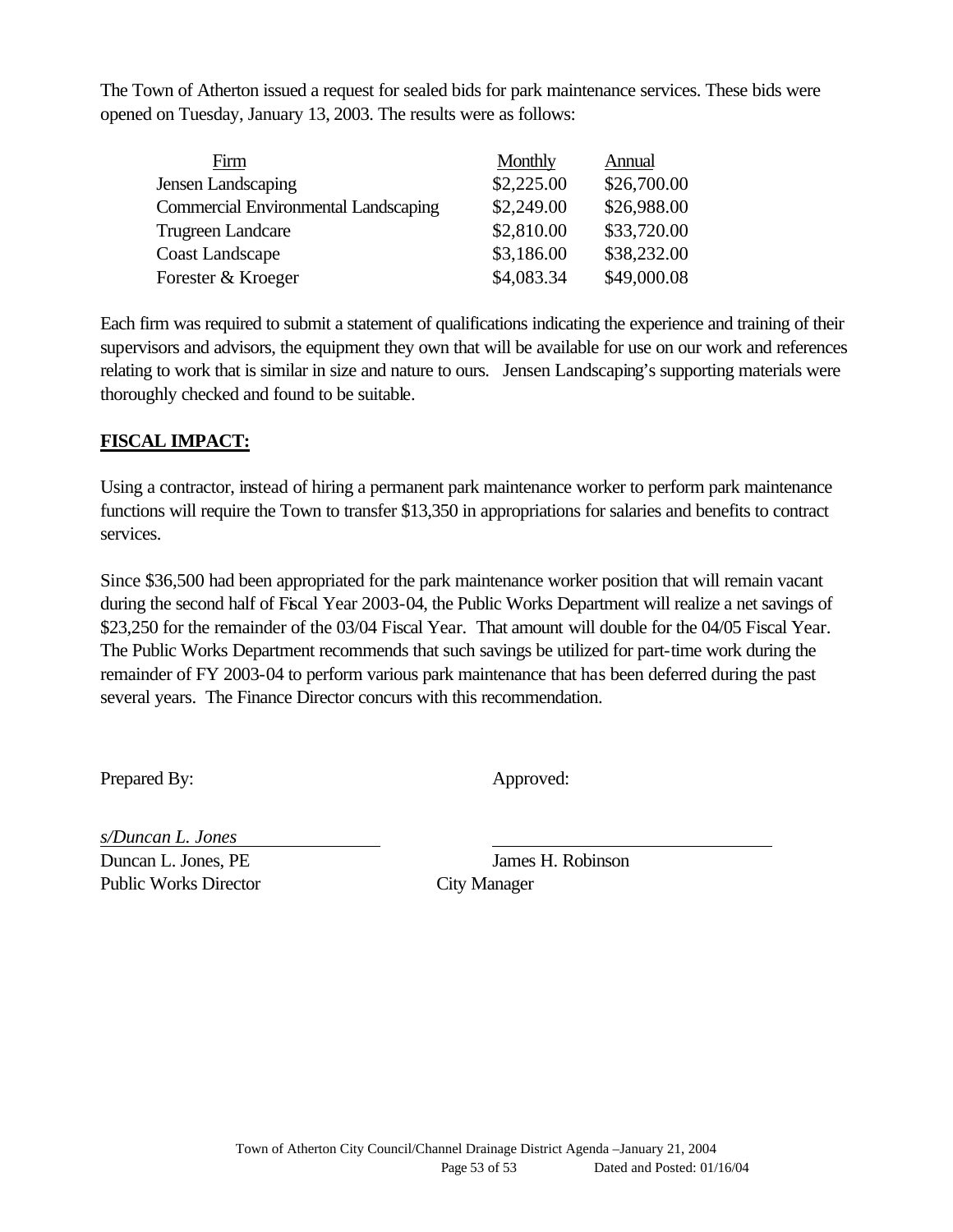

# **Town of Atherton**

#### **CITY COUNCIL STAFF REPORT**

**TO: HONORABLE MAYOR AND CITY COUNCIL**

**FROM: JOHN P JOHNS, FINANCE DIRECTOR**

**DATE: FOR THE MEETING OF JANUARY 21, 2004**

#### **SUBJECT: MID-YEAR BUDGET REVIEW REPORT**

#### INTRODUCTION

This report provides mid-year projections of General Fund revenues, expenditures and other financing sources and uses as well as a comparison of such projections with the budget adopted by Council in June of 2003.

Our mid-year projection of General Fund revenues, operating transfers and carry-over funding is \$7,924,382, or \$27,220 more than the estimate of \$7,897,162 that was adopted in the FY 2003-04 budget. Our mid-year projection for General Fund expenditures and other financing uses is \$7,681,817, or \$114,473 less than the \$7,796,290 that has been appropriated by Council. Accordingly, our mid-year projection indicates that the General Fund will end the year with carryover funding available for subsequent year appropriations in the amount of \$141,693 or 1.8 percent of total appropriations.

This report also includes a description of adjustments to the Town's special revenue and capital projects funds where variances are expected to occur from the adopted budget. In summary, we have identified the following variances:

- Increased revenues for the Parcel Tax Fund and Library Fund amounting to \$88,000 and \$71,000 respectively;
- Increased appropriation requirements for the Road Fund and Library Fund in the amounts of \$77,000 and \$12,000 respectively; and,
- Emergency repairs for the Atherton Channel in the amount of \$10,000 which can be accommodated with available appropriations from the Channel District.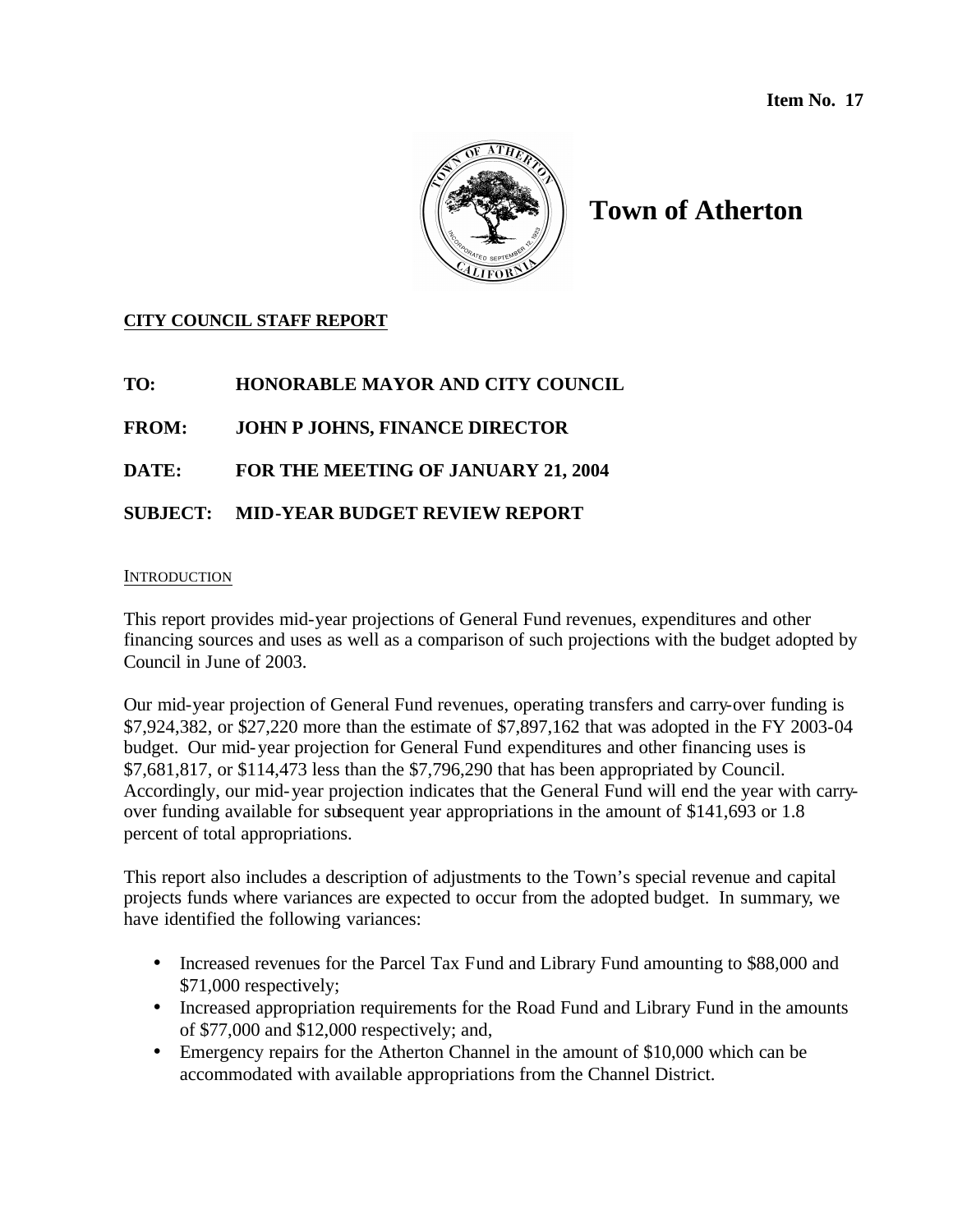#### **GENERAL FUND SUMMARY**

At the beginning of FY 2003-04 the Council adopted a General Fund budget that consisted of \$7,897,162 in revenues and other financing sources and \$7,769,490 in expenditures and other financing uses. Subsequent to the adoption of the budget, the Council authorized the following budgetary adjustments:

- Increased the Public Works Department budget by \$26,800 to cover the additional costs associated with maintaining the El Camino Real and increased estimated charges for services revenue by an equivalent amount pursuant to a contract modification with Caltrans; and,
- Increased appropriations for contract plan check services in the amount of \$50,000 and reduced reserves for future building inspections by \$50,000.

The net effect of the above budgetary adjustments was to increase General Fund expenditures and other financing uses by \$26,800 to \$7,796,290.

Based upon an analysis of year-to-date revenues and expenditures, seasonal trends in the timing of such revenues and expenditures, discussions with department heads and other information that has come to our attention, we estimate that the General Fund will realize a budgetary carryover in the amount of \$141,693 or 1.8 percent of the General Fund budget for FY 2003-04.

The following table provides a summary-level comparison of budgeted revenues expenditures and other financing sources and uses adopted at the beginning of FY 2003-04 and subsequently amended by Council with our mid-year projection.

|                                                                                        | FY 2003-04<br><b>Adjusted Budget</b> | FY 2003-04 Projection<br>as of 12/31/03 | <b>Projected Variance</b><br><b>Favorable</b><br>(Unfavorable) |
|----------------------------------------------------------------------------------------|--------------------------------------|-----------------------------------------|----------------------------------------------------------------|
|                                                                                        |                                      |                                         |                                                                |
| Prior Year Carryover                                                                   | \$82,600                             | \$170,968                               | \$88,368                                                       |
| Revenues                                                                               | 6,665,562                            | 6,604,414                               | (61, 148)                                                      |
| <b>Operating Transfers</b>                                                             | 1,149,000                            | 1,149,000                               |                                                                |
| <b>Subtotal Financing Sources</b>                                                      | 7,897,162                            | 7,924,382                               | 27,220                                                         |
| Expenditures                                                                           | 7,596,290                            | 7,481,817                               | 114,473                                                        |
| Reserves                                                                               | 200,000                              | 200,000                                 |                                                                |
| <b>Subtotal Financing Uses</b>                                                         | 7,796,290                            | 7,681,817                               | 114,473                                                        |
| <b>Revenues and Other</b><br><b>Financing Sources Over</b><br>(Under) Expenditures and | \$100,872                            | \$242,565                               | \$141,693                                                      |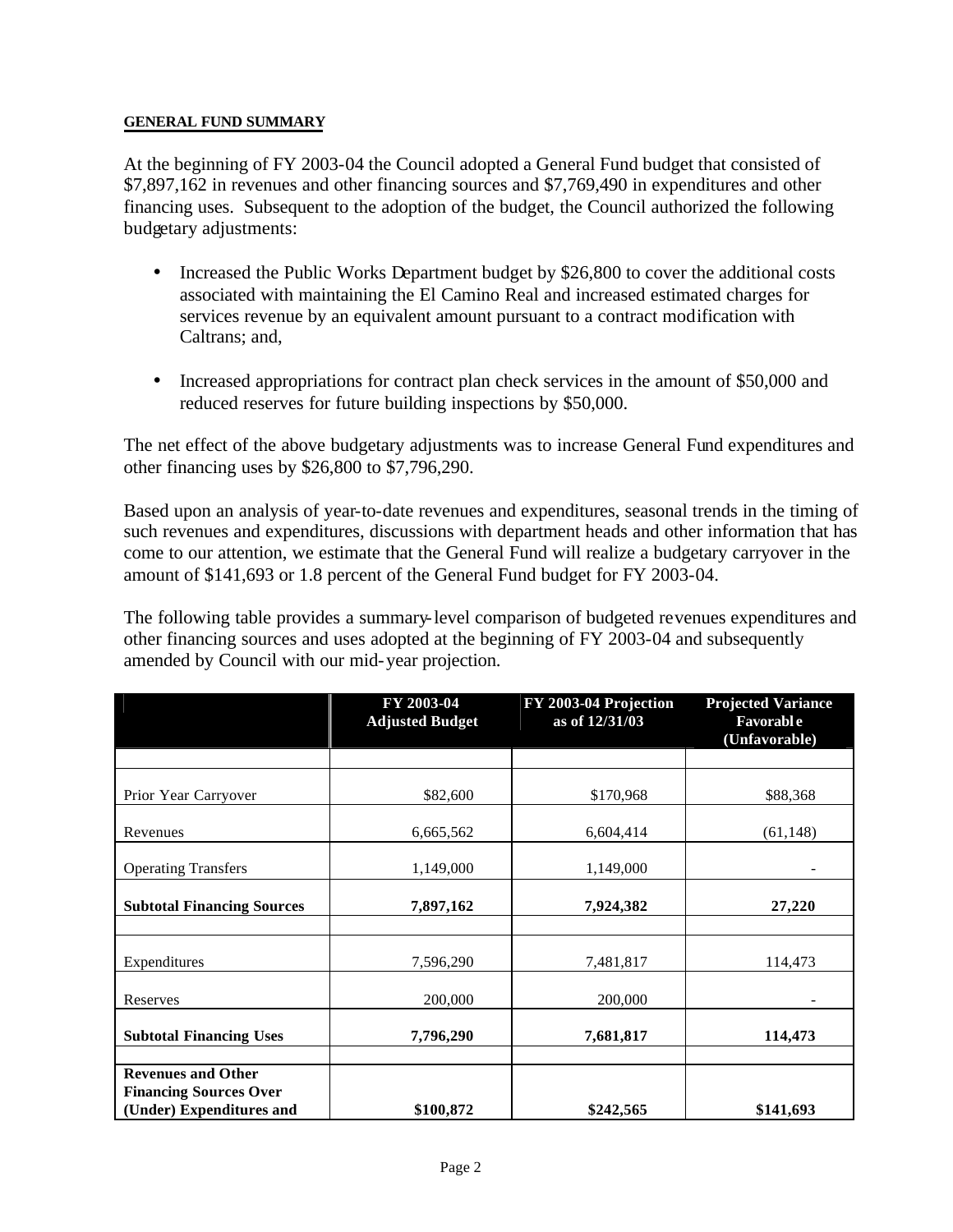| other Financing Uses         |  |  |
|------------------------------|--|--|
| <b>GENERAL FUND REVENUES</b> |  |  |

General Fund revenues are projected to amount to \$7,753,414 or \$61,148 less than was projected at the beginning of the fiscal year. However, as indicated in the preceding table, this unfavorable variance in revenues is more than offset by a carryover surplus from FY 2002-03 in the amount of \$88,368. Hence, when taking into account the higher than expected budgetary carryover from the previous fiscal year, total available sources of funding are projected to be \$27,220 higher than anticipated.

The following table provides an analysis of revenues estimates adopted by Council at the beginning of the year subsequently modified by Council with revenues projected at mid-year.

| <b>Revenue Category</b>                    | <b>Budgeted Revenues</b><br>FY 2003-04 | FY 2003-04 Projection as of<br>12/31/03 | <b>Projected Variance Favorable</b><br>(Unfavorable) |
|--------------------------------------------|----------------------------------------|-----------------------------------------|------------------------------------------------------|
|                                            |                                        |                                         |                                                      |
| <b>Property Taxes</b>                      | \$3,035,934                            | \$3,205,983                             | \$170,049                                            |
| <b>Sales Taxes</b>                         | 200,640                                | 151,029                                 | (49, 611)                                            |
| <b>Other Taxes</b>                         | 882,115                                | 755,615                                 | (126,500)                                            |
| Permits & Licenses                         | 1,541,673                              | 1,541,673                               |                                                      |
| Fines & Forfeitures                        | 70,000                                 | 58,802                                  | (11, 198)                                            |
| From Other Agencies                        | 139,000                                | 141,878                                 | 2,878                                                |
| Service Charges                            | 445,900                                | 409,478                                 | (36, 422)                                            |
| Use of Money & Property                    | 347,300                                | 330,017                                 | (17, 283)                                            |
| <b>Other Revenues</b>                      | 3,000                                  | 9,939                                   | 6,939                                                |
| <b>Subtotal Revenues</b>                   | \$6,665,562                            | \$6,604,414                             | \$(61, 148)                                          |
| <b>Operating Transfers In</b>              | 1,149,000                              | 1,149,000                               |                                                      |
| Prior Year Carryover                       | 82,600                                 | 170,968                                 | 88,368                                               |
| Subtotal Other<br><b>Financing Sources</b> | \$1,231,600                            | \$1,319,968                             | 88,368                                               |
| <b>Total Financing Sources</b>             | \$7,897,162                            | \$7,924,382                             | \$27,220                                             |

#### **TOWN OF ATHERTON FY2003-04 MID-YEAR PROJECTION OF GENERAL FUND REVENUES**

The following is a description of some of the variances we are projecting at mid-year:

- Secured property taxes will be \$180,000 higher than budgeted as a result of the San Mateo County Controller's one-time distribution of excess ERAF payments.
- Supplemental property taxes will be \$24,000 lower than expected due to a decline in residential real estate sales volume during the first half of calendar year 2003.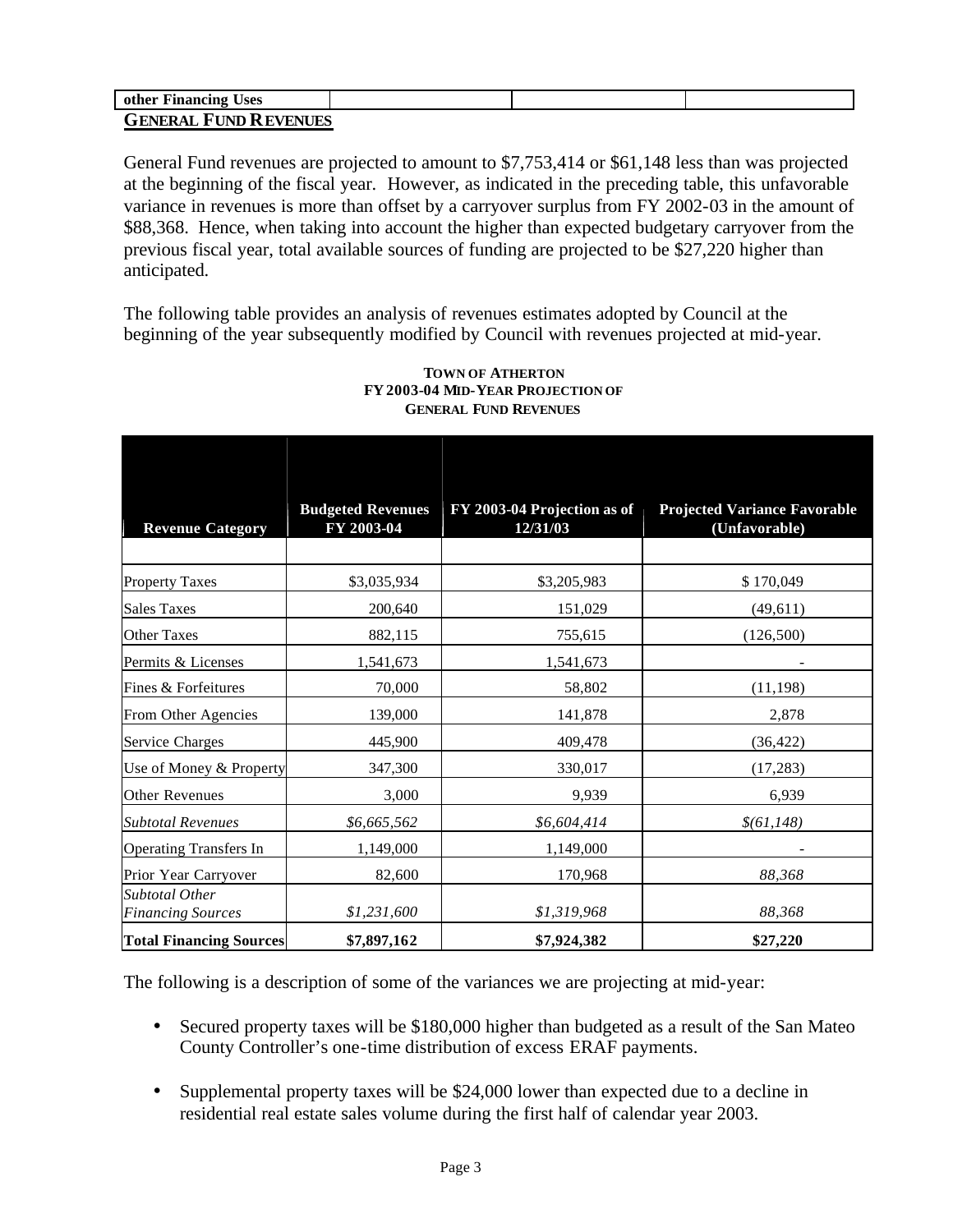- Motor vehicle license fees will be \$125,000 lower than budgeted as a result of the elimination of the backfill apportionments for the first three months of the fiscal year.
- Local sales taxes will be \$42,611 lower than budgeted due to an unanticipated decline in taxable sales within the boundaries of Atherton.
- Use of money and property will amount to \$16,000 less than expected as a result of lower than expected yields on investments.
- Facility rental fees from Holbrook Palmer Park will amount to \$24,000 less than budgeted as a result of a decline in reservations for weddings, corporate parties and other events.

It should be noted that the variances identified above do not represent a complete itemization of revenue variances that we project based upon our budgetary analysis. For a complete analysis of proposed revenue adjustments, please refer to the Schedule of Proposed Budgetary Adjustments which is presented as Attachment 1 to this report.

#### **GENERAL FUND EXPENDITURES**

The following table provides a comparative analysis of FY 2003-04 General Fund appropriations and projected General Fund expenditures at mid-year for each appropriation category.

| <b>Expenditure Category</b> | FY 2003-04<br><b>Adjusted Budget</b> | <b>Year To Date</b><br><b>Expenditures</b> | Mid-Year<br>Projection | <b>Variance</b><br>Favorable<br>(Unfavorable) |
|-----------------------------|--------------------------------------|--------------------------------------------|------------------------|-----------------------------------------------|
| Salaries and Benefits       | \$5,693,327                          | \$2,798,750                                | \$5,657,300            | \$36,027                                      |
| <b>Contract Services</b>    | 924,222                              | 386,379                                    | 924,222                |                                               |
| Supplies and Materials      | 175,019                              | 65,217                                     | 175,019                |                                               |
| <b>General Expenses</b>     | 261,978                              | 108,529                                    | 261,978                |                                               |
| Rents & Leases              | 30,250                               | 11,323                                     | 22,646                 | 7,604                                         |
| Facility & Equipment        | 96,085                               | 49,540                                     | 99,080                 | (2,995)                                       |
| <b>Contingent Accounts</b>  | 100,000                              | 2,963                                      | 26,163                 | 73,837                                        |
| Reimbursements              | 315,409                              | 157,705                                    | 315,409                |                                               |
| Reserves                    | 200,000                              |                                            | 200,000                |                                               |
| <b>Total Financing Uses</b> | \$7,796,290                          | \$3,580,406                                | \$7,681,817            | \$114,473                                     |

#### **TOWN OF ATHERTON FY2003-04 MID-YEAR PROJECTION OF GENERAL FUND EXPENDITURES**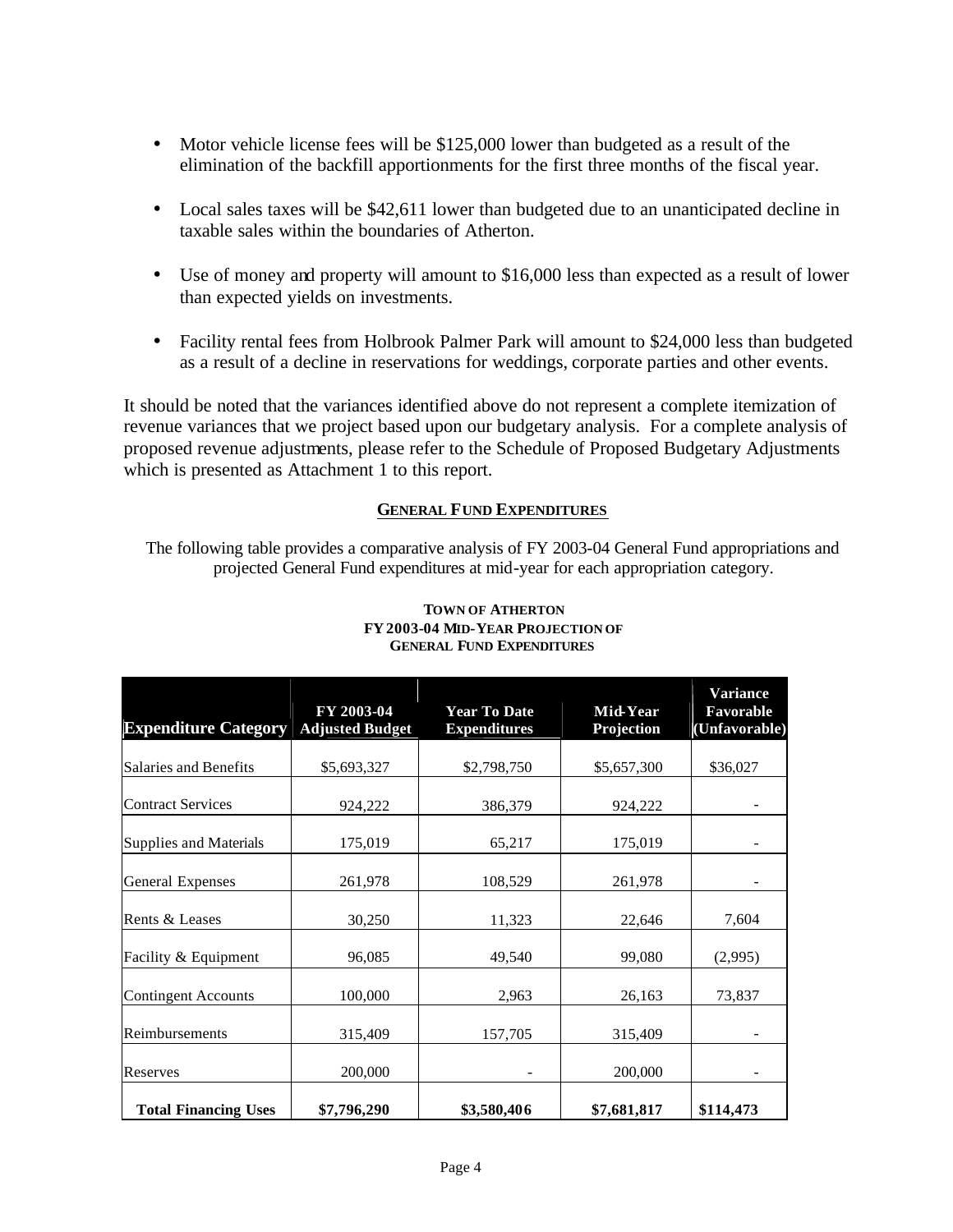The preceding table identifies \$26,163 in charges to the \$100,000 appropriation for operating contingencies in FY 2003-04. These charges represent expenditures incurred in the current year but not budgeted. These items are as follows:

- A \$9,000 repair of a median on El Camino Real as a result of a traffic accident. (A claim for reimbursement is currently pending with ABAG plan insurance group.);
- Charges for sharing in the costs of operating the County Sheriff's Office Crime lab estimated to amount to \$6,000;
- An \$8,200 for a town-wide traffic speed study and analysis to enable the Police Department to use radar in support of its traffic enforcement activities;
- Waste discharge fees assessed by the State of California Regional Water Quality Control Board in the amount of \$2,900.

#### **SPECIAL REVENUE AND CAPITAL PROJECTS FUNDS**

We expect the following variances to occur in the following special revenue and capital projects funds:

The **Parcel Tax Special Revenue Fund** will realize \$88,000 in additional revenues. This favorable variance is due to the fact that a higher number of parcels were subject to an increase in the maximum parcel tax levy than had been anticipated. Additionally, a number of public utility and school properties were identified by the Finance Department that had escaped assessment in previous years. The Parcel Tax fund will also realize \$40,000 in budgetary savings as a result of the disposition of a claim related to the Middlefield Road reconstruction.

The **Road Construction Fund** will require additional current year appropriations in the amount of \$77,000 to absorb the additional corporation yard construction costs approved by Council during the October City Council meeting. (Increasing appropriations for the corporation yard remodel project can be accomplished without impacting the amount of resources available for street reconstruction in future years as a result of the additional resources supplied by the Parcel Tax.)

Emergency repairs to the Atherton Channel in the amount of \$10,000 were necessary in September 2003. The repairs consisted of grouting and sealing of a portion of the cement wall at number 10 Cowell Lane to prevent further erosion. Since rehabilitation of the Atherton Channel District is not scheduled to begin until the latter part of the Fiscal Year, the **Atherton Channel District Fund** has the ability to absorb this unanticipated expense without affecting the timing of the channel rehabilitation project.

The **Library Special Revenue Fund** realized an additional \$59,000 in secured property tax revenue as a result of the Controller's distribution of excess ERAF withholdings to special districts. Additionally, the Library special revenue fund was used to account for approximately \$12,000 in donations and expenses associated with the Derringer Memorial Garden.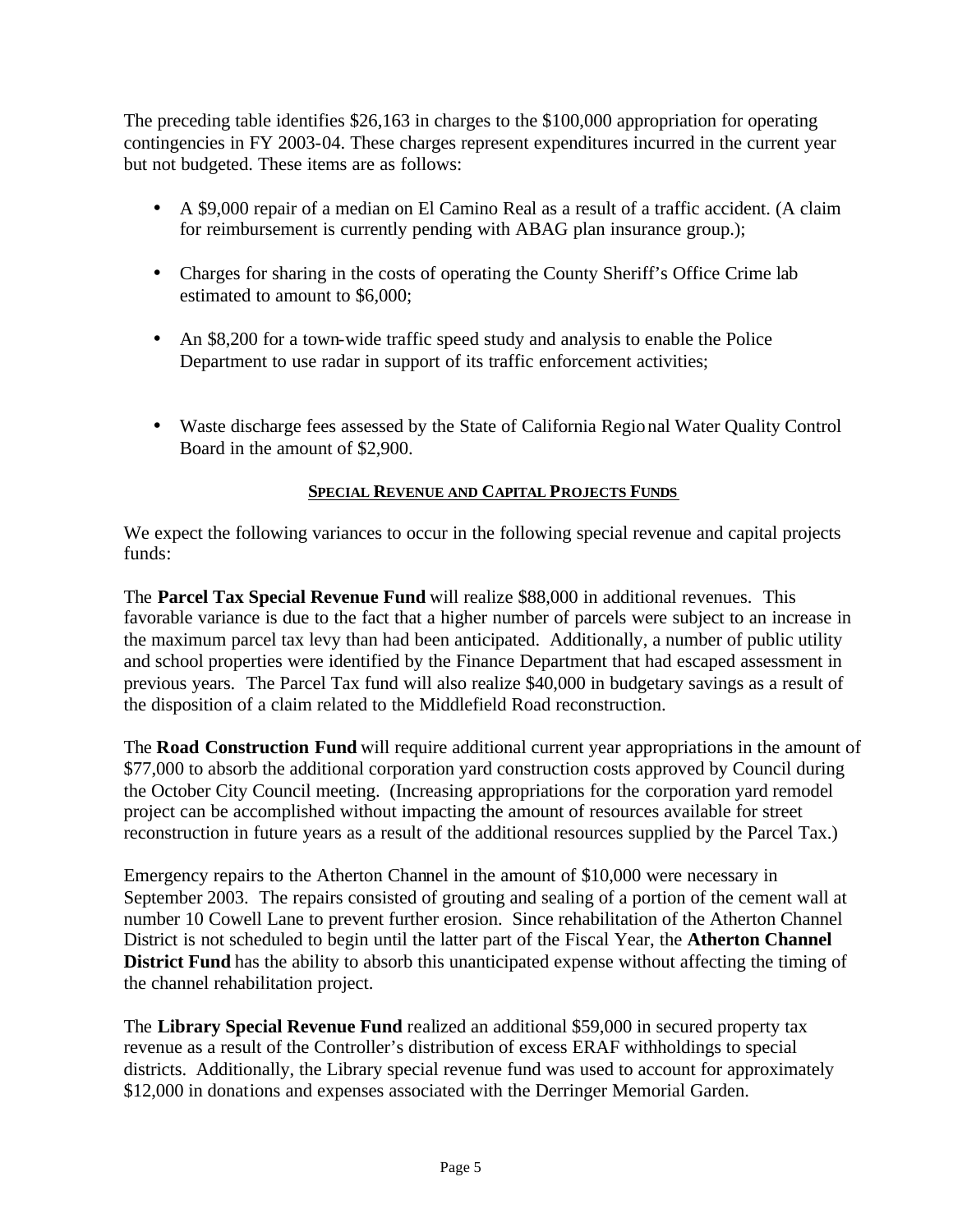#### **RECOMMENDATIONS:**

We recommend the Council:

Accept the mid-year budget review report and approve the adjustments to estimated revenues and appropriations described within Attachment 1 to this report.

Prepared by: Approved by:

John P. Johns, CPA Jim Robinson Finance Director City Manager

**Attachment 1: Schedule of Recommended Budgetary Adjustments (available at Town Administrative Offices, 91 Ashfield Road, Atherton)**

\_\_\_\_\_\_\_\_\_\_\_\_\_\_\_\_\_\_\_\_\_\_\_\_ \_\_\_\_\_\_\_\_\_\_\_\_\_\_\_\_\_\_\_\_\_\_\_\_\_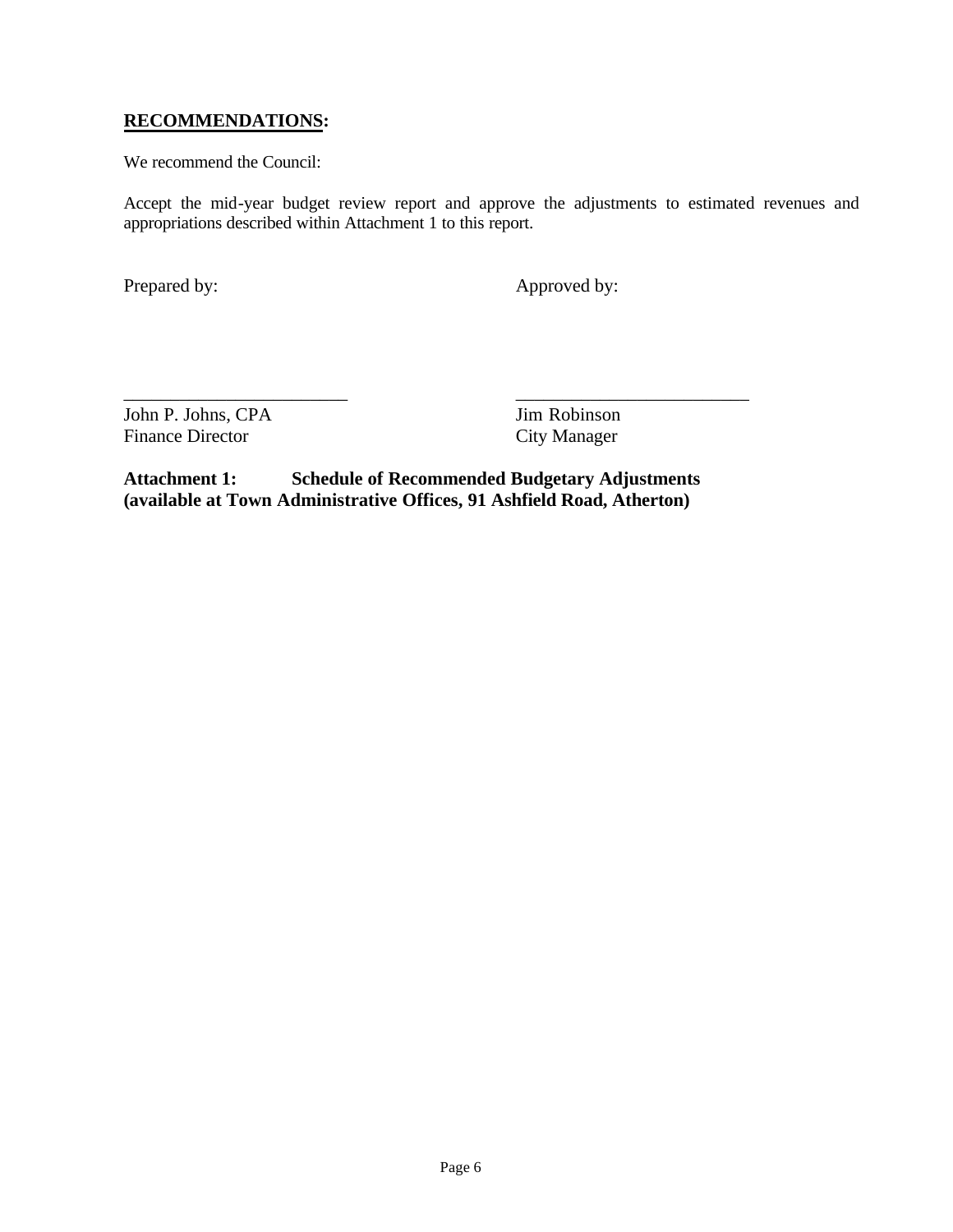**Item No. 18**



**Town of Atherton**

## **CITY COUNCIL STAFF REPORT**

#### **TO: HONORABLE MAYOR AND CITY COUNCIL JAMES H. ROBINSON, CITY MANAGER**

#### **FROM: LINDA KELLY, ASSISTANT TO THE CITY MANAGER**

**DATE: FOR THE MEETING OF JANUARY 21, 2004**

#### **SUBJECT: CONSIDER ACCEPTANCE OF GRANT FROM CABLE CO-OP FOR EQUIPPING THE COUNCIL CHAMBERS FOR CABLE BROADCAST OF TOWN MEETINGS**

#### **RECOMMENDATION**

It is recommended that the City Council consider the acceptance of a \$50,000 grant from Cable Co-op for equipping the Council Chambers for cable broadcast of Town meetings, and provide direction regarding the matching fund commitment.

#### **BACKGROUND**

At the City Council meeting of November 19, 2003, the City Council considered the application of the Town to Cable Co-op for funding for cablecasting Council meetings over the local government access channel. At that meeting, the City Council voted to apply for the grant, and submit an accompanying letter from the Mayor stating that the Town would like to have our meetings cable broadcast.

Staff was informed on December 11, 2003 that the Town was awarded a grant in the amount of \$50,000, contingent upon the Town appropriating or raising matching funds. Cable Co-op received a total of 220 proposals and Atherton was one of only 26 recipients which split the \$4 million in Cable Co-op legacy funding.

Subsequently, it was clarified by the Cable Co-op Board that the matching funds required are a minimum of \$20,000, and the Town has until the end of 2004 to furnish the matching funds.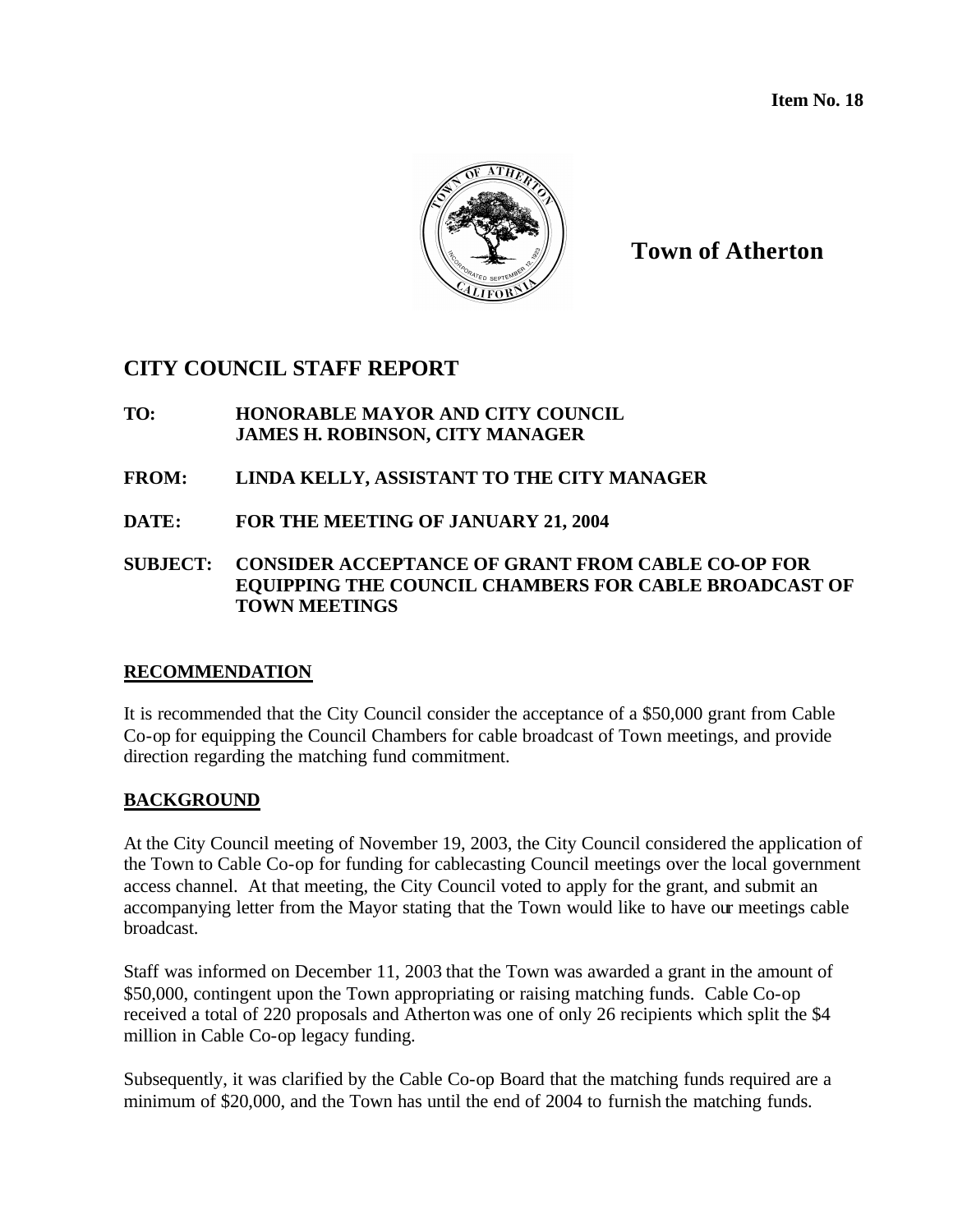The grant (\$50,000) plus the required minimal matching funds (\$20,000) equal \$70,000. The original grant amount sought was \$190,000. Staff recently sought bids from cable equipment vendors regarding the type of cable equipment system that could be installed for \$70,000.

This month, staff was able to procure two informal quotes from vendors for a very basic cable system for \$65,000 to \$75,000.

The grant is to be used to "purchase video equipment, install it in the council chamber, and connect to the Midpeninsula Community Media Center to allow transmission of the signal onto the cable television system. " **Staffing** to operate the equipment at each meeting to be broadcast is **not** supported by the grant monies. It is proposed that a volunteer be recruited for this purpose, such as someone with an interest in learning about video broadcasting. The College of San Mateo, for instance, has a video/film program, and a student from that college might be interested in the opportunity for community service credits. If this project moves forward, staff would explore volunteer recruitment opportunities.

## **FISCAL IMPACT**

If the City Council decides to transfer the \$20,000 in required matching funds from existing budgetary resources, the fiscal impact to the Town would be \$20,000. If staff is directed to commence fundraising for the \$20,000, the fiscal impact to the Town could be none.

If the Town does not move forward with this project, or is unable to provide or raise at least \$20,000 in matching funds by the end of 2004, the \$50,000 must be returned to Cable Co-op.

#### **CONCLUSION**

It is recommended that the City Council (1) accept or decline the \$50,000 grant from Cable Co-op for equipping the Council Chambers for cable broadcast of Town meetings, and (2) if accepted, provide direction to staff regarding the raising or expenditure of the required matching funds of \$20,000.

In order for the Town to deposit the \$50,000 check from Cable Co-op, the City Manager is required to sign the Cable Co-op Legacy Grants Grant Agreement.

\_\_\_\_\_\_\_\_\_\_\_\_\_\_\_\_\_\_\_\_\_\_\_\_ \_\_\_\_\_\_\_\_\_\_\_\_\_\_\_\_\_\_\_\_\_\_\_\_\_

Prepared by: Approved by:

Linda Kelly James H. Robinson Assistant to the City Manager City Manager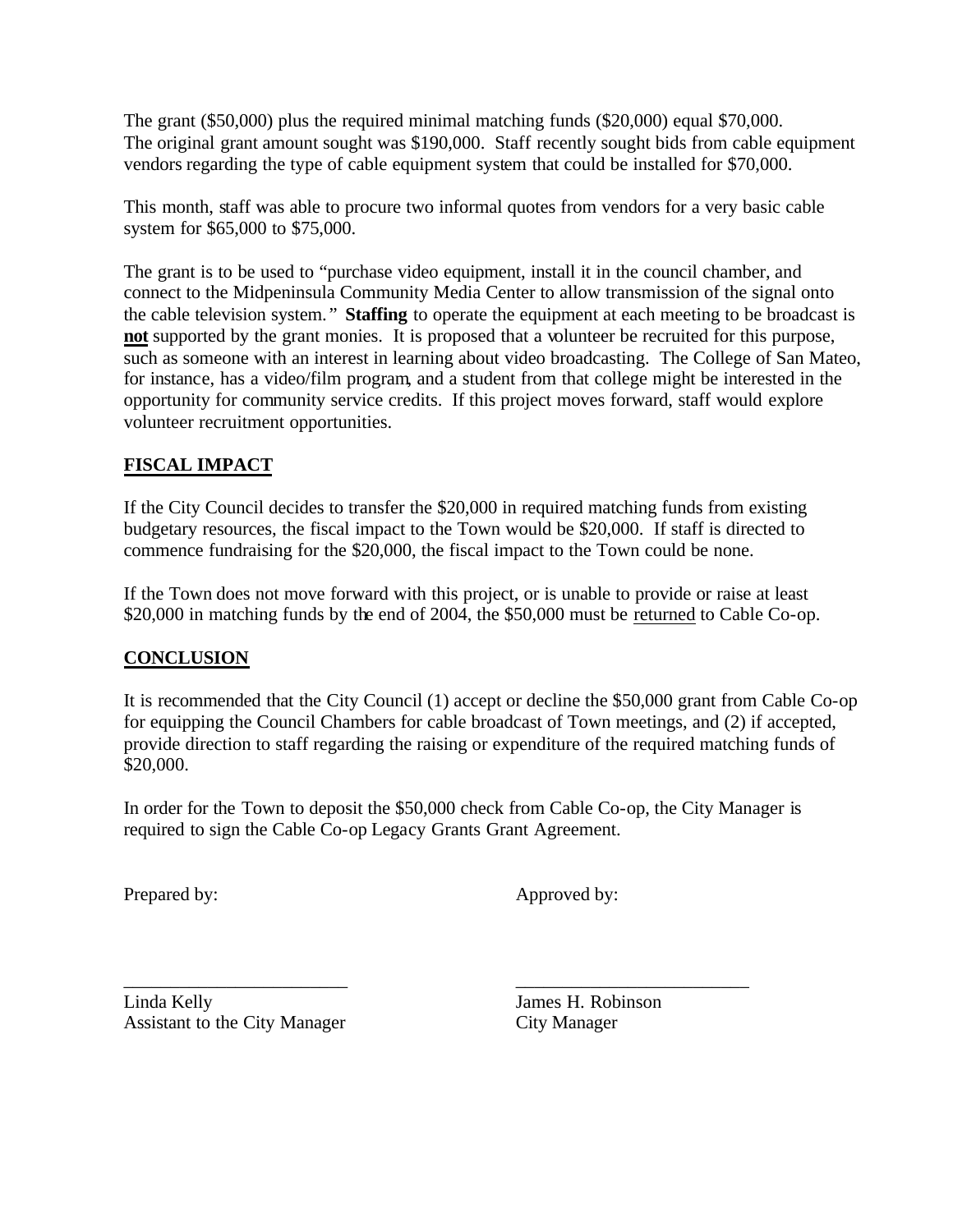**Item No. 19**



**Town of Atherton**

## **CITY COUNCIL STAFF REPORT**

**TO: HONORABLE MAYOR AND CITY COUNCIL JAMES ROBINSON, CITY MANAGER**

**FROM: ROBERT J. BRENNAN, CHIEF OF POLICE**

**DATE: FOR THE MEETING OF JANUARY 21, 2004**

**SUBJECT: OFFICE OF TRAFFIC SAFETY GRANT**

#### **RECOMMENDATION:**

Authorize the Police Department to submit a request for a grant to the California Office of Traffic Safety (OTS), for the purpose of rebating 100% of the total cost of an existing officer during the first year and 50% during the second year of a two-year grant.

#### **INTRODUCTION:**

The Town of Atherton Police Department currently has two officers assigned full-time to the Traffic Division. These officers are involved in general traffic enforcement, but are not dedicated to working specific areas that are considered high-collision rate locations. The officers are often also used to augment patrol. If we are awarded the grant, we agree to dedicate one existing officer to these identified problem areas. That officer's salary and other expenses are paid for by the State.

#### **ANALYSIS:**

If an OTS grant were obtained, one of these existing traffic officers would be assigned to the grant, and would focus on high-collision rate areas, and also community education. These grants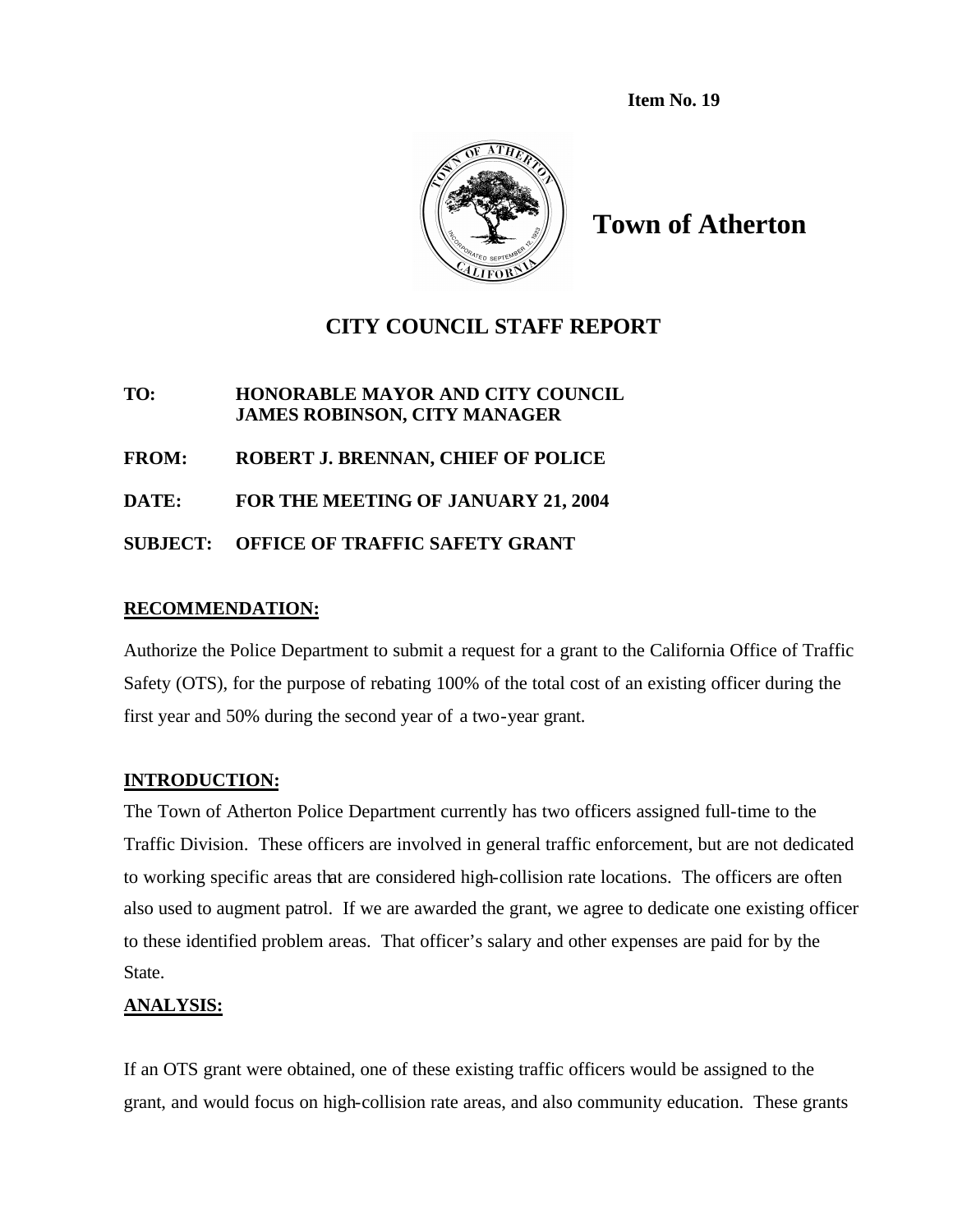are generally for a two-year period, with the first year being fully funded by OTS (officer and equipment), and the second year funded 50% by the Town of Atherton.

#### **CONCLUSION:**

The Police Department feels that submitting this grant, and hopefully its ultimate approval by OTS, will allow for dedicated enforcement in the areas (specifically Middlefield Road, Marsh Road, and El Camino Real) where statistically, collision rates have been high.

#### **FISCAL IMPACT:**

The total amount of this two-year reimbursement grant is \$233,106.46. The first year of the grant provides funding for 100% of the salary, benefit and equipment costs of a traffic safety officer. This would include the purchase of a police motorcycle, radar speed trailer, and all related equipment. During the second year of the grant, the OTS would fund 50% of the salary and benefit costs of a traffic safety officer. During the third year, the Town would be obligated to cover the entire cost of the additional traffic safety officer. If the Grant were to be approved and awarded, The Town's fiscal responsibility in the second year and third years would be in the amounts of approximately \$56,589.06 and \$113,178 respectively.

Prepared by: Approved:

Chief of Police City Manager

Robert J. Brennan James H. Robinson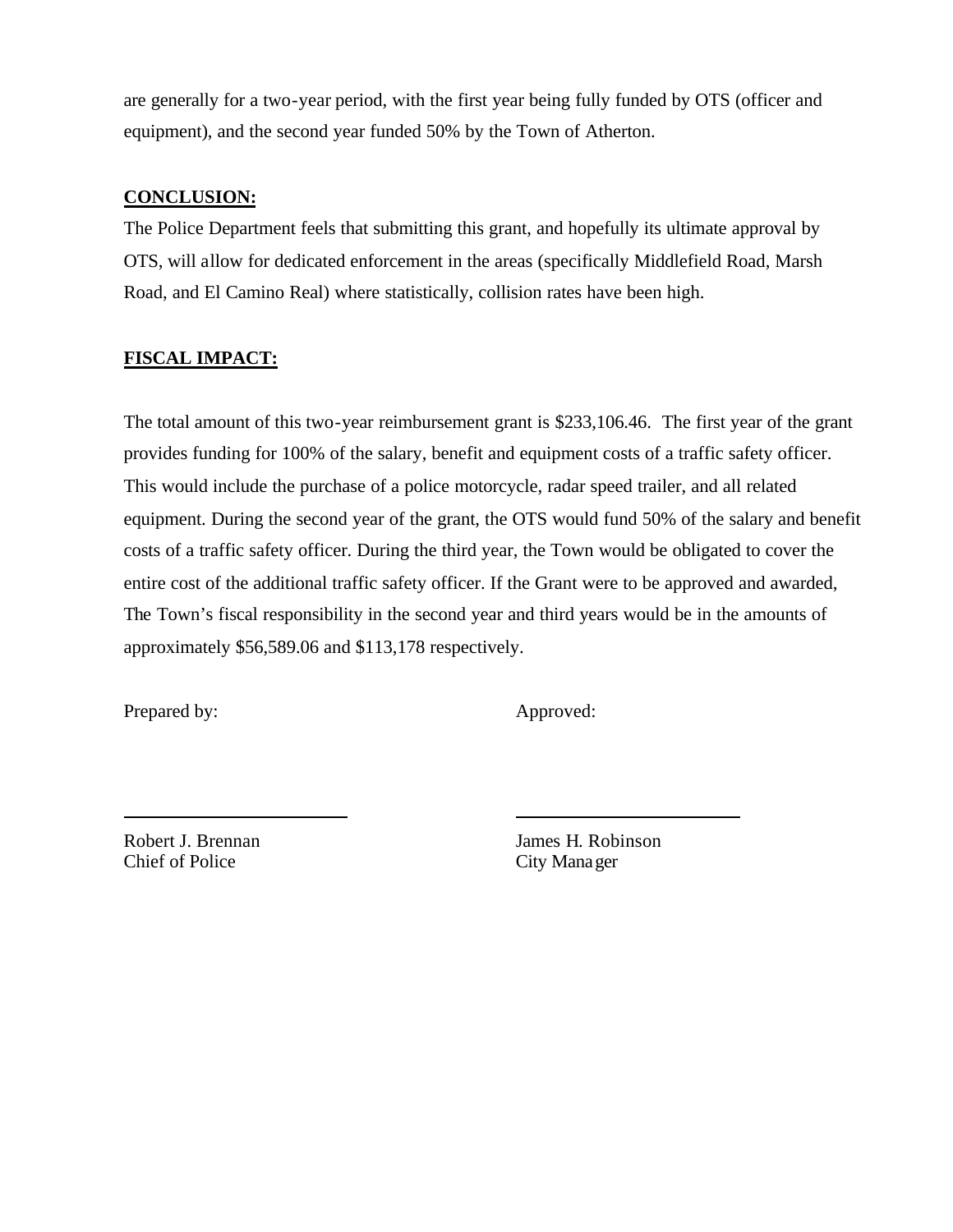**Item No. 20**



**Town of Atherton**

# **CITY COUNCIL STAFF REPORT**

#### **TO: HONORABLE MAYOR AND CITY COUNCIL CITY MANAGER JAMES H. ROBINSON**

- **FROM: MICHAEL A. HOOD, BUILDING OFFICIAL**
- **DATE: FOR THE MEETING OF JANUARY 21, 2004**

#### **SUBJECT: DISCUSSION AND POSSIBLE ACTION RECOMMENDATION FROM WASTE REDUCTION COMMITTEE REGARDING DEMOLITION SALES**

#### **ANALYSIS:**

When a building is demolished in the Town of Atherton, the building materials are either recycled or reused. If the materials are to be recycled, the material is typically transported to a recycle center, ground up and converted to new products. If the building materials are to be reused, the materials are carefully removed from the building and sold or given to someone who will use those materials in a new building. Reused materials include cabinets, doors, windows, flooring, and light fixtures.

A demolition contractor made a presentation to the Atherton Waste Reduction Committee and requested that he be allowed to conduct weekend demolition sales. The contractor would invite the public to the site and sell the reusable building materials directly to the customer. This would be advantageous to the contractor because the materials would not have to be transported to a warehouse and this would also probably result in more materials being ultimately reused rather than hauled away and ground up.

Although section 16.070 B of the Atherton Municipal Code gives the Police Chief the authority to issue a permit for an event such as a weekend demolition sale, the current practice is to not do this.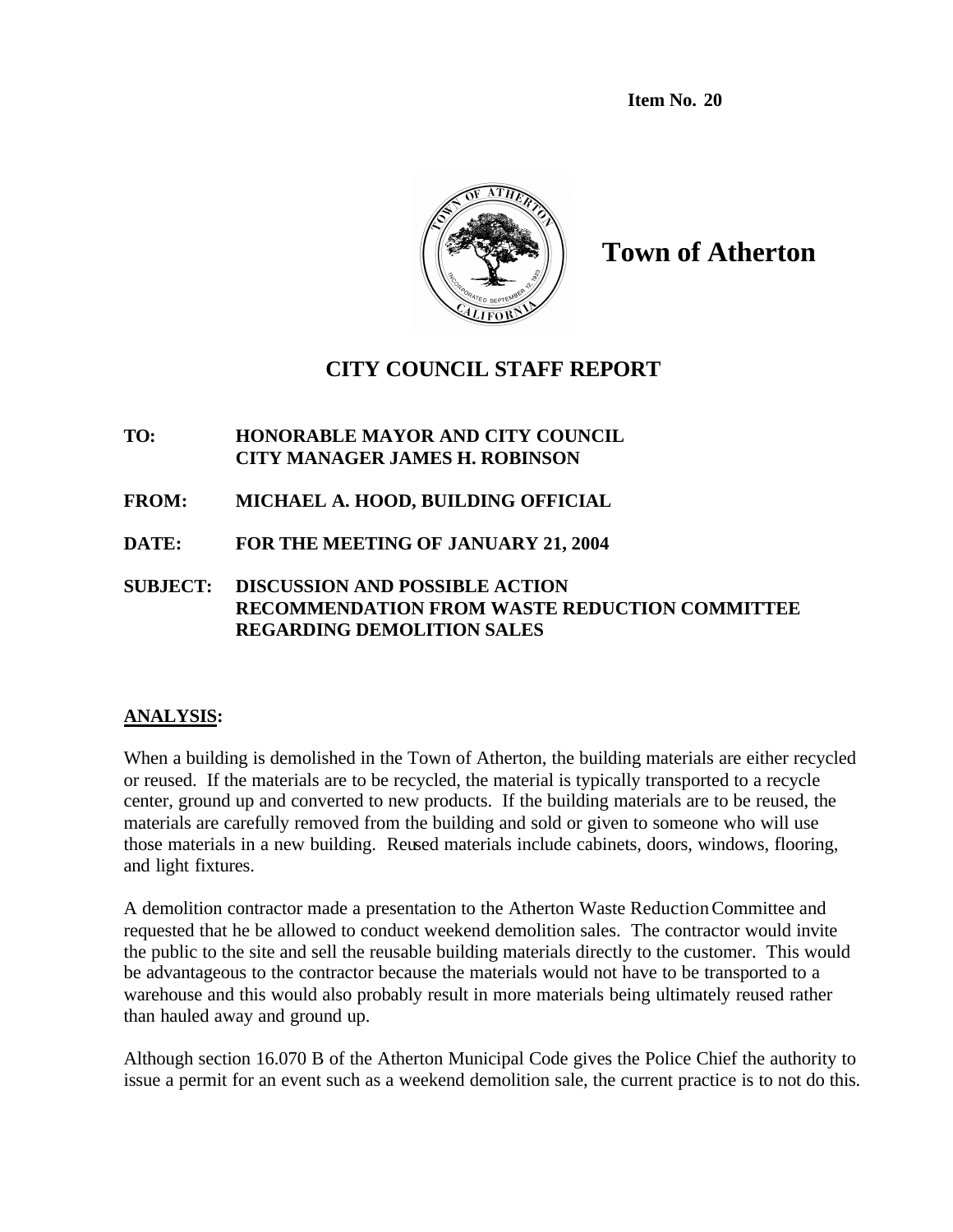The Municipal Code restricts construction activity to weekdays from 8:00 a.m. to 5:00 p.m. and a demolition sale is considered construction activity.

The Waste Reduction Committee thinks the idea of allowing weekend demolition sales has merit and has recommended that the issue be brought to the City Council for discussion and direction to staff. Items of discussion should include:

- 1. Parking of customers
- 2. Removal of materials on the week-end
- 3. Days and Hours of operation
- 4. Signage

Staff has prepared the following ordinance language for the purpose of discussion. Bold type indicates added wording:

#### 8.52.20 Special event regulations and requirements.

A. Permit Required.

No qualified non-profit organization shall conduct a special event for any of the following listed activities without first having obtained from the town a special event permit therefor duly issued and in current force and effect:

- 1. Processions such as walks, bicycle rides, skate-a-thons and similar activities (but not including races);
- 2. House tours open for three days or less;
- 3. Other similar activities;
- 4. **Weekend demolition sales lasting no more than two consecutive days.**

#### B. Permit Application Requirements.

The building and zoning official may require any of the following materials to be submitted;

- 1. Completed application (application form supplied by the town) submitted to the town at least two months prior to the event;
- 2. Detailed description of the event;
- 3. Contact person available prior to and during the event
- 4. Application fee (as set forth by resolution of the city council);
- 5. One composite assessors map with a circle showing all properties contiguous to the subject property/route, and those properties greatly affected by the event;
- 6. Copies of the assessors roll pages listing said owners of the aforementioned property as shown on the latest equalized assessment roll;
- 7. Plain No. 10 envelopes, stamped, addressed to each owner, in order by parcel owner;
- 8. Notices suitable foe area-wide posting describing the event.

#### C. Permit Issuance and Conditions.

The building and zoning official may issue a special event permit when in the opinion of the building and zoning official the event meets all of the requirement of this code and the Atherton general plan. If there is a possibility that the event will not be in conformance with either this code or the Atherton general plan the application shall be denied. The applicant may then apply to the planning commission for a conditional use permit under the provisions of Chapter 17.52. If a special event permit is issued by the building and zoning official, said official may impose any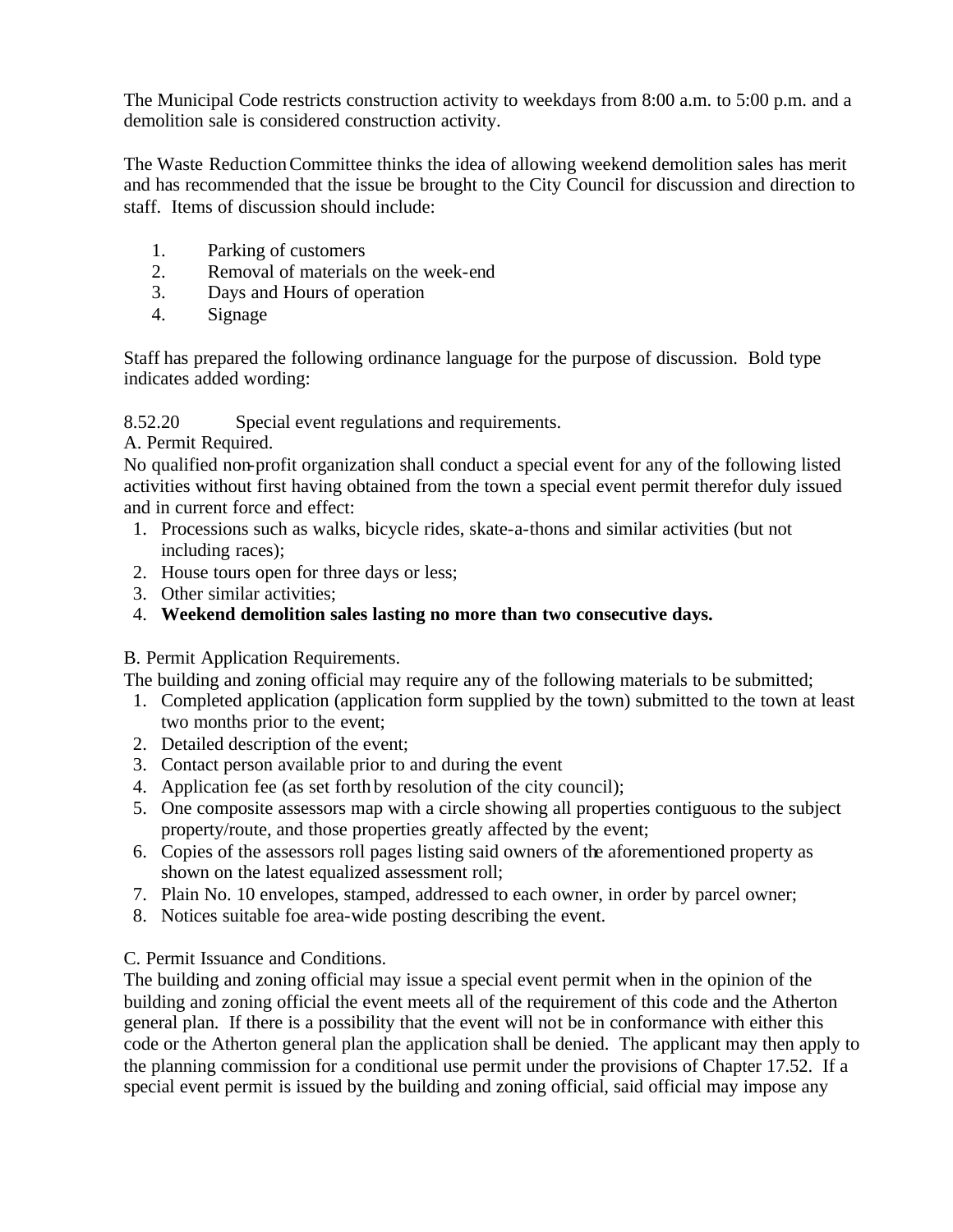reasonable conditions to insure the event will have a minimal impact on the community. Said conditions may include, but are not limited to, any of the following:

- 1. Parking plan approved by the Atherton police department;
- 2. Adequate arrangements to prevent:
	- a. Violation of Chapter 8.16, Noise Control **During a weekend demolition sale, only materials from the interior of the structure may be removed and only with the use of small, battery powered tools.**
	- b. Violation of Chapter 8.20, Nuisances,
	- c. Amplified sound,
	- d. Violation of any traffic laws,
	- e. Violation of any other section of this code;
- 3. Posting of docents at key/dangerous locations;
- 4. Event, including setup and teardown will be done during daylight hours;
- 5. Signs on public property shall be kept to a minimum and shall not be displayed for longer than one hour prior to or after the end of the event;
- 6. A hold harmless agreement, holding the town, its employees and agents harmless and certificate of insurance, naming the town as additional insured, in amounts determined sufficient by the city attorney;
- 7. Other materials or mitigation measures deemed necessary by the building and zoning official.

Respectfully submitted: Reviewed/Approved:

Building Official City Manager

Michael A. Hood James H. Robinson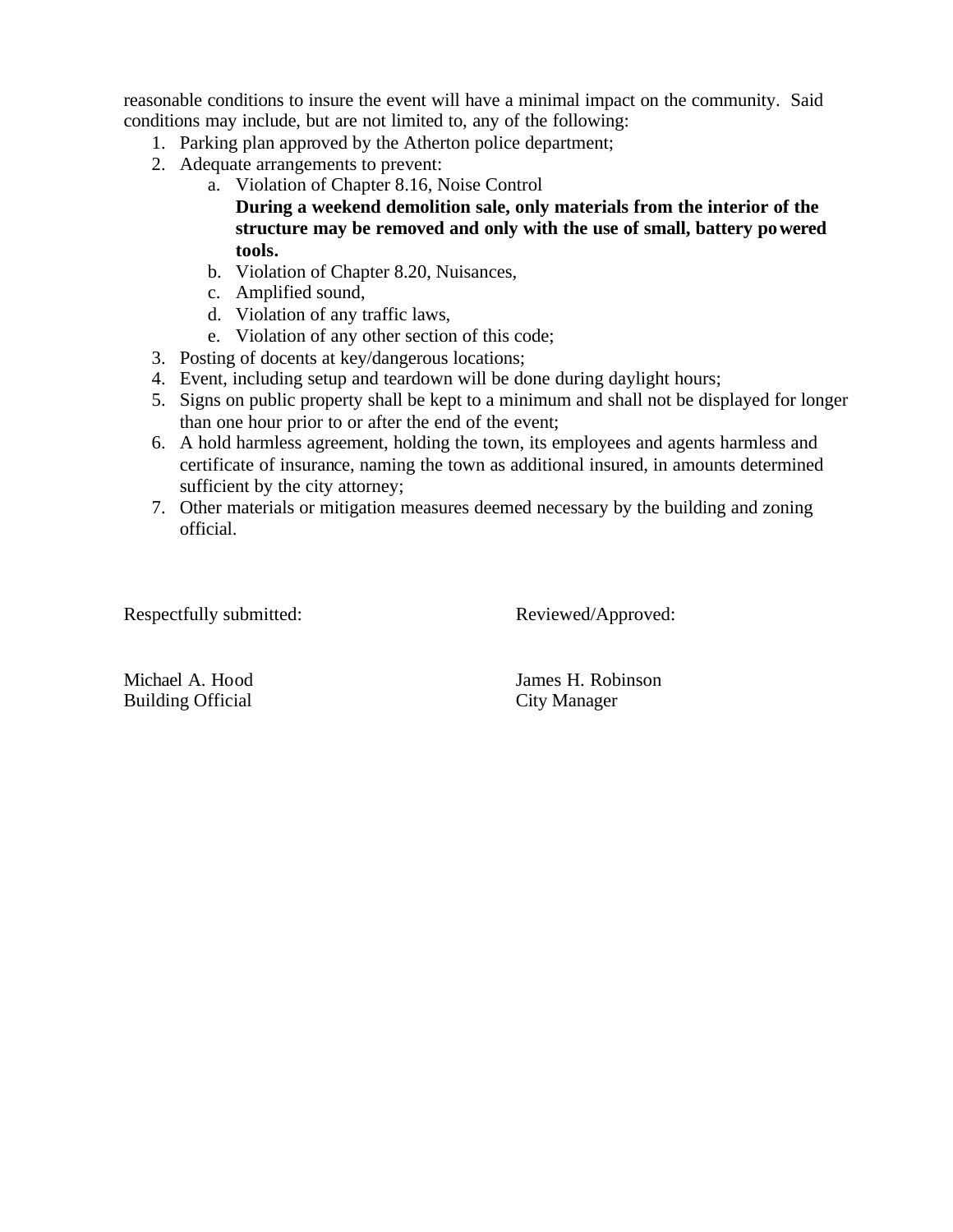**Item No. 21**



**Town of Atherton**

# **CITY COUNCIL STAFF REPORT**

## **TO: HONORABLE MAYOR AND CITY COUNCIL**

## **FROM: JAMES H. ROBINSON, CITY MANAGER**

## **DATE: FOR THE MEETING OF JANUARY 21, 2004**

### **SUBJECT: CONSIDER ADOPTION OF A RESOLUTION EXTENDING NO PARKING ZONE FOR OAK GROVE AVENUE**

#### **RECOMMENDATION:**

It is recommended that the City Council adopt a Resolution extending the No Parking Zone for both sides of Oak Grove Avenue between the Oak Grove Cul-de-sac and Edge Road on Monday through Friday between the hours of 7:30 a.m. and 3:00 p.m. The Oak Grove No Parking would be in effect through June 30. 2004, or until the construction and the T-lot are completed, whichever occurs first.

#### **BACKGROUND:**

The Atherton Transportation Committee met this past week and recommended that the No Parking restrictions on Oak Grove Avenue continue through the end of this current school year. As you recall, the City Council in May of 2003, adopted a Resolution establishing temporary No Parking restrictions along both sides of Oak Grove Avenue between the Oak Grove Avenue Cul-de-sac and Edge Road between the hours of 7:30 a.m. and 3:00 p.m. from May 22, 2003 to June 13, 2003.

The Town placed temporary No Parking signs in this location which proved to be a successful deterrent to student parking. The Transportation Committee is recommending that this No Parking restriction continue through June 30, 2004, or until the construction and the T-lot are completed, which ever occurs first. The Transportation Committee also recommended that the Town continue with temporary signs rather than permanent signs at this time.

It was also suggested that a survey be conducted with Oak Grove Avenue and adjoining street residents as to their preference between permanent or temporary No Parking Signs. To assist in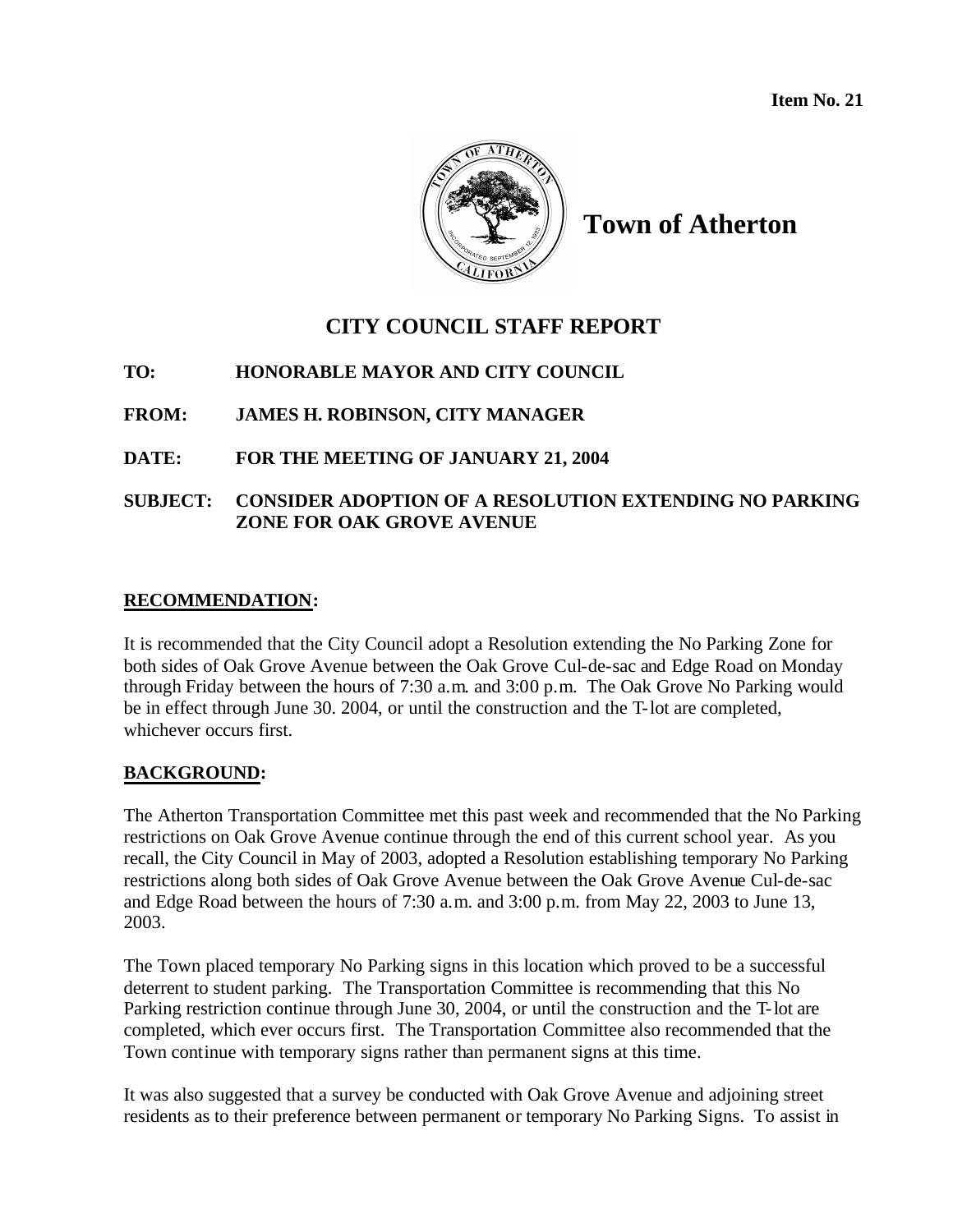that survey, it was recommended that Town staff identify the approximate location of permanent signs by placing stakes in those areas. At some time during the parking restriction period it was suggested that a trial period be conducted where temporary signs would be removed with the caveat that the temporary signs be replaced immediately if student cars would return to the area.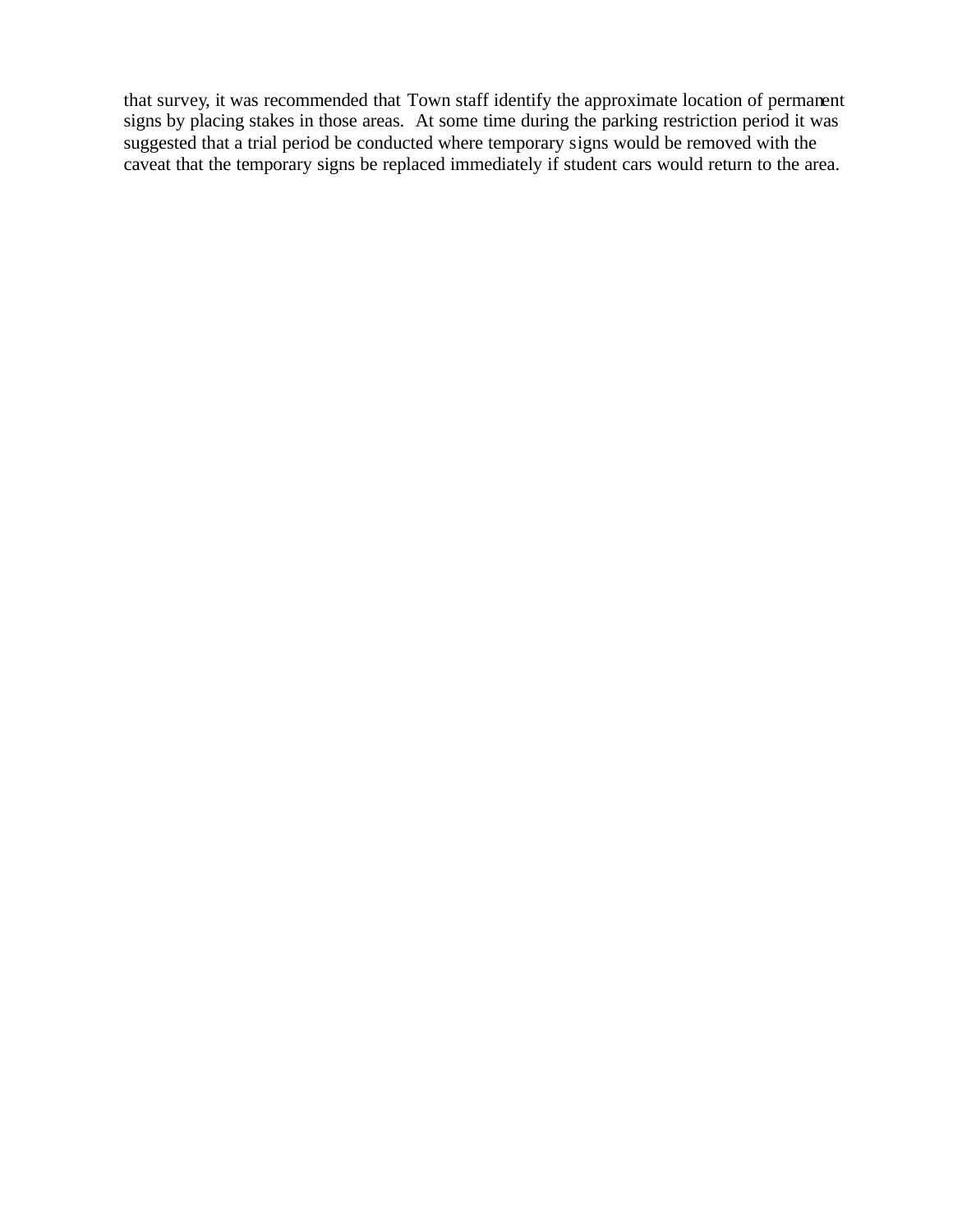#### **RESOLUTION 04-\_\_**

#### **A RESOLUTION OF THE CITY COUNCIL OF THE TOWN OF ATHERTON ESTABLISHING A TEMPORARY NO PARKING ZONE ON BOTH SIDES OF OAK GROVE AVENUE BETWEEN OAK GROVE AVENUE CUL-DE-SAC AND EDGE ROAD, ON MONDAY THROUGH FRIDAY BETWEEN THE HOURS OF 7:30 AM AND 3:00 PM THROUGH JUNE 30, 2004, OR UNTIL THE SCHOOL CONSTRUCTION AND THE T-LOT ARE COMPLETED**

**WHEREAS,** a temporary No Parking Zone was previously established by City Council Resolution No. 03-09 for the period May 22, 2003 to June 13, 2003; and

**WHEREAS,** the Atherton Transportation Subcommittee, after consideration, has recommended that the No Parking restrictions on Oak Grove Avenue continue upon adoption of this resolution through June 30, 2004, or until the construction at Menlo-Atherton High School and the T-lot are completed, whichever occurs first; and

**WHEREAS,** the Atherton Transportation Subcommittee also recommends that the Town continue to place temporary signs establishing the No Parking Zone.

**NOW, THEREFORE, BE IT RESOLVED** by the City Council of the Town of Atherton that:

A No Parking Zone, per Section 22507 of the California Vehicle Code, is hereby established on both sides of Oak Grove Avenue, from Oak Grove Avenue Cul-de-sac to Edge Road, effective upon adoption of this resolution and continuing until June 30, 2004, or until the school construction and the T-lot are completed, whichever occurs first.

\* \* \* \* \* \* \* \* \* \* \*

*I hereby certify that the foregoing Resolution was duly and regularly passed and adopted by the City Council of the Town of Atherton at a regular meeting thereof held on this \_\_ day of \_\_\_\_\_, 2004, by the following vote:*

| AYES:                  | COUNCILMEMBERS: |
|------------------------|-----------------|
| NOES:                  | COUNCILMEMBERS: |
| ABSENT:                | COUNCILMEMBERS: |
| <i><b>ABSTAIN:</b></i> | COUNCILMEMBERS: |

ATTEST: Kathy McKeithen, Mayor TOWN OF ATHERTON

Sharon Barker, City Clerk

APPROVED AS TO FORM:

Marc G. Hynes, City Attorney

\_\_\_\_\_\_\_\_\_\_\_\_\_\_\_\_\_\_\_\_\_\_\_\_\_\_\_\_\_\_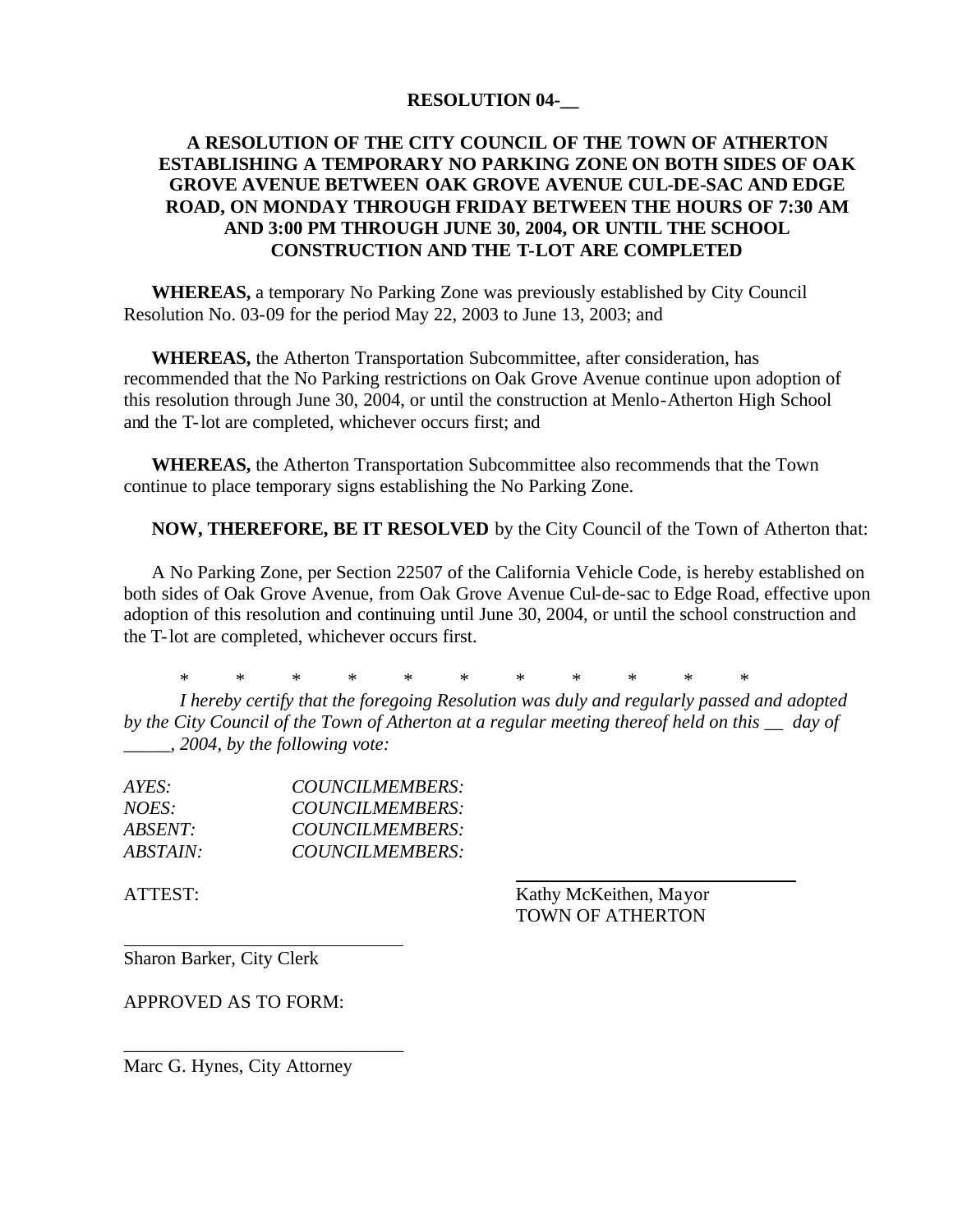**Item No. 22**



# **Town of Atherton**

# **CITY COUNCIL STAFF REPORT**

**TO: HONORABLE MAYOR AND CITY COUNCIL CITY MANAGER, JAMES ROBINSON**

**FROM: SHARON BARKER, CITY CLERK**

**DATE: FOR THE MEETING OF JANUARY 21, 2004**

#### **SUBJECT: CITY COUNCIL COMMITTEE ASSIGNMENTS C/CAG LENGTH OF APPOINTMENT REQUEST**

#### **RECOMMENDATION:**

Approve the 2004 Council Committee assignments made by Mayor McKeithen (attached to this staff report), and consider the request from the City/County Association of Governments (C/CAG) to appoint the representative from the Atherton City Council for a minimum of three consecutive years.

#### **BACKGROUND/ANALYSIS:**

Section 9 of the City Council Rules of Procedure provides for the annual appointment by the Mayor of Council Members to various committees. There are currently seven standing subcommittees, one ad hoc subcommittee (Caltrain Corridor Subcommittee) and seven other governmental and quasi-governmental committees requiring council representatives. Earlier this month Council Members were provided with a survey to determine their choices for the committees and to assist the Mayor in making the assignments.

#### **C/CAG Appointment:**

C/CAG Chairperson Deborah Wilder sent a letter in November (see attached) requesting that the Mayor consider making the appointment or reappointment of the Town's representative to the C/CAG Board of Directors for a minimum of three years. The C/CAG Board has adopted a resolution (also attached) supporting multi year terms of two to four years in order to "maximize the effectiveness of the representation of each agency". The Council may wish to consider this request at this time.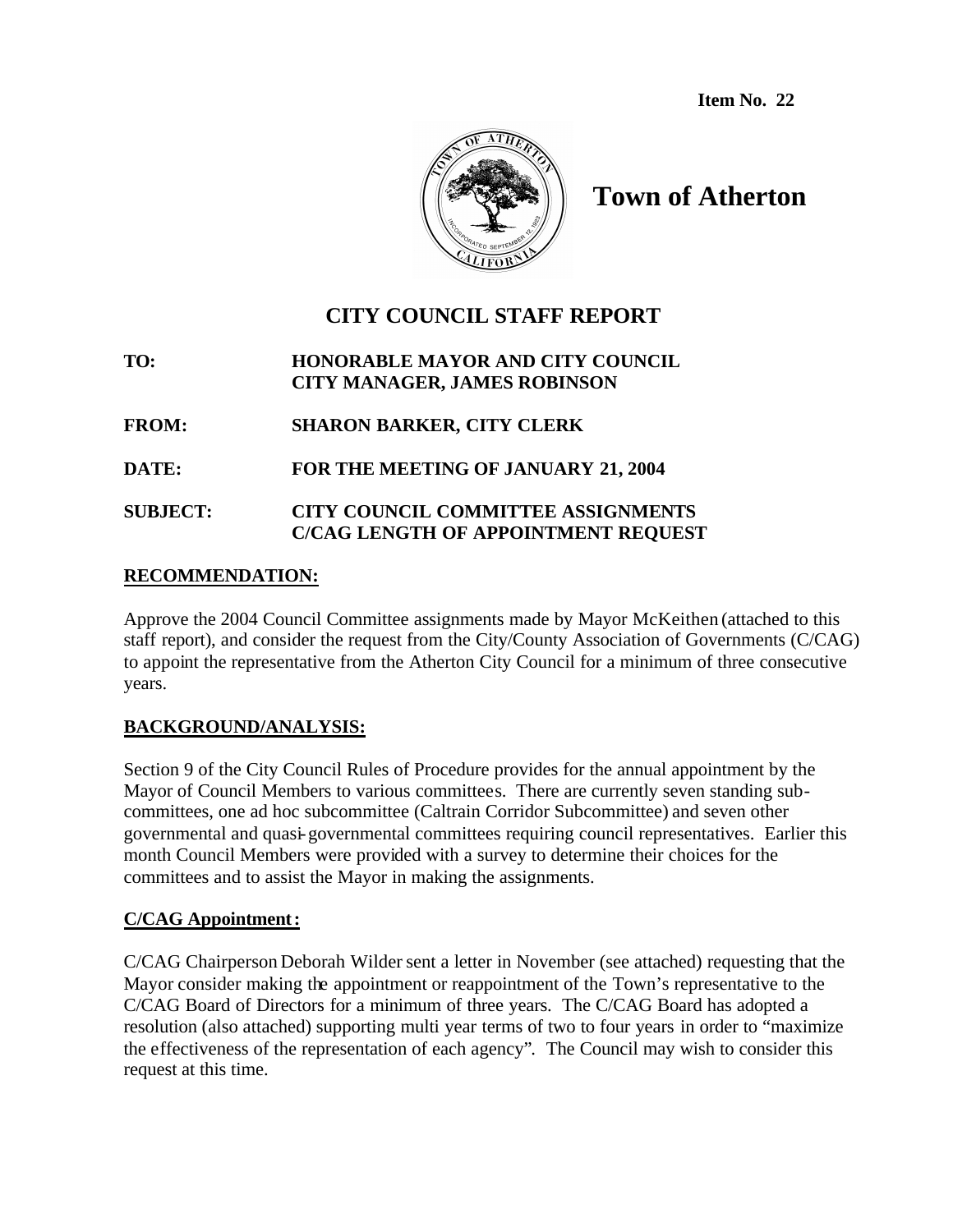Respectfully submitted by: <br> Reviewed/Approved by:

Sharon Barker James Robinson<br>City Clerk City Manager City Manager

Attachments: Committee Assignments List C/CAG letter and resolution